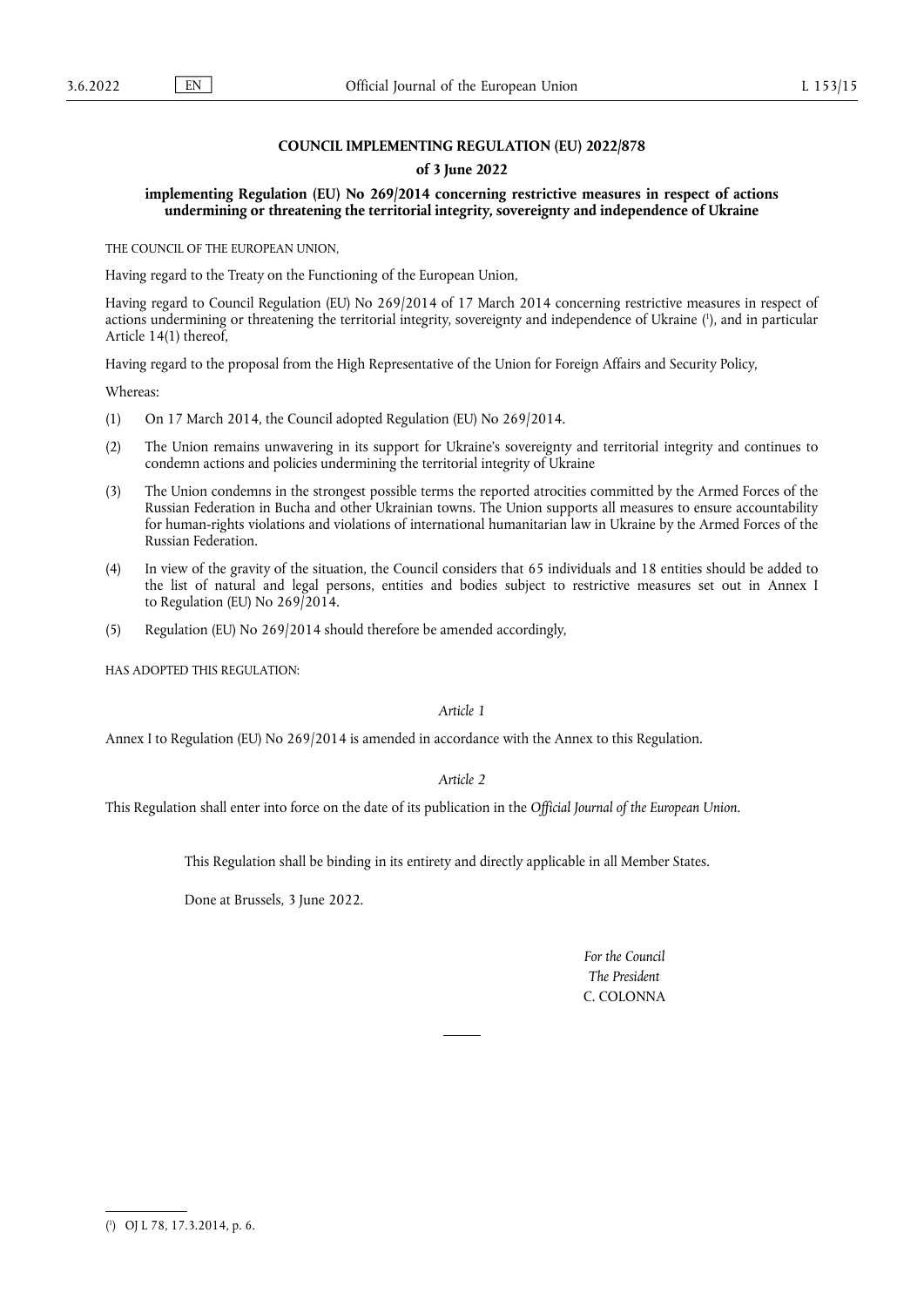*ANNEX* 

The following persons and entities are added to the list of natural and legal persons, entities and bodies set out in Annex I to Regulation (EU) No 269/2014:

# 1. PERSONS

|        | Name                                                                                    | Identifying information                                                                                                                                                                                                                                 | Reasons                                                                                                                                                                                                                                                                                                                                                                                                                                                                                                                                                                                                                                                                                                       | Date of listing |
|--------|-----------------------------------------------------------------------------------------|---------------------------------------------------------------------------------------------------------------------------------------------------------------------------------------------------------------------------------------------------------|---------------------------------------------------------------------------------------------------------------------------------------------------------------------------------------------------------------------------------------------------------------------------------------------------------------------------------------------------------------------------------------------------------------------------------------------------------------------------------------------------------------------------------------------------------------------------------------------------------------------------------------------------------------------------------------------------------------|-----------------|
| '1111. | Azatbek Asanbekovich<br><b>OMURBEKOV</b><br>(Russian: Азатбек<br>Асанбекович ОМУРБЕКОВ) | Colonel, commander of the 64th Separate<br>Motorised Rifle Brigade of the 35th Combined<br>Arms Army of the Russian Federation<br>Nationality: Russian<br>Gender: male<br>Address: Knyaz-Volkonskoye, Khabarovsky<br>district, Motostrelkovy passage, 3 | Colonel Azatbek Asanbekovich Omurbekov is the commander of the 64th<br>Separate Motorised Rifle Brigade of the 35th Combined Arms Army of the<br>Russian Federation, which killed, raped and tortured civilians in Bucha,<br>Ukraine. These atrocities constitute crimes against humanity and war crimes.<br>He was leading the actions of his military unit and nicknamed 'the Butcher of<br>Bucha' due to his direct responsibility in killings, rapes and torture in Bucha.<br>Therefore, he is responsible for, supporting or implementing actions or policies<br>which undermine or threaten the territorial integrity, sovereignty and<br>independence of Ukraine, or stability or security in Ukraine. | 3.6.2022        |
| 1112.  | Andrei Boevich KURBANOV<br>(Russian: Андрей Боевич<br>КУРБАНОВ)                         | Colonel of the 64th Separate Motorised Rifle<br>Brigade of the 35th Combined Arms Army of the<br>Russian Federation<br>DOB: 7.1.1970<br>Nationality: Russian<br>Gender: male<br>Passport number: 4615 949409<br>National ID: Y-184386                   | Andrei Boevich Kurbanov is a colonel of the 64th Separate Motorised Rifle<br>Brigade of the 35th Combined Arms Army of the Russian Federation, which<br>killed, raped and tortured civilians in Bucha, Ukraine. These atrocities constitute<br>crimes against humanity and war crimes.<br>He was leading the actions of his military unit.<br>Therefore, he is responsible for, supporting or implementing actions or policies<br>which undermine or threaten the territorial integrity, sovereignty and<br>independence of Ukraine, or stability or security in Ukraine.                                                                                                                                     | 3.6.2022        |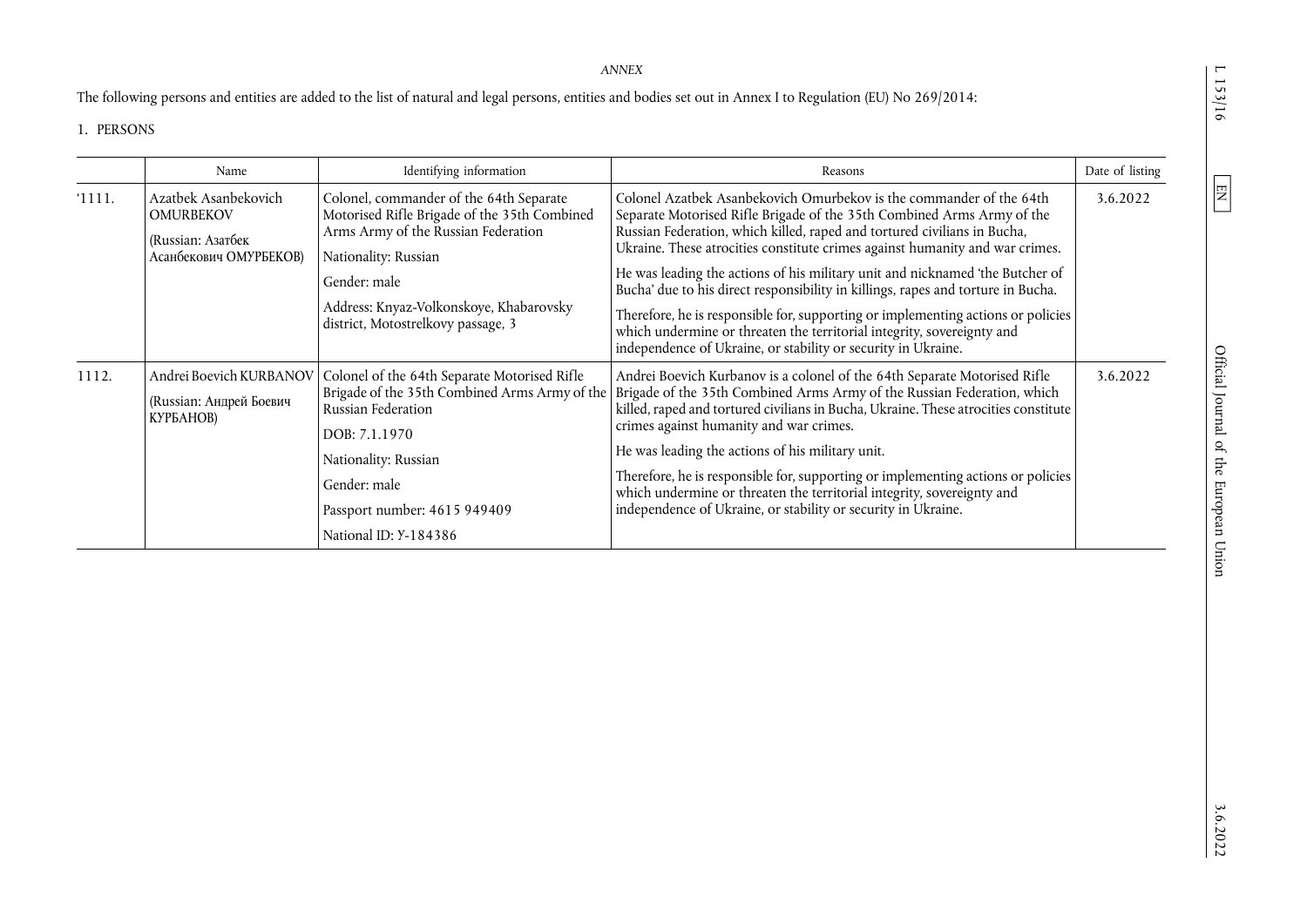|       | Name                                                                                  | Identifying information                                                                                                                                       | Reasons                                                                                                                                                                                                                                                                                                                                                                                                                                                                                                                                                                                                                        | Date of listing |
|-------|---------------------------------------------------------------------------------------|---------------------------------------------------------------------------------------------------------------------------------------------------------------|--------------------------------------------------------------------------------------------------------------------------------------------------------------------------------------------------------------------------------------------------------------------------------------------------------------------------------------------------------------------------------------------------------------------------------------------------------------------------------------------------------------------------------------------------------------------------------------------------------------------------------|-----------------|
| 1113. | Viacheslav Sergeevich<br><b>KLOBUKOV</b><br>(Russian: Вячеслав Сергеевич<br>КЛОБУКОВ) | Colonel of the 64th Separate Motorised Rifle<br>Russian Federation<br>DOB: 19.11.1978<br>Nationality: Russian<br>Gender: male<br>Passport number: 8001 142195 | Viacheslav Sergeevich Klobukov is a colonel of the 64th Separate Motorised<br>Brigade of the 35th Combined Arms Army of the Rifle Brigade of the 35th Combined Arms Army of the Russian Federation,<br>which killed, raped and tortured civilians in Bucha, Ukraine. These atrocities<br>constitute crimes against humanity and war crimes.<br>He was leading the actions of his military unit.<br>Therefore, he is responsible for, supporting or implementing actions or policies<br>which undermine or threaten the territorial integrity, sovereignty and<br>independence of Ukraine, or stability or security in Ukraine. | 3.6.2022        |
|       |                                                                                       | National ID: $\Phi$ -703443                                                                                                                                   |                                                                                                                                                                                                                                                                                                                                                                                                                                                                                                                                                                                                                                |                 |
| 1114. | Aleksandr Viktorovich VINS<br>(Russian: Александр<br>Викторович ВИНС)                 | Colonel of the 64th Separate Motorised Rifle<br>Brigade of the 35th Combined Arms Army of the<br>Russian Federation<br>DOB: 24.1.1969                         | Aleksandr Viktorovich Vins is a colonel of the 64th Separate Motorised Rifle<br>Brigade of the 35th Combined Arms Army of the Russian Federation, which<br>killed, raped and tortured civilians in Bucha, Ukraine. These atrocities constitute<br>crimes against humanity and war crimes.                                                                                                                                                                                                                                                                                                                                      | 3.6.2022        |
|       |                                                                                       | Nationality: Russian                                                                                                                                          | He was leading the actions of his military unit.<br>Therefore, he is responsible for, supporting or implementing actions or policies<br>which undermine or threaten the territorial integrity, sovereignty and<br>independence of Ukraine, or stability or security in Ukraine.                                                                                                                                                                                                                                                                                                                                                |                 |
|       |                                                                                       | Gender: male<br>Passport number: 0801 547363                                                                                                                  |                                                                                                                                                                                                                                                                                                                                                                                                                                                                                                                                                                                                                                |                 |
|       |                                                                                       | National ID: T-194304                                                                                                                                         |                                                                                                                                                                                                                                                                                                                                                                                                                                                                                                                                                                                                                                |                 |
| 1115. | Aleksandr Leonidovich<br><b>SHERSHNEV</b><br>(Russian: Александр                      | Colonel of the 64th Separate Motorised Rifle<br>Brigade of the 35th Combined Arms Army of the<br>Russian Federation                                           | Aleksandr Leonidovich Shershnev is a colonel of the 64th Separate Motorised<br>Rifle Brigade of the 35th Combined Arms Army of the Russian Federation,<br>which killed, raped and tortured civilians in Bucha, Ukraine. These atrocities                                                                                                                                                                                                                                                                                                                                                                                       | 3.6.2022        |
|       | Пеонидович ШЕРШНЕВ)                                                                   | DOB: 14.1.1978                                                                                                                                                | constitute crimes against humanity and war crimes.                                                                                                                                                                                                                                                                                                                                                                                                                                                                                                                                                                             |                 |
|       |                                                                                       | Nationality: Russian                                                                                                                                          | He was leading the actions of his military unit.                                                                                                                                                                                                                                                                                                                                                                                                                                                                                                                                                                               |                 |
|       |                                                                                       | Gender: male                                                                                                                                                  | Therefore, he is responsible for, supporting or implementing actions or policies<br>which undermine or threaten the territorial integrity, sovereignty and                                                                                                                                                                                                                                                                                                                                                                                                                                                                     |                 |
|       |                                                                                       | Passport number: 3802 634927                                                                                                                                  | independence of Ukraine, or stability or security in Ukraine.                                                                                                                                                                                                                                                                                                                                                                                                                                                                                                                                                                  |                 |
|       |                                                                                       | National ID number: 0-529191                                                                                                                                  |                                                                                                                                                                                                                                                                                                                                                                                                                                                                                                                                                                                                                                |                 |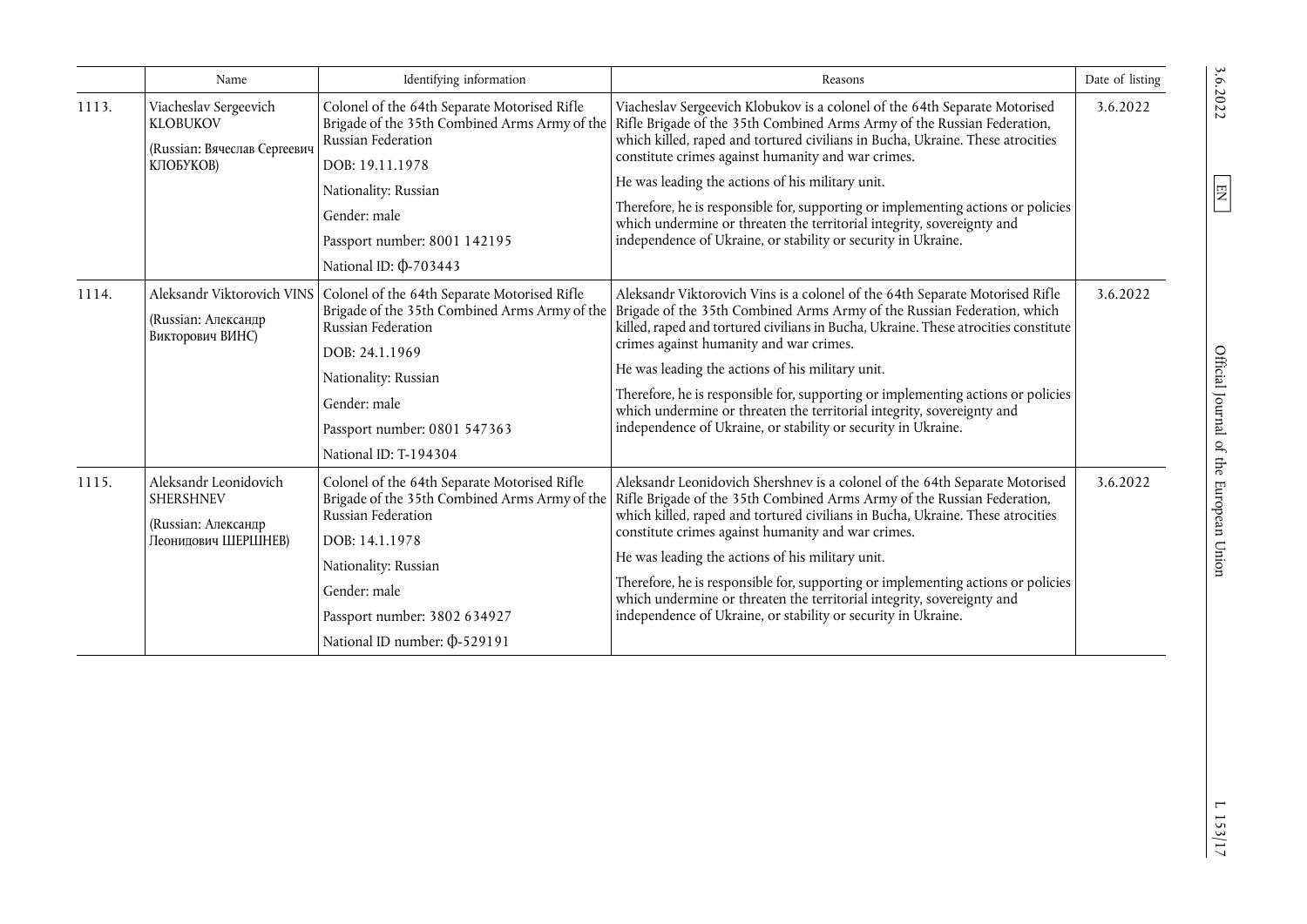|       | Name                                                                                                                                                                   | Identifying information                                                                                                        | Reasons                                                                                                                                                                                                                                                                                                                                                                                                                                                                                          | Date of listing |
|-------|------------------------------------------------------------------------------------------------------------------------------------------------------------------------|--------------------------------------------------------------------------------------------------------------------------------|--------------------------------------------------------------------------------------------------------------------------------------------------------------------------------------------------------------------------------------------------------------------------------------------------------------------------------------------------------------------------------------------------------------------------------------------------------------------------------------------------|-----------------|
| 1116. | Sergei Aleksandrovich<br><b>VETROV</b><br>(Russian: Сергей<br>Александрович ВЕТРОВ)                                                                                    | Rifle Brigade of the 35th Combined Arms Army<br>of the Russian Federation<br>DOB: 25.9.1982                                    | Lieutenant colonel of the 64th Separate Motorised Sergei Aleksandrovich Vetrov is a lieutenant colonel of the 64th Separate<br>Motorised Rifle Brigade of the 35th Combined Arms Army of the Russian<br>Federation, which killed, raped and tortured civilians in Bucha, Ukraine. These<br>atrocities constitute crimes against humanity and war crimes.<br>He was leading the actions of his military unit.<br>Therefore, he is responsible for, supporting or implementing actions or policies | 3.6.2022        |
|       |                                                                                                                                                                        | Nationality: Russian<br>Gender: male                                                                                           |                                                                                                                                                                                                                                                                                                                                                                                                                                                                                                  |                 |
|       | which undermine or threaten the territorial integrity, sovereignty and<br>independence of Ukraine, or stability or security in Ukraine.<br>Passport number: 6804 36337 |                                                                                                                                |                                                                                                                                                                                                                                                                                                                                                                                                                                                                                                  |                 |
|       |                                                                                                                                                                        | National ID number: X-296449                                                                                                   |                                                                                                                                                                                                                                                                                                                                                                                                                                                                                                  |                 |
| 1117. | Ruslan Ovsepovich<br><b>MITIAEV</b><br>(Russian: Руслан Овсепович<br>МИТЯЕВ)                                                                                           | Rifle Brigade of the 35th Combined Arms Army<br>of the Russian Federation                                                      | Lieutenant colonel of the 64th Separate Motorised   Ruslan Ovsepovich Mitiaev is a lieutenant colonel of the 64th Separate<br>Motorised Rifle Brigade of the 35th Combined Arms Army of the Russian<br>Federation, which killed, raped and tortured civilians in Bucha, Ukraine. These                                                                                                                                                                                                           | 3.6.2022        |
|       |                                                                                                                                                                        | DOB: 30.10.1978                                                                                                                | atrocities constitute crimes against humanity and war crimes.                                                                                                                                                                                                                                                                                                                                                                                                                                    |                 |
|       |                                                                                                                                                                        | Nationality: Russian                                                                                                           | He was leading the actions of his military unit.<br>Therefore, he is responsible for, supporting or implementing actions or policies<br>which undermine or threaten the territorial integrity, sovereignty and<br>independence of Ukraine, or stability or security in Ukraine.                                                                                                                                                                                                                  |                 |
|       |                                                                                                                                                                        | Gender: male                                                                                                                   |                                                                                                                                                                                                                                                                                                                                                                                                                                                                                                  |                 |
|       |                                                                                                                                                                        | Passport number: 6002 284996                                                                                                   |                                                                                                                                                                                                                                                                                                                                                                                                                                                                                                  |                 |
|       |                                                                                                                                                                        | National ID number: 0-052935                                                                                                   |                                                                                                                                                                                                                                                                                                                                                                                                                                                                                                  |                 |
| 1118. | Andrei Nikolaevich<br><b>ERMISHKO</b><br>(Russian: Андрей                                                                                                              | Lieutenant colonel of the 64th Separate Motorised<br>Rifle Brigade of the 35th Combined Arms Army<br>of the Russian Federation | Andrei Nikolaevich Ermishko is a lieutenant colonel of the 64th Separate<br>Motorised Rifle Brigade of the 35th Combined Arms Army of the Russian<br>Federation, which killed, raped and tortured civilians in Bucha, Ukraine. These                                                                                                                                                                                                                                                             | 3.6.2022        |
|       | Николаевич ЕРМИШКО)                                                                                                                                                    | DOB: 5.11.1972                                                                                                                 | atrocities constitute crimes against humanity and war crimes.                                                                                                                                                                                                                                                                                                                                                                                                                                    |                 |
|       |                                                                                                                                                                        | Nationality: Russian                                                                                                           | He was leading the actions of his military unit.                                                                                                                                                                                                                                                                                                                                                                                                                                                 |                 |
|       |                                                                                                                                                                        | Gender: male                                                                                                                   | Therefore, he is responsible for, supporting or implementing actions or policies<br>which undermine or threaten the territorial integrity, sovereignty and                                                                                                                                                                                                                                                                                                                                       |                 |
|       |                                                                                                                                                                        | Passport number: 1202 583493                                                                                                   | independence of Ukraine, or stability or security in Ukraine.                                                                                                                                                                                                                                                                                                                                                                                                                                    |                 |
|       |                                                                                                                                                                        | National ID number: Y-639041                                                                                                   |                                                                                                                                                                                                                                                                                                                                                                                                                                                                                                  |                 |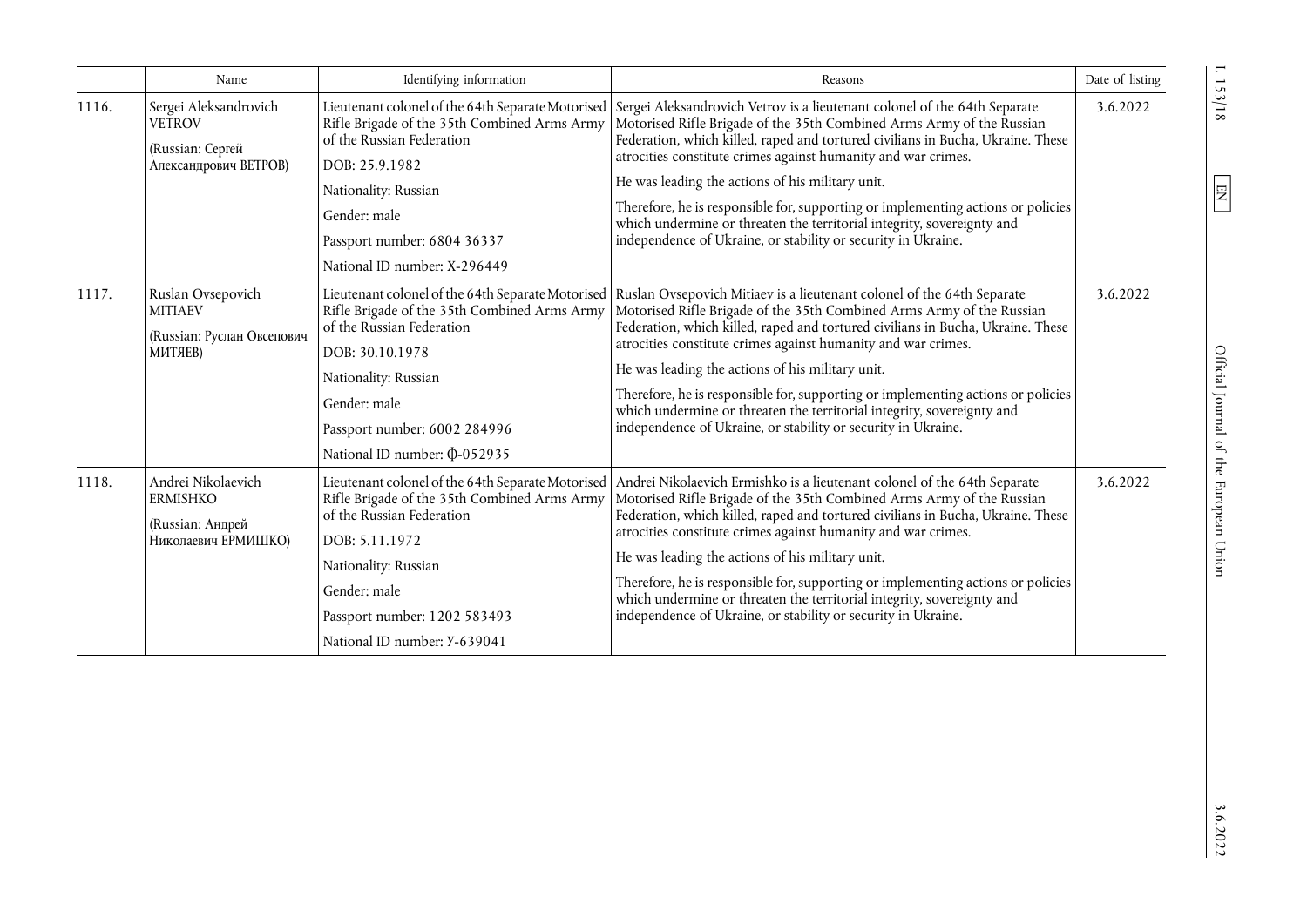|       | Name                                                                                                 | Identifying information                                                                                                                                                                                                                                    | Reasons                                                                                                                                                                                                                                                                                                                                                                                                                                                                                                                                                                                                                                         | Date of listing |
|-------|------------------------------------------------------------------------------------------------------|------------------------------------------------------------------------------------------------------------------------------------------------------------------------------------------------------------------------------------------------------------|-------------------------------------------------------------------------------------------------------------------------------------------------------------------------------------------------------------------------------------------------------------------------------------------------------------------------------------------------------------------------------------------------------------------------------------------------------------------------------------------------------------------------------------------------------------------------------------------------------------------------------------------------|-----------------|
| 1119. | Maksim Alekseevich<br><b>PLATONENKOV</b><br>(Russian: Максим<br>Алексеевич<br>ПЛАТОНЕНКОВ)           | Rifle Brigade of the 35th Combined Arms Army<br>of the Russian Federation<br>DOB: 3.1.1980<br>Nationality: Russian<br>Gender: male<br>Passport number: 5003 593303<br>National ID number: Y-874515                                                         | Lieutenant colonel of the 64th Separate Motorised   Maksim Alekseevich Platonenkov is a lieutenant colonel of the 64th Separate<br>Motorised Rifle Brigade of the 35th Combined Arms Army of the Russian<br>Federation, which killed, raped and tortured civilians in Bucha, Ukraine. These<br>atrocities constitute crimes against humanity and war crimes.<br>He was leading the actions of his military unit.<br>Therefore, he is responsible for, supporting or implementing actions or policies<br>which undermine or threaten the territorial integrity, sovereignty and<br>independence of Ukraine, or stability or security in Ukraine. | 3.6.2022        |
| 1120. | Vladimir Viktorovich<br><b>MATAFONOV</b><br>(Russian: Владимир<br>Викторович МАТАФОНОВ)              | Lieutenant colonel of the 64th Separate Motorised<br>Rifle Brigade of the 35th Combined Arms Army<br>of the Russian Federation<br>DOB: 5.9.1979<br>Nationality: Russian<br>Gender: male<br>Passport number: 7600 562816<br>National ID number: 0-594713    | Vladimir Viktorovich Matafonov is a lieutenant colonel of the 64th Separate<br>Motorised Rifle Brigade of the 35th Combined Arms Army of the Russian<br>Federation, which killed, raped and tortured civilians in Bucha, Ukraine. These<br>atrocities constitute crimes against humanity and war crimes.<br>He was leading the actions of his military unit.<br>Therefore, he is responsible for, supporting or implementing actions or policies<br>which undermine or threaten the territorial integrity, sovereignty and<br>independence of Ukraine, or stability or security in Ukraine.                                                     | 3.6.2022        |
| 1121. | Dmitrii Ivanovich LVOV<br>(a.k.a. Dmitrii Ivanovich<br>LVIV)<br>(Russian: Дмитрий Иванович<br>ЛЬВОВ) | Lieutenant colonel of the 64th Separate Motorised<br>Rifle Brigade of the 35th Combined Arms Army<br>of the Russian Federation<br>DOB: 15.8.1975<br>Nationality: Russian<br>Gender: male<br>Passport number: 7603 794013<br>National ID number: \$0-620752 | Dmitrii Ivanovich Lvov is a lieutenant colonel of the 64th Separate Motorised<br>Rifle Brigade of the 35th Combined Arms Army of the Russian Federation,<br>which killed, raped and tortured civilians in Bucha, Ukraine. These atrocities<br>constitute crimes against humanity and war crimes.<br>He was leading the actions of his military unit.<br>Therefore, he is responsible for, supporting or implementing actions or policies<br>which undermine or threaten the territorial integrity, sovereignty and<br>independence of Ukraine, or stability or security in Ukraine.                                                             | 3.6.2022        |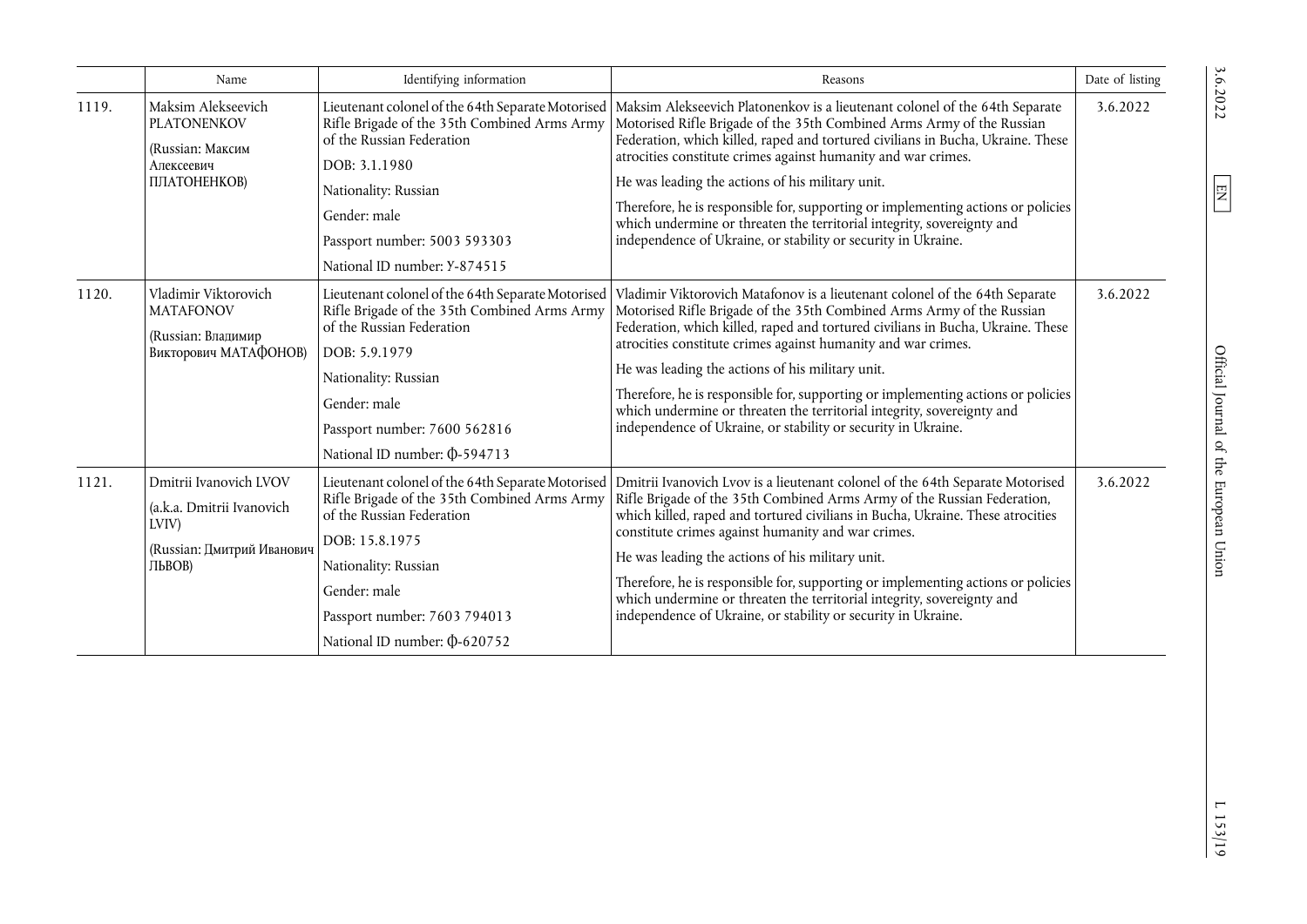|       | Name                                                                                        | Identifying information                                                                                                                                                                                                                                    | Reasons                                                                                                                                                                                                                                                                                                                                                                                                                                                                                                                                                                                        | Date of listing |
|-------|---------------------------------------------------------------------------------------------|------------------------------------------------------------------------------------------------------------------------------------------------------------------------------------------------------------------------------------------------------------|------------------------------------------------------------------------------------------------------------------------------------------------------------------------------------------------------------------------------------------------------------------------------------------------------------------------------------------------------------------------------------------------------------------------------------------------------------------------------------------------------------------------------------------------------------------------------------------------|-----------------|
| 1122. | Evgenii Valerievich<br>LADYZHENSKII<br>(Russian: Евгений Валерьевич<br>ЛАДЫЖЕНСКИЙ)         | Rifle Brigade of the 35th Combined Arms Army<br>of the Russian Federation<br>DOB: 1.1.1977<br>Nationality: Russian<br>Gender: male                                                                                                                         | Lieutenant colonel of the 64th Separate Motorised   Evgenii Valerievich Ladyzhenskii is a lieutenant colonel of the 64th Separate<br>Motorised Rifle Brigade of the 35th Combined Arms Army of the Russian<br>Federation, which killed, raped and tortured civilians in Bucha, Ukraine. These<br>atrocities constitute crimes against humanity and war crimes.<br>He was leading the actions of his military unit.<br>Therefore, he is responsible for, supporting or implementing actions or policies<br>which undermine or threaten the territorial integrity, sovereignty and               | 3.6.2022        |
|       |                                                                                             | Passport number: 8103 551489<br>National ID number: Y-853407                                                                                                                                                                                               | independence of Ukraine, or stability or security in Ukraine.                                                                                                                                                                                                                                                                                                                                                                                                                                                                                                                                  |                 |
| 1123. | Dmitrii Viktorovich<br><b>PAKHANDRIN</b><br>(Russian: Дмитрий<br>Викторович ПАХАНДРИН)      | Lieutenant colonel of the 64th Separate Motorised<br>Rifle Brigade of the 35th Combined Arms Army<br>of the Russian Federation<br>DOB: 19.9.1976<br>Nationality: Russian<br>Gender: male<br>Passport number: 0402 274319<br>National ID number: \$0-620770 | Dmitrii Viktorovich Pakhandrin is a lieutenant colonel of the 64th Separate<br>Motorised Rifle Brigade of the 35th Combined Arms Army of the Russian<br>Federation, which killed, raped and tortured civilians in Bucha, Ukraine. These<br>atrocities constitute crimes against humanity and war crimes.<br>He was leading the actions of his military unit.<br>Therefore, he is responsible for, supporting or implementing actions or policies<br>which undermine or threaten the territorial integrity, sovereignty and<br>independence of Ukraine, or stability or security in Ukraine.    | 3.6.2022        |
| 1124. | Anatolii Aleksandrovich<br><b>SHIPITSYN</b><br>(Russian: Анатолий<br>Александрович ШИПИЦЫН) | Lieutenant colonel of the 64th Separate Motorised<br>Rifle Brigade of the 35th Combined Arms Army<br>of the Russian Federation<br>DOB: 12.9.1977<br>Nationality: Russian<br>Gender: male<br>Passport number: 5301 903199<br>National ID number: \$0-607350 | Anatolii Aleksandrovich Shipitsyn is a lieutenant colonel of the 64th Separate<br>Motorised Rifle Brigade of the 35th Combined Arms Army of the Russian<br>Federation, which killed, raped and tortured civilians in Bucha, Ukraine. These<br>atrocities constitute crimes against humanity and war crimes.<br>He was leading the actions of his military unit.<br>Therefore, he is responsible for, supporting or implementing actions or policies<br>which undermine or threaten the territorial integrity, sovereignty and<br>independence of Ukraine, or stability or security in Ukraine. | 3.6.2022        |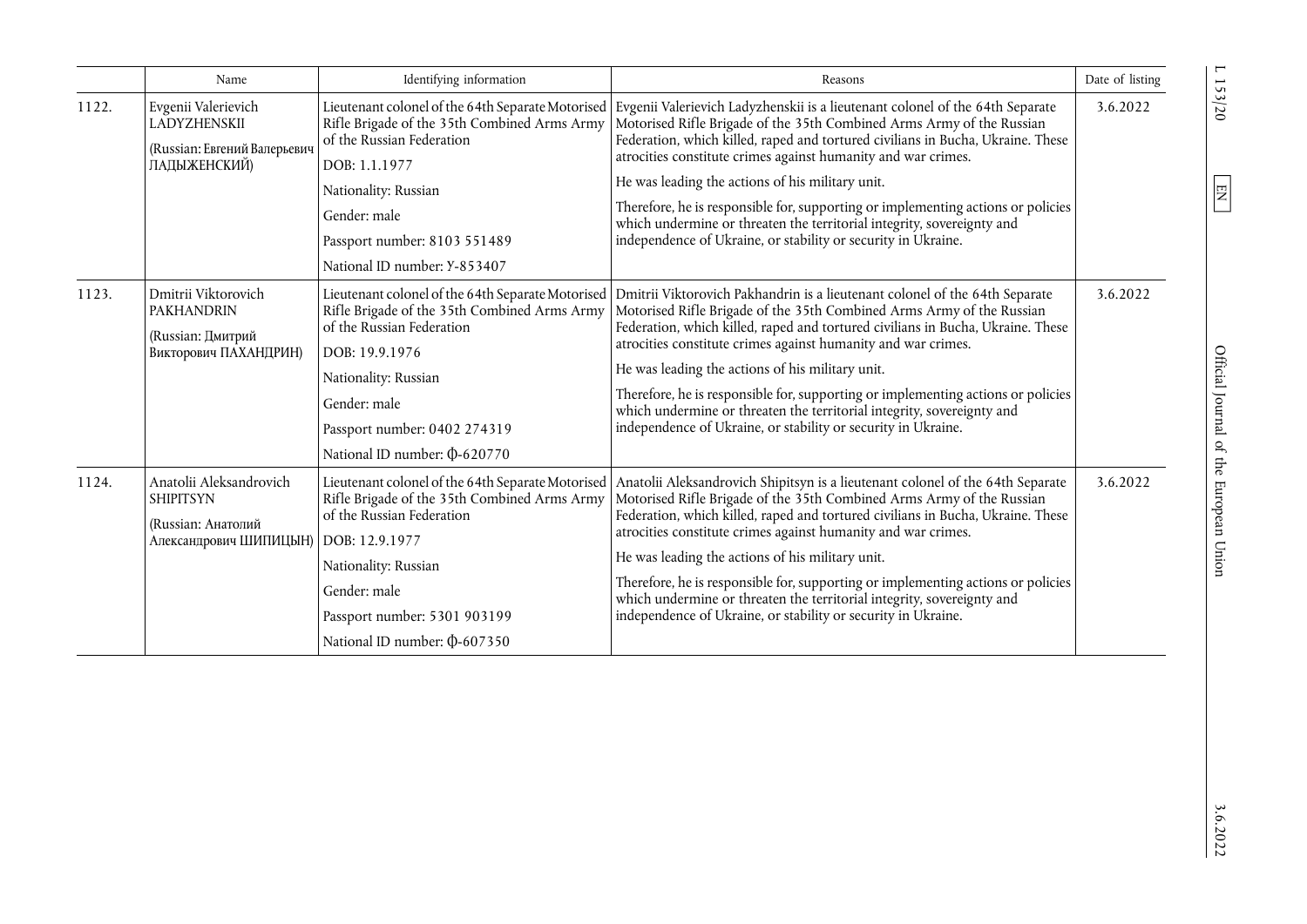|       | Name                                                                              | Identifying information                                                                                                                                                                                                                                     | Reasons                                                                                                                                                                                                                                                                                                                                                                                                                                                                                                                                                                                      | Date of listing |
|-------|-----------------------------------------------------------------------------------|-------------------------------------------------------------------------------------------------------------------------------------------------------------------------------------------------------------------------------------------------------------|----------------------------------------------------------------------------------------------------------------------------------------------------------------------------------------------------------------------------------------------------------------------------------------------------------------------------------------------------------------------------------------------------------------------------------------------------------------------------------------------------------------------------------------------------------------------------------------------|-----------------|
| 1125. | Denis Nikolaevich DEEV<br>(Russian: Денис Николаевич<br><b>ДЕЕВ</b> )             | Lieutenant colonel of the 64th Separate Motorised<br>Rifle Brigade of the 35th Combined Arms Army<br>of the Russian Federation<br>DOB: 30.7.1977<br>Nationality: Russian<br>Gender: male<br>Passport number: 9002 427497<br>National ID number: \$0-624703  | Denis Nikolaevich Deev is a lieutenant colonel of the 64th Separate Motorised<br>Rifle Brigade of the 35th Combined Arms Army of the Russian Federation,<br>which killed, raped and tortured civilians in Bucha, Ukraine. These atrocities<br>constitute crimes against humanity and war crimes.<br>He was leading the actions of his military unit.<br>Therefore, he is responsible for, supporting or implementing actions or policies<br>which undermine or threaten the territorial integrity, sovereignty and<br>independence of Ukraine, or stability or security in Ukraine.          | 3.6.2022        |
| 1126. | Oleg Iurievich BUKHVALOV<br>(Russian: Олег Юрьевич<br>БУХВАЛОВ)                   | Lieutenant colonel of the 64th Separate Motorised<br>Rifle Brigade of the 35th Combined Arms Army<br>of the Russian Federation<br>DOB: 20.5.1979<br>Nationality: Russian<br>Gender: male<br>Passport number: 1804 68726<br>National ID number: 0-584921     | Oleg Iurievich Bukhvalov is a lieutenant colonel of the 64th Separate Motorised<br>Rifle Brigade of the 35th Combined Arms Army of the Russian Federation,<br>which killed, raped and tortured civilians in Bucha, Ukraine. These atrocities<br>constitute crimes against humanity and war crimes.<br>He was leading the actions of his military unit.<br>Therefore, he is responsible for, supporting or implementing actions or policies<br>which undermine or threaten the territorial integrity, sovereignty and<br>independence of Ukraine, or stability or security in Ukraine.        | 3.6.2022        |
| 1127. | Dmitrii Aleksandrovich<br>SMOLIAGO<br>(Russian: Дмитрий<br>Александрович СМОЛЯГО) | Lieutenant colonel of the 64th Separate Motorised<br>Rifle Brigade of the 35th Combined Arms Army<br>of the Russian Federation<br>DOB: 27.12.1976<br>Nationality: Russian<br>Gender: male<br>Passport number: 2702 603048<br>National ID number: \$0-670103 | Dmitrii Aleksandrovich Smoliago is a lieutenant colonel of the 64th Separate<br>Motorised Rifle Brigade of the 35th Combined Arms Army of the Russian<br>Federation, which killed, raped and tortured civilians in Bucha, Ukraine. These<br>atrocities constitute crimes against humanity and war crimes.<br>He was leading the actions of his military unit.<br>Therefore, he is responsible for, supporting or implementing actions or policies<br>which undermine or threaten the territorial integrity, sovereignty and<br>independence of Ukraine, or stability or security in Ukraine. | 3.6.2022        |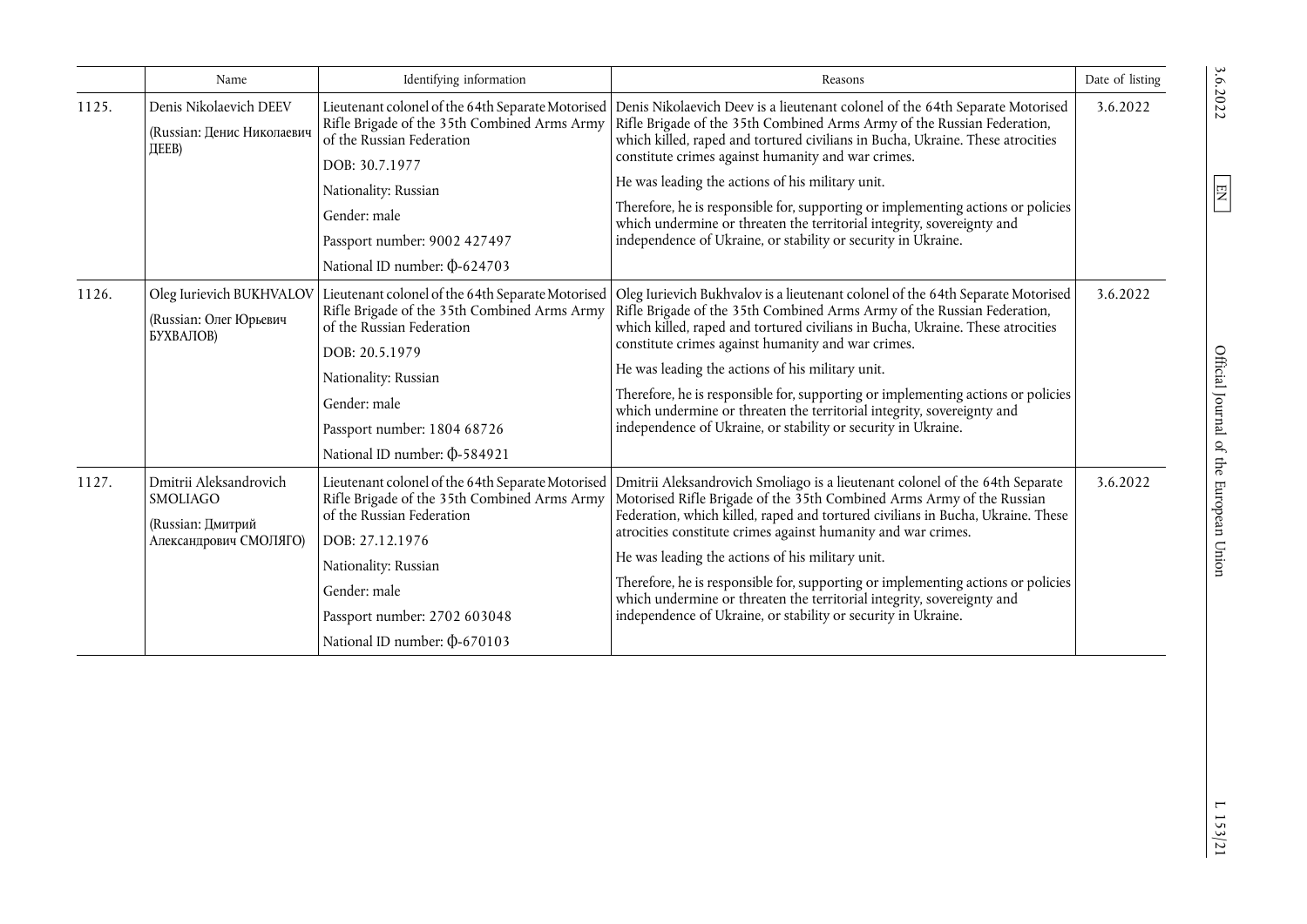|       | Name                                                                                                         | Identifying information                                                                                                                                                                                                                                   | Reasons                                                                                                                                                                                                                                                                                                                                                                                                                                                                                                                                                                                        | Date of listing |
|-------|--------------------------------------------------------------------------------------------------------------|-----------------------------------------------------------------------------------------------------------------------------------------------------------------------------------------------------------------------------------------------------------|------------------------------------------------------------------------------------------------------------------------------------------------------------------------------------------------------------------------------------------------------------------------------------------------------------------------------------------------------------------------------------------------------------------------------------------------------------------------------------------------------------------------------------------------------------------------------------------------|-----------------|
| 1128. | Aleksei Viacheslavovich<br><b>BOLSHAKOV</b><br>(Russian: Алексей<br>Вячеславович БОЛЬШАКОВ)   DOB: 15.3.1976 | Lieutenant colonel of the 64th Separate Motorised<br>Rifle Brigade of the 35th Combined Arms Army<br>of the Russian Federation<br>Nationality: Russian<br>Gender: male<br>Passport number: 0802 576504<br>National ID number: Y-053364                    | Aleksei Viacheslavovich Bolshakov is a lieutenant colonel of the 64th Separate<br>Motorised Rifle Brigade of the 35th Combined Arms Army of the Russian<br>Federation, which killed, raped and tortured civilians in Bucha, Ukraine. These<br>atrocities constitute crimes against humanity and war crimes.<br>He was leading the actions of his military unit.<br>Therefore, he is responsible for, supporting or implementing actions or policies<br>which undermine or threaten the territorial integrity, sovereignty and<br>independence of Ukraine, or stability or security in Ukraine. | 3.6.2022        |
| 1129. | Roman Vladimirovich<br><b>NADEZDHIN</b><br>(Russian: Роман<br>Владимирович НАДЕЖДИН)                         | Lieutenant colonel of the 64th Separate Motorised<br>Rifle Brigade of the 35th Combined Arms Army<br>of the Russian Federation<br>DOB: 21.7.1977<br>Nationality: Russian<br>Gender: male<br>Passport number: 1002 570526<br>National ID number: Y-874071  | Roman Vladimirovich Nadezdhin is a lieutenant colonel of the 64th Separate<br>Motorised Rifle Brigade of the 35th Combined Arms Army of the Russian<br>Federation, which killed, raped and tortured civilians in Bucha, Ukraine. These<br>atrocities constitute crimes against humanity and war crimes.<br>He was leading the actions of his military unit.<br>Therefore, he is responsible for, supporting or implementing actions or policies<br>which undermine or threaten the territorial integrity, sovereignty and<br>independence of Ukraine, or stability or security in Ukraine.     | 3.6.2022        |
| 1130. | Viktor Vladimirovich<br><b>FILIPPOV</b><br>(Russian: Виктор<br>Владимирович ФИЛИППОВ)                        | Lieutenant colonel of the 64th Separate Motorised<br>Rifle Brigade of the 35th Combined Arms Army<br>of the Russian Federation<br>DOB: 27.10.1972<br>Nationality: Russian<br>Gender: male<br>Passport number: 0502 898734<br>National ID number: Y-721933 | Viktor Vladimirovich Filippov is a lieutenant colonel of the 64th Separate<br>Motorised Rifle Brigade of the 35th Combined Arms Army of the Russian<br>Federation, which killed, raped and tortured civilians in Bucha, Ukraine. These<br>atrocities constitute crimes against humanity and war crimes.<br>He was leading the actions of his military unit.<br>Therefore, he is responsible for, supporting or implementing actions or policies<br>which undermine or threaten the territorial integrity, sovereignty and<br>independence of Ukraine, or stability or security in Ukraine.     | 3.6.2022        |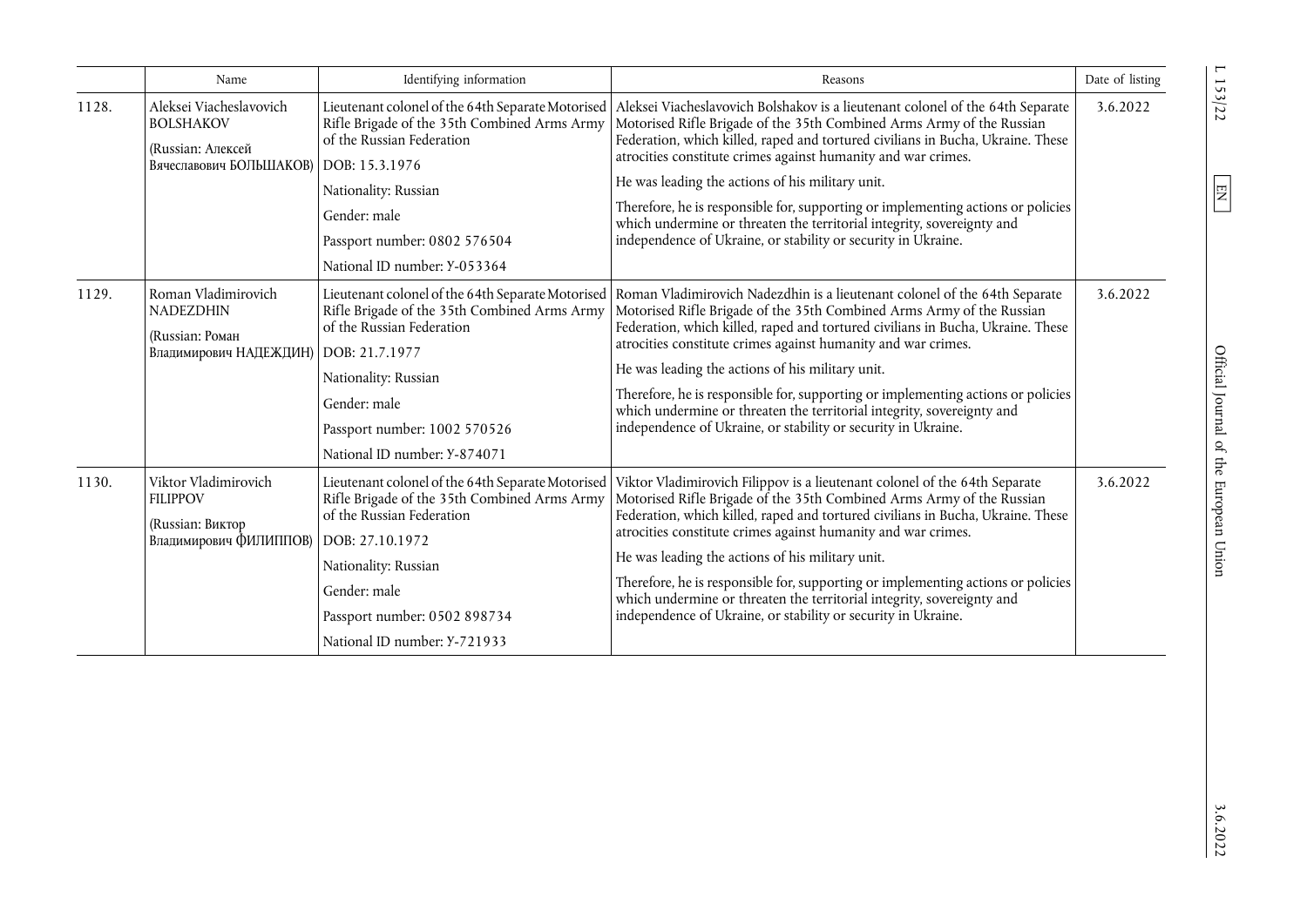|       | Name                                                                                                                          | Identifying information                                                                                                                                                                                                                   | Reasons                                                                                                                                                                                                                                                                                                                                                                                                                                                                                                                                                                    | Date of listing |
|-------|-------------------------------------------------------------------------------------------------------------------------------|-------------------------------------------------------------------------------------------------------------------------------------------------------------------------------------------------------------------------------------------|----------------------------------------------------------------------------------------------------------------------------------------------------------------------------------------------------------------------------------------------------------------------------------------------------------------------------------------------------------------------------------------------------------------------------------------------------------------------------------------------------------------------------------------------------------------------------|-----------------|
| 1131. | Faik Sameddin ogly<br><b>MAMEDOV</b><br>(a.k.a. Faik Samaddin<br><b>MAMMADOV)</b><br>(Russian: Фаик Самеддин<br>оглы МАМЕДОВ) | Major of the 64th Separate Motorised Rifle<br>Brigade of the 35th Combined Arms Army of the<br>Russian Federation<br>DOB: 24.11.1978<br>Nationality: Russian<br>Gender: male<br>Passport number: 9902 119102                              | Faik Mamedov is a major of the 64th Separate Motorised Rifle Brigade of the<br>35th Combined Arms Army of the Russian Federation, which killed, raped and<br>tortured civilians in Bucha, Ukraine. These atrocities constitute crimes against<br>humanity and war crimes.<br>He was leading the actions of his military unit.<br>Therefore, he is responsible for, supporting or implementing actions or policies<br>which undermine or threaten the territorial integrity, sovereignty and<br>independence of Ukraine, or stability or security in Ukraine.               | 3.6.2022        |
|       | National ID number: 802348                                                                                                    |                                                                                                                                                                                                                                           |                                                                                                                                                                                                                                                                                                                                                                                                                                                                                                                                                                            |                 |
| 1132. | Igor Evgenievich FEDOTOV<br>(Russian: Игорь Евгеньевич<br>ФЕДОТОВ)                                                            | Major of the 64th Separate Motorised Rifle<br>Brigade of the 35th Combined Arms Army of the<br>Russian Federation<br>DOB: 9.12.1980<br>Nationality: Russian<br>Gender: male<br>Passport number: 6602 516592<br>National ID number: 845762 | Igor Evgenievich Fedotov is a major of the 64th Separate Motorised Rifle<br>Brigade of the 35th Combined Arms Army of the Russian Federation, which<br>killed, raped and tortured civilians in Bucha, Ukraine. These atrocities constitute<br>crimes against humanity and war crimes.<br>He was leading the actions of his military unit.<br>Therefore, he is responsible for, supporting or implementing actions or policies<br>which undermine or threaten the territorial integrity, sovereignty and<br>independence of Ukraine, or stability or security in Ukraine.   | 3.6.2022        |
| 1133. | German Nikolaevich<br><b>KULEMIN</b><br>(Russian: Герман Николаевич<br>КУЛЕМИН)                                               | Major of the 64th Separate Motorised Rifle<br>Brigade of the 35th Combined Arms Army of the<br>Russian Federation<br>DOB: 29.3.1982<br>Nationality: Russian<br>Gender: male<br>Passport number: 6702 594036<br>National ID number: 949685 | German Nikolaevich Kulemin is a major of the 64th Separate Motorised Rifle<br>Brigade of the 35th Combined Arms Army of the Russian Federation, which<br>killed, raped and tortured civilians in Bucha, Ukraine. These atrocities constitute<br>crimes against humanity and war crimes.<br>He was leading the actions of his military unit.<br>Therefore, he is responsible for, supporting or implementing actions or policies<br>which undermine or threaten the territorial integrity, sovereignty and<br>independence of Ukraine, or stability or security in Ukraine. | 3.6.2022        |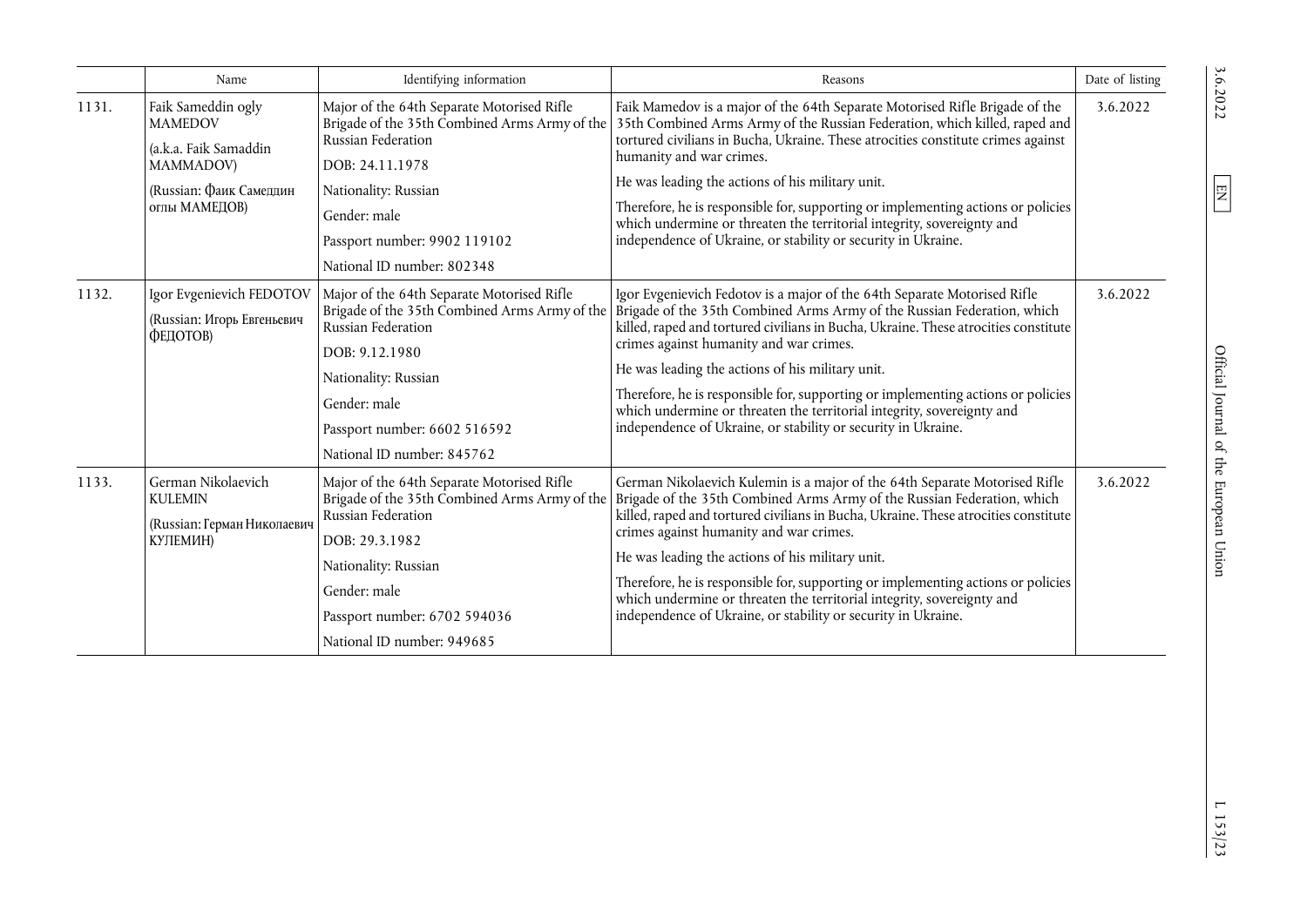|       | Name                                                                           | Identifying information                                                                                                                                                                                                                     | Reasons                                                                                                                                                                                                                                                                                                                                                                                                                                                                                                                                                                   | Date of listing |
|-------|--------------------------------------------------------------------------------|---------------------------------------------------------------------------------------------------------------------------------------------------------------------------------------------------------------------------------------------|---------------------------------------------------------------------------------------------------------------------------------------------------------------------------------------------------------------------------------------------------------------------------------------------------------------------------------------------------------------------------------------------------------------------------------------------------------------------------------------------------------------------------------------------------------------------------|-----------------|
| 1134. | Roman Victorovich BURDO<br>(Russian: Роман Викторович<br>БУРДО)                | Major of the 64th Separate Motorised Rifle<br>Brigade of the 35th Combined Arms Army of the<br>Russian Federation<br>DOB: 26.11.1980<br>Nationality: Russian<br>Gender: male                                                                | Roman Victorovich Burdo is a major of the 64th Separate Motorised Rifle<br>Brigade of the 35th Combined Arms Army of the Russian Federation, which<br>killed, raped and tortured civilians in Bucha, Ukraine. These atrocities constitute<br>crimes against humanity and war crimes.<br>He was leading the actions of his military unit.<br>Therefore, he is responsible for, supporting or implementing actions or policies<br>which undermine or threaten the territorial integrity, sovereignty and                                                                    | 3.6.2022        |
|       |                                                                                | Passport number: 1003 651875<br>National ID number: 1083746                                                                                                                                                                                 | independence of Ukraine, or stability or security in Ukraine.                                                                                                                                                                                                                                                                                                                                                                                                                                                                                                             |                 |
| 1135. | Dmitry Arkadyevich<br><b>KOZLOV</b><br>(Russian: Дмитрий<br>Аркадьевич КОЗЛОВ) | Major of the 64th Separate Motorised Rifle<br>Brigade of the 35th Combined Arms Army of the<br>Russian Federation<br>DOB: 11.10.1978<br>Nationality: Russian<br>Gender: male<br>Passport number: 0801 272127<br>National ID number: 1088985 | Dmitry Arkadyevich Kozlov is a major of the 64th Separate Motorised Rifle<br>Brigade of the 35th Combined Arms Army of the Russian Federation, which<br>killed, raped and tortured civilians in Bucha, Ukraine. These atrocities constitute<br>crimes against humanity and war crimes.<br>He was leading the actions of his military unit.<br>Therefore, he is responsible for, supporting or implementing actions or policies<br>which undermine or threaten the territorial integrity, sovereignty and<br>independence of Ukraine, or stability or security in Ukraine. | 3.6.2022        |
| 1136. | Ivan Alexandrovich KURKIN<br>(Russian: Иван<br>Александрович КУРКИН)           | Major of the 64th Separate Motorised Rifle<br>Brigade of the 35th Combined Arms Army of the<br>Russian Federation<br>DOB: 17.1.1982<br>Nationality: Russian<br>Gender: male<br>Passport number: 0804 232754<br>National ID number: 1091451  | Ivan Alexandrovich Kurkin is a major of the 64th Separate Motorised Rifle<br>Brigade of the 35th Combined Arms Army of the Russian Federation, which<br>killed, raped and tortured civilians in Bucha, Ukraine. These atrocities constitute<br>crimes against humanity and war crimes.<br>He was leading the actions of his military unit.<br>Therefore, he is responsible for, supporting or implementing actions or policies<br>which undermine or threaten the territorial integrity, sovereignty and<br>independence of Ukraine, or stability or security in Ukraine. | 3.6.2022        |

 $L \ 153/24$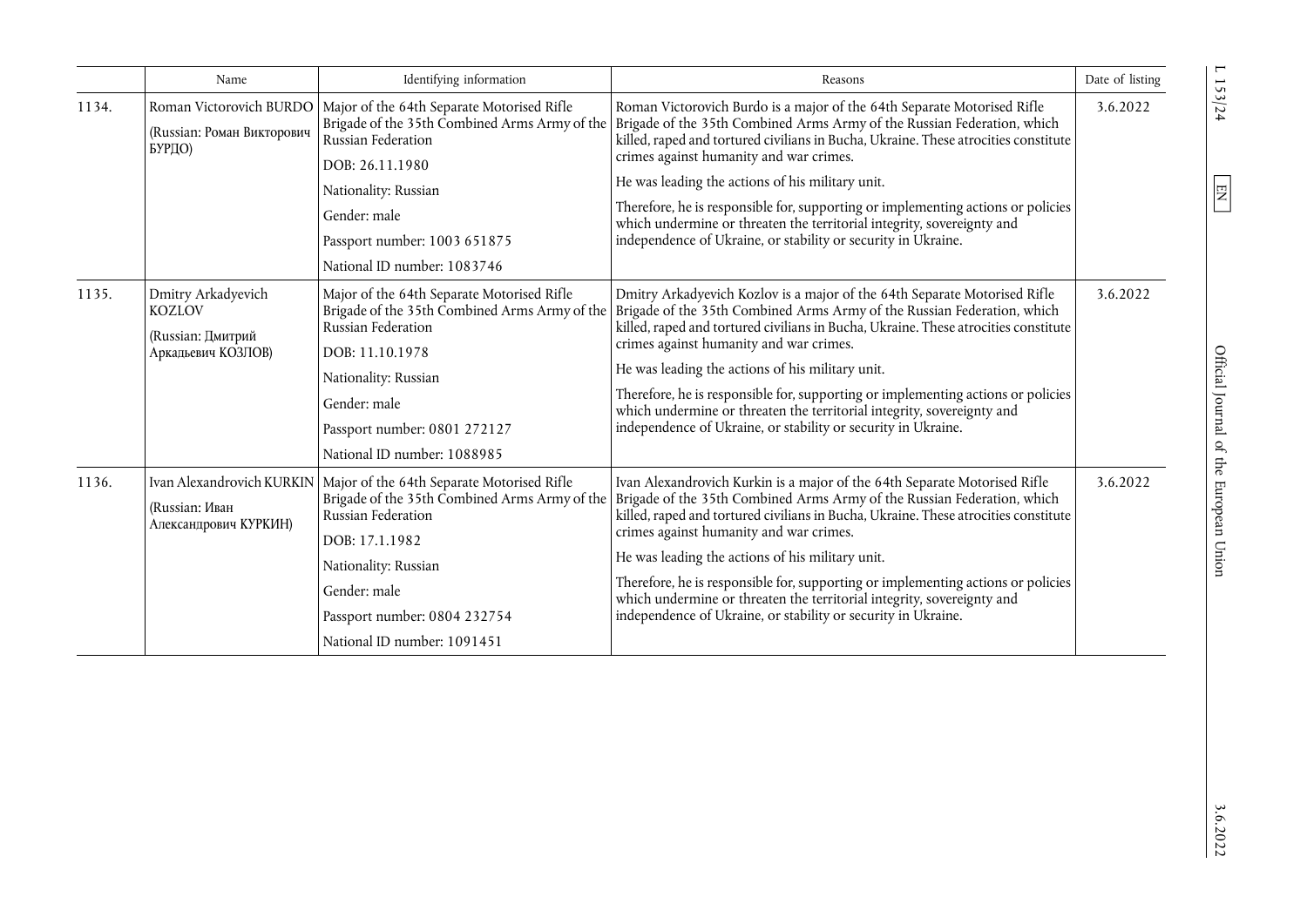|       | Name                                                                                       | Identifying information                                                                                                                                                                                                                     | Reasons                                                                                                                                                                                                                                                                                                                                                                                                                                                                                                                                                                                                                   | Date of listing |
|-------|--------------------------------------------------------------------------------------------|---------------------------------------------------------------------------------------------------------------------------------------------------------------------------------------------------------------------------------------------|---------------------------------------------------------------------------------------------------------------------------------------------------------------------------------------------------------------------------------------------------------------------------------------------------------------------------------------------------------------------------------------------------------------------------------------------------------------------------------------------------------------------------------------------------------------------------------------------------------------------------|-----------------|
| 1137. | Evgeny Yurievich<br><b>VAZHENOV</b><br>(Russian: Евгений Юрьевич<br><b>BAXEHOB)</b>        | Major of the 64th Separate Motorised Rifle<br>Russian Federation<br>DOB: 27.1.1985<br>Nationality: Russian<br>Gender: male<br>Passport number: 1005 944897                                                                                  | Evgeny Yurievich Vazhenov is a major of the 64th Separate Motorised Rifle<br>Brigade of the 35th Combined Arms Army of the   Brigade of the 35th Combined Arms Army of the Russian Federation, which<br>killed, raped and tortured civilians in Bucha, Ukraine. These atrocities constitute<br>crimes against humanity and war crimes.<br>He was leading the actions of his military unit.<br>Therefore, he is responsible for, supporting or implementing actions or policies<br>which undermine or threaten the territorial integrity, sovereignty and<br>independence of Ukraine, or stability or security in Ukraine. | 3.6.2022        |
| 1138. | Dmitry Yulianovich IONOV<br>(Russian: Дмитрий<br>Юлианович ИОНОВ)                          | National ID number: 1092162<br>Major of the 64th Separate Motorised Rifle<br>Russian Federation<br>DOB: 3.7.1965<br>Nationality: Russian<br>Gender: male<br>Passport number: 1005 724322<br>National ID number: 1093778                     | Dmitry Yulianovich Ionov is a major of the 64th Separate Motorised Rifle<br>Brigade of the 35th Combined Arms Army of the   Brigade of the 35th Combined Arms Army of the Russian Federation, which<br>killed, raped and tortured civilians in Bucha, Ukraine. These atrocities constitute<br>crimes against humanity and war crimes.<br>He was leading the actions of his military unit.<br>Therefore, he is responsible for, supporting or implementing actions or policies<br>which undermine or threaten the territorial integrity, sovereignty and<br>independence of Ukraine, or stability or security in Ukraine.  | 3.6.2022        |
| 1139. | Alexander Anatolyevich<br><b>KOCHERGIN</b><br>(Russian: Александр<br>Анатольевич КОЧЕРГИН) | Major of the 64th Separate Motorised Rifle<br>Brigade of the 35th Combined Arms Army of the<br>Russian Federation<br>DOB: 10.12.1971<br>Nationality: Russian<br>Gender: male<br>Passport number: 0803 940939<br>National ID number: 1093786 | Alexander Anatolyevich Kochergin is a major of the 64th Separate Motorised<br>Rifle Brigade of the 35th Combined Arms Army of the Russian Federation,<br>which killed, raped and tortured civilians in Bucha, Ukraine. These atrocities<br>constitute crimes against humanity and war crimes.<br>He was leading the actions of his military unit.<br>Therefore, he is responsible for, supporting or implementing actions or policies<br>which undermine or threaten the territorial integrity, sovereignty and<br>independence of Ukraine, or stability or security in Ukraine.                                          | 3.6.2022        |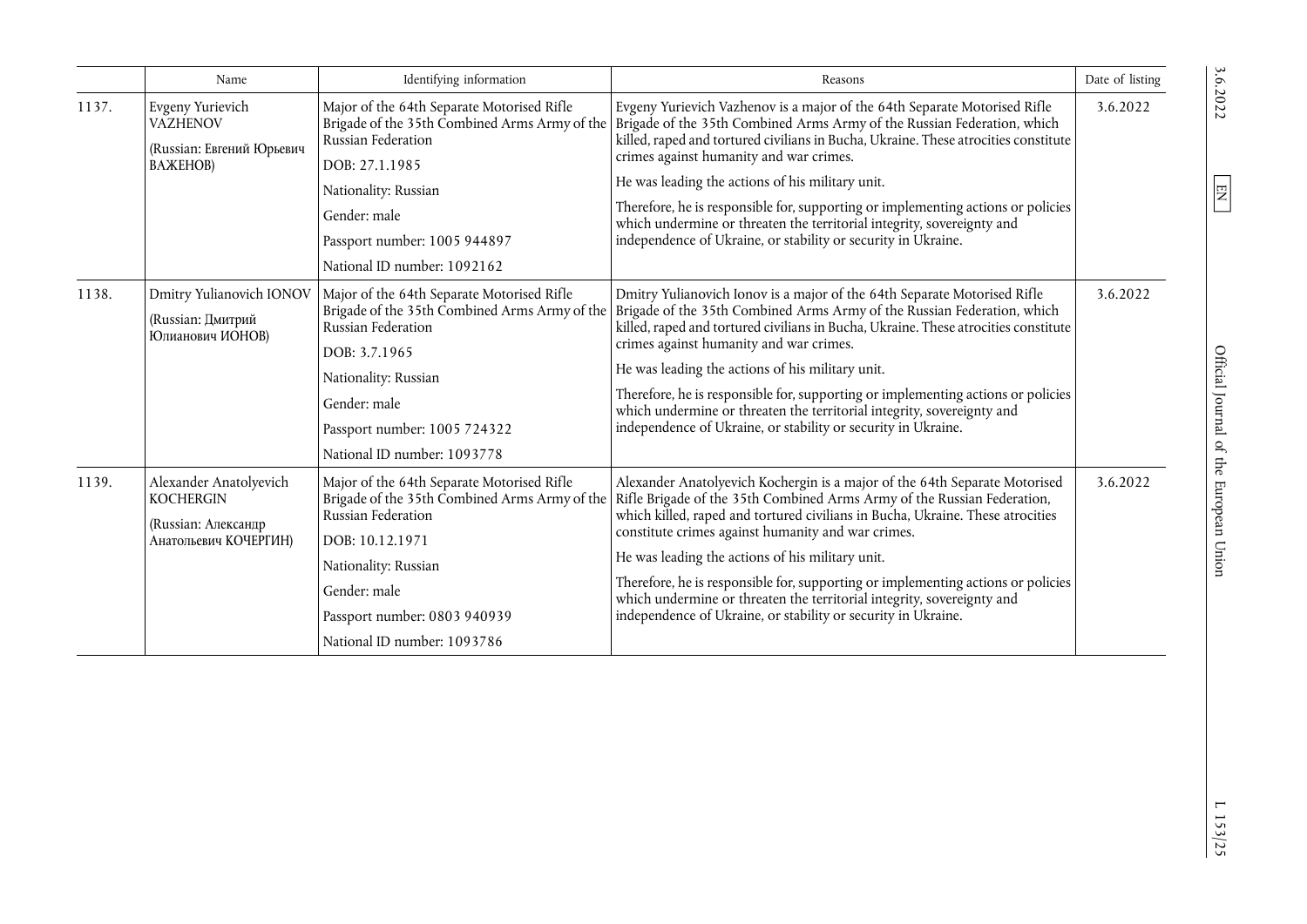|       | Name                                                                                      | Identifying information                                                                                                                                                                                                                    | Reasons                                                                                                                                                                                                                                                                                                                                                                                                                                                                                                                                                                                                                         | Date of listing |
|-------|-------------------------------------------------------------------------------------------|--------------------------------------------------------------------------------------------------------------------------------------------------------------------------------------------------------------------------------------------|---------------------------------------------------------------------------------------------------------------------------------------------------------------------------------------------------------------------------------------------------------------------------------------------------------------------------------------------------------------------------------------------------------------------------------------------------------------------------------------------------------------------------------------------------------------------------------------------------------------------------------|-----------------|
| 1140. | Alexander Vladimirovich<br><b>KOPYLOV</b><br>(Russian: Александр<br>Владимирович КОПЫЛОВ) | Major of the 64th Separate Motorised Rifle<br>Russian Federation<br>DOB: 29.9.1980<br>Nationality: Russian<br>Gender: male<br>Passport number: 7301 420589<br>National ID number: 1094262                                                  | Alexander Vladimirovich Kopylov is a major of the 64th Separate Motorised<br>Brigade of the 35th Combined Arms Army of the   Rifle Brigade of the 35th Combined Arms Army of the Russian Federation,<br>which killed, raped and tortured civilians in Bucha, Ukraine. These atrocities<br>constitute crimes against humanity and war crimes.<br>He was leading the actions of his military unit.<br>Therefore, he is responsible for, supporting or implementing actions or policies<br>which undermine or threaten the territorial integrity, sovereignty and<br>independence of Ukraine, or stability or security in Ukraine. | 3.6.2022        |
| 1141. | Maxim Vladimirovich<br><b>CHERNYSHEV</b><br>(Russian: Максим<br>Владимирович ЧЕРНЫШЕВ)    | Major of the 64th Separate Motorised Rifle<br>Brigade of the 35th Combined Arms Army of the<br>Russian Federation<br>DOB: 8.10.1980<br>Nationality: Russian<br>Gender: male<br>Passport number: 0810 999451<br>National ID number: 1094540 | Maxim Vladimirovich Chernyshev is a major of the 64th Separate Motorised<br>Rifle Brigade of the 35th Combined Arms Army of the Russian Federation,<br>which killed, raped and tortured civilians in Bucha, Ukraine. These atrocities<br>constitute crimes against humanity and war crimes.<br>He was leading the actions of his military unit.<br>Therefore, he is responsible for, supporting or implementing actions or policies<br>which undermine or threaten the territorial integrity, sovereignty and<br>independence of Ukraine, or stability or security in Ukraine.                                                  | 3.6.2022        |
| 1142. | Stanislav Igorevich<br><b>MAKAROV</b><br>(Russian: Станислав<br>Игорьевич МАКАРОВ)        | Major of the 64th Separate Motorised Rifle<br>Brigade of the 35th Combined Arms Army of the<br>Russian Federation<br>DOB: 16.8.1982<br>Nationality: Russian<br>Gender: male<br>Passport number: 0810 953377<br>National ID number: 1095194 | Stanislav Igorevich Makarov is a major of the 64th Separate Motorised Rifle<br>Brigade of the 35th Combined Arms Army of the Russian Federation, which<br>killed, raped and tortured civilians in Bucha, Ukraine. These atrocities constitute<br>crimes against humanity and war crimes.<br>He was leading the actions of his military unit.<br>Therefore, he is responsible for, supporting or implementing actions or policies<br>which undermine or threaten the territorial integrity, sovereignty and<br>independence of Ukraine, or stability or security in Ukraine.                                                     | 3.6.2022        |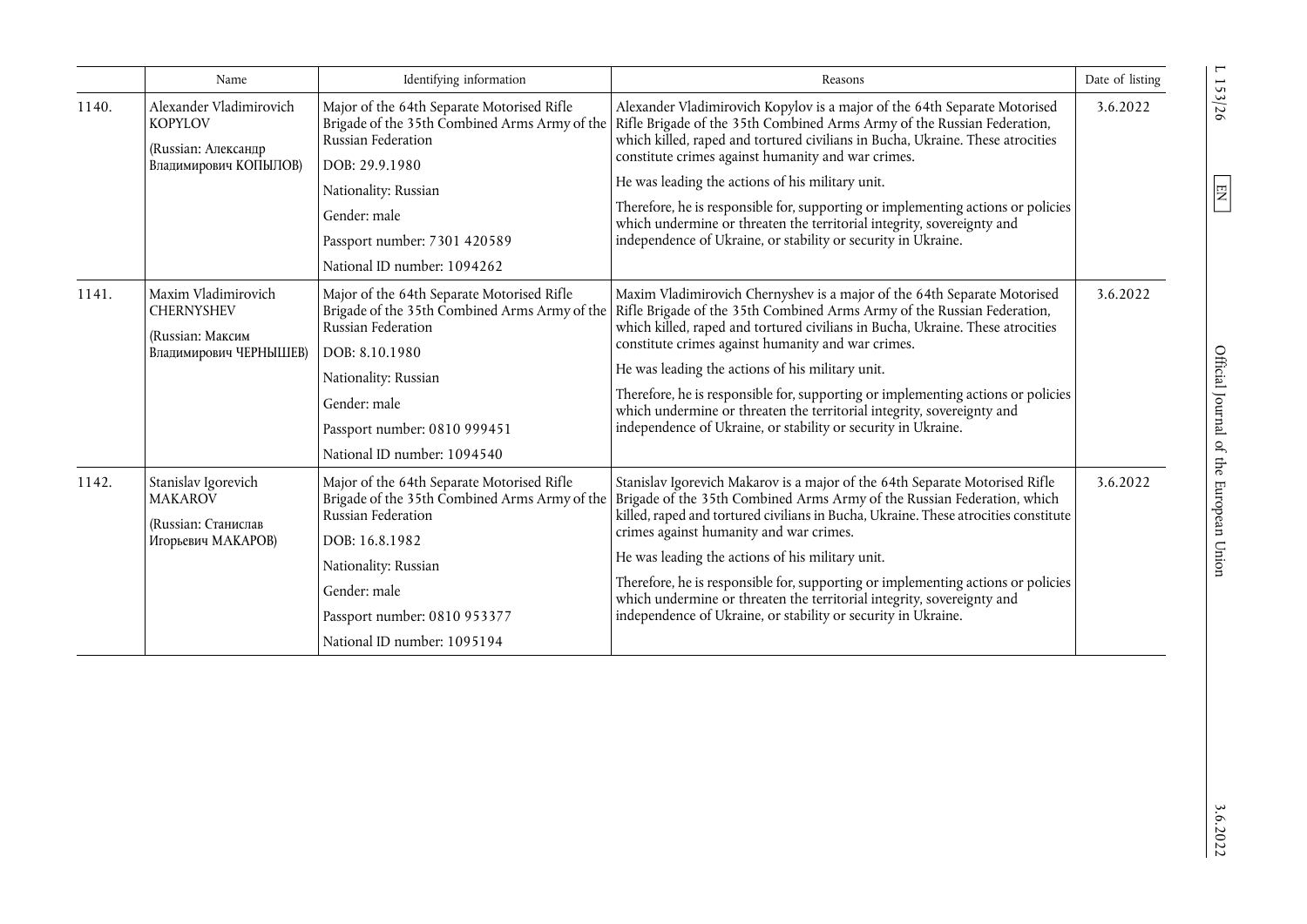|       | Name                                                                                                                                                                                                                                                                                                                                                              | Identifying information                                                                                                                                                                                                                | Reasons                                                                                                                                                                                                                                                                                | Date of listing |
|-------|-------------------------------------------------------------------------------------------------------------------------------------------------------------------------------------------------------------------------------------------------------------------------------------------------------------------------------------------------------------------|----------------------------------------------------------------------------------------------------------------------------------------------------------------------------------------------------------------------------------------|----------------------------------------------------------------------------------------------------------------------------------------------------------------------------------------------------------------------------------------------------------------------------------------|-----------------|
| 1143. | Andrey Nikolaevich<br><b>IVANOV</b><br>(Russian: Андрей<br>Николаевич ИВАНОВ)                                                                                                                                                                                                                                                                                     | Major of the 64th Separate Motorised Rifle<br>Brigade of the 35th Combined Arms Army of the<br>Russian Federation<br>DOB: 26.2.1981                                                                                                    | Andrey Nikolaevich Ivanov is a major of the 64th Separate Motorised Rifle<br>Brigade of the 35th Combined Arms Army of the Russian Federation, which<br>killed, raped and tortured civilians in Bucha, Ukraine. These atrocities constitute<br>crimes against humanity and war crimes. | 3.6.2022        |
|       |                                                                                                                                                                                                                                                                                                                                                                   | Nationality: Russian                                                                                                                                                                                                                   | He was leading the actions of his military unit.                                                                                                                                                                                                                                       |                 |
|       |                                                                                                                                                                                                                                                                                                                                                                   | Gender: male                                                                                                                                                                                                                           | Therefore, he is responsible for, supporting or implementing actions or policies<br>which undermine or threaten the territorial integrity, sovereignty and                                                                                                                             |                 |
|       |                                                                                                                                                                                                                                                                                                                                                                   | Passport number: 2701 493476                                                                                                                                                                                                           | independence of Ukraine, or stability or security in Ukraine.                                                                                                                                                                                                                          |                 |
|       |                                                                                                                                                                                                                                                                                                                                                                   | National ID number: 1095611                                                                                                                                                                                                            |                                                                                                                                                                                                                                                                                        |                 |
| 1144. | Sergei Gennadyevich<br>Major of the 64th Separate Motorised Rifle<br>Brigade of the 35th Combined Arms Army of the<br><b>PERESHIVKIN</b><br>Russian Federation<br>(Russian: Сергей Геннадьевич<br>constitute crimes against humanity and war crimes.<br>ПЕРЕШИВКИН)<br>DOB: 19.1.1973<br>He was leading the actions of his military unit.<br>Nationality: Russian | Sergei Gennadyevich Pereshivkin is a major of the 64th Separate Motorised<br>Rifle Brigade of the 35th Combined Arms Army of the Russian Federation,<br>which killed, raped and tortured civilians in Bucha, Ukraine. These atrocities | 3.6.2022                                                                                                                                                                                                                                                                               |                 |
|       |                                                                                                                                                                                                                                                                                                                                                                   |                                                                                                                                                                                                                                        |                                                                                                                                                                                                                                                                                        |                 |
|       |                                                                                                                                                                                                                                                                                                                                                                   |                                                                                                                                                                                                                                        |                                                                                                                                                                                                                                                                                        |                 |
|       |                                                                                                                                                                                                                                                                                                                                                                   | Gender: male                                                                                                                                                                                                                           | Therefore, he is responsible for, supporting or implementing actions or policies<br>which undermine or threaten the territorial integrity, sovereignty and                                                                                                                             |                 |
|       |                                                                                                                                                                                                                                                                                                                                                                   | Passport number: 0804 277244                                                                                                                                                                                                           | independence of Ukraine, or stability or security in Ukraine.                                                                                                                                                                                                                          |                 |
|       |                                                                                                                                                                                                                                                                                                                                                                   | National ID number: 1100141                                                                                                                                                                                                            |                                                                                                                                                                                                                                                                                        |                 |
| 1145. | Aleksey Vladimirovich<br><b>PRYSEV</b><br>(Russian: Алексей                                                                                                                                                                                                                                                                                                       | Major of the 64th Separate Motorised Rifle<br>Brigade of the 35th Combined Arms Army of the<br>Russian Federation                                                                                                                      | Aleksey Vladimirovich Prysev is a major of the 64th Separate Motorised Rifle<br>Brigade of the 35th Combined Arms Army of the Russian Federation, which<br>killed, raped and tortured civilians in Bucha, Ukraine. These atrocities constitute                                         | 3.6.2022        |
|       | Владимирович ПРЫСЕВ)                                                                                                                                                                                                                                                                                                                                              | DOB: 25.11.1975                                                                                                                                                                                                                        | crimes against humanity and war crimes.                                                                                                                                                                                                                                                |                 |
|       |                                                                                                                                                                                                                                                                                                                                                                   | Nationality: Russian                                                                                                                                                                                                                   | He was leading the actions of his military unit.                                                                                                                                                                                                                                       |                 |
|       |                                                                                                                                                                                                                                                                                                                                                                   | Gender: male                                                                                                                                                                                                                           | Therefore, he is responsible for, supporting or implementing actions or policies<br>which undermine or threaten the territorial integrity, sovereignty and                                                                                                                             |                 |
|       |                                                                                                                                                                                                                                                                                                                                                                   | Passport number: 0501 704733                                                                                                                                                                                                           | independence of Ukraine, or stability or security in Ukraine.                                                                                                                                                                                                                          |                 |
|       |                                                                                                                                                                                                                                                                                                                                                                   | Date of issue: 20.3.2002                                                                                                                                                                                                               |                                                                                                                                                                                                                                                                                        |                 |
|       |                                                                                                                                                                                                                                                                                                                                                                   | ID number: Y-360702                                                                                                                                                                                                                    |                                                                                                                                                                                                                                                                                        |                 |
|       |                                                                                                                                                                                                                                                                                                                                                                   | Entity-based ID: 1100633                                                                                                                                                                                                               |                                                                                                                                                                                                                                                                                        |                 |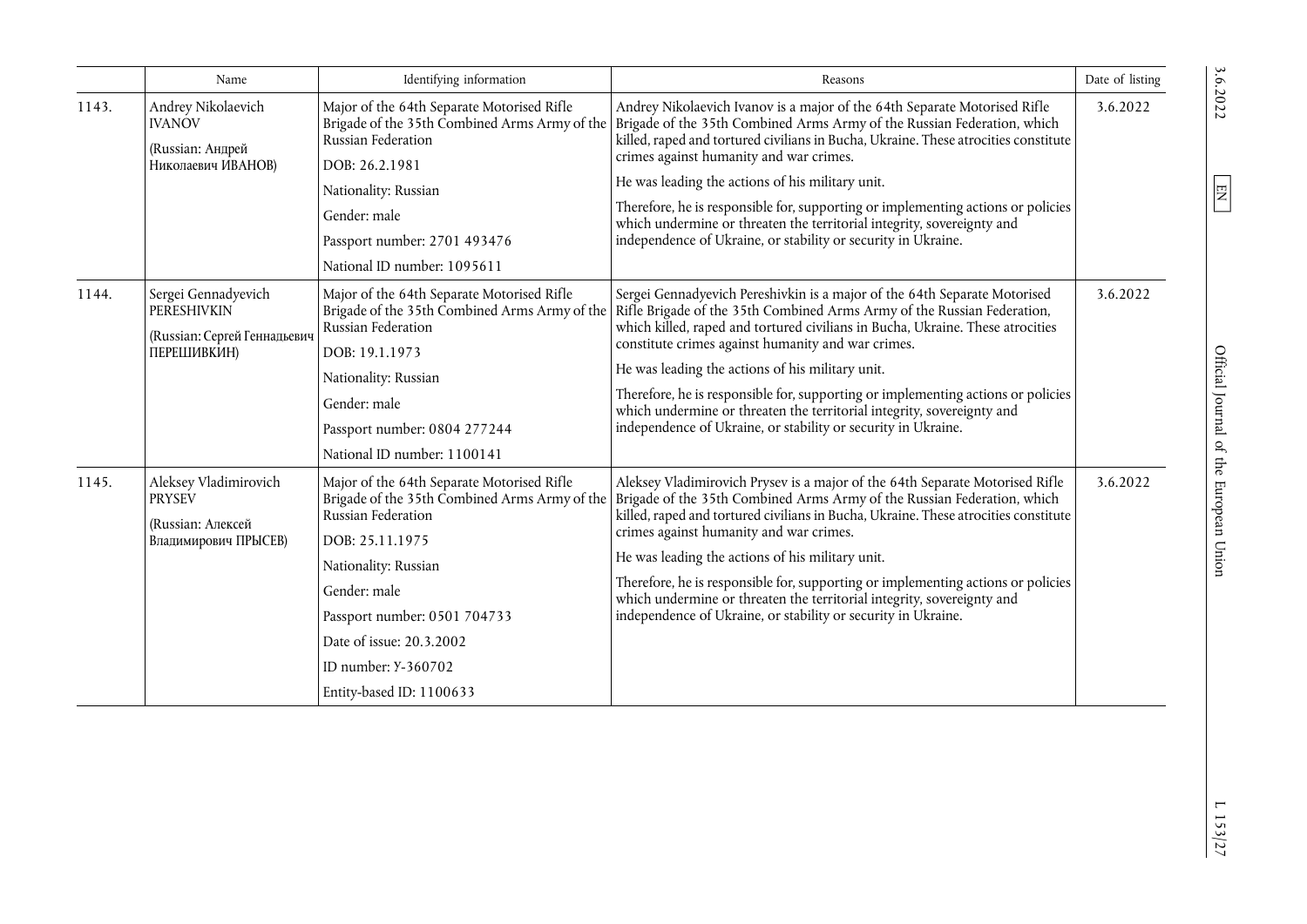|       | Name                                                                               | Identifying information                                                                                                                                                                                                                                                                              | Reasons                                                                                                                                                                                                                                                                                                                                                                                                                                                                                                                                                                       | Date of listing |
|-------|------------------------------------------------------------------------------------|------------------------------------------------------------------------------------------------------------------------------------------------------------------------------------------------------------------------------------------------------------------------------------------------------|-------------------------------------------------------------------------------------------------------------------------------------------------------------------------------------------------------------------------------------------------------------------------------------------------------------------------------------------------------------------------------------------------------------------------------------------------------------------------------------------------------------------------------------------------------------------------------|-----------------|
| 1146. | Sergey Viktorovich<br><b>RUDENKO</b><br>(Russian: Сергей Викторович<br>РУДЕНКО)    | Major of the 64th Separate Motorised Rifle<br>Brigade of the 35th Combined Arms Army of the<br>Russian Federation<br>DOB: 7.10.1975<br>Nationality: Russian<br>Gender: male<br>Passport number: 0801 524291<br>Date of issue: 14.3.2002<br>ID number: Y-268570<br>Entity-based ID: 1100637           | Sergey Viktorovich Rudenko is a major of the 64th Separate Motorised Rifle<br>Brigade of the 35th Combined Arms Army of the Russian Federation, which<br>killed, raped and tortured civilians in Bucha, Ukraine. These atrocities constitute<br>crimes against humanity and war crimes.<br>He was leading the actions of his military unit.<br>Therefore, he is responsible for, supporting or implementing actions or policies<br>which undermine or threaten the territorial integrity, sovereignty and<br>independence of Ukraine, or stability or security in Ukraine.    | 3.6.2022        |
| 1147. | Olga Aleksandrovna<br><b>KHAMENOK</b><br>(Russian: Ольга<br>Александровна ХАМЕНОК) | Major of the 64th Separate Motorised Rifle<br>Brigade of the 35th Combined Arms Army of the<br>Russian Federation<br>DOB: 14.12.1981<br>Nationality: Russian<br>Gender: female<br>Passport number: 6004 190824<br>Date of issue: 10.10.2003<br>ID number: $\Phi$ -142685<br>Entity-based ID: 1102882 | Olga Aleksandrovna Khamenok is a major of the 64th Separate Motorised Rifle<br>Brigade of the 35th Combined Arms Army of the Russian Federation, which<br>killed, raped and tortured civilians in Bucha, Ukraine. These atrocities constitute<br>crimes against humanity and war crimes.<br>She was leading the actions of her military unit.<br>Therefore, she is responsible for, supporting or implementing actions or<br>policies which undermine or threaten the territorial integrity, sovereignty and<br>independence of Ukraine, or stability or security in Ukraine. | 3.6.2022        |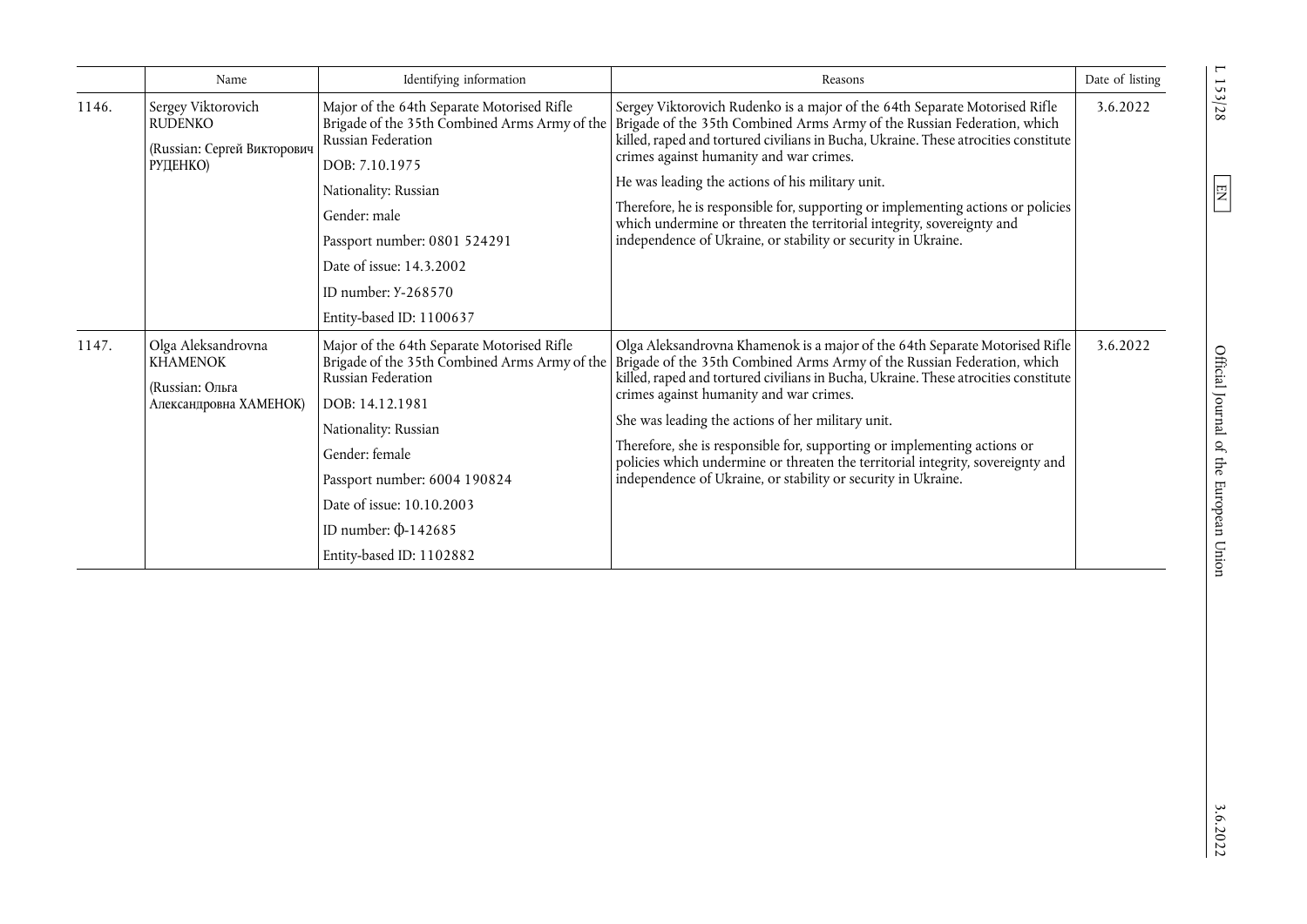|       | Name                                                                             | Identifying information                                                                                                                                                                                                                                                                    | Reasons                                                                                                                                                                                                                                                                                                                                                                                                                                                                                                                                                                     | Date of listing |
|-------|----------------------------------------------------------------------------------|--------------------------------------------------------------------------------------------------------------------------------------------------------------------------------------------------------------------------------------------------------------------------------------------|-----------------------------------------------------------------------------------------------------------------------------------------------------------------------------------------------------------------------------------------------------------------------------------------------------------------------------------------------------------------------------------------------------------------------------------------------------------------------------------------------------------------------------------------------------------------------------|-----------------|
| 1148. | Dmitriy Gennadyevich<br>LEVIN<br>(Russian: Дмитрий<br>Геннадьевич ЛЕВИН)         | Major of the 64th Separate Motorised Rifle<br>Brigade of the 35th Combined Arms Army of the<br>Russian Federation<br>DOB: 25.10.1982<br>Nationality: Russian<br>Gender: male<br>Passport number: 0804 98883<br>Date of issue: 30.6.2003<br>ID number: Y-268857<br>Entity-based ID: 1103126 | Dmitriy Gennadyevich Levin is a major of the 64th Separate Motorised Rifle<br>Brigade of the 35th Combined Arms Army of the Russian Federation, which<br>killed, raped and tortured civilians in Bucha, Ukraine. These atrocities constitute<br>crimes against humanity and war crimes.<br>He was leading the actions of his military unit.<br>Therefore, he is responsible for, supporting or implementing actions or policies<br>which undermine or threaten the territorial integrity, sovereignty and<br>independence of Ukraine, or stability or security in Ukraine.  | 3.6.2022        |
| 1149. | Dmitriy Alekseevich<br><b>GONCHAR</b><br>(Russian: Дмитрий<br>Алексеевич ГОНЧАР) | Major of the 64th Separate Motorised Rifle<br>Brigade of the 35th Combined Arms Army of the<br>Russian Federation<br>DOB: 31.1.1970<br>Nationality: Russian<br>Gender: male<br>Passport number: 0802 562844<br>Date of issue: 27.5.2002<br>ID number: Y-265899<br>Entity-based ID: 1103591 | Dmitriy Alekseevich Gonchar is a major of the 64th Separate Motorised Rifle<br>Brigade of the 35th Combined Arms Army of the Russian Federation, which<br>killed, raped and tortured civilians in Bucha, Ukraine. These atrocities constitute<br>crimes against humanity and war crimes.<br>He was leading the actions of his military unit.<br>Therefore, he is responsible for, supporting or implementing actions or policies<br>which undermine or threaten the territorial integrity, sovereignty and<br>independence of Ukraine, or stability or security in Ukraine. | 3.6.2022        |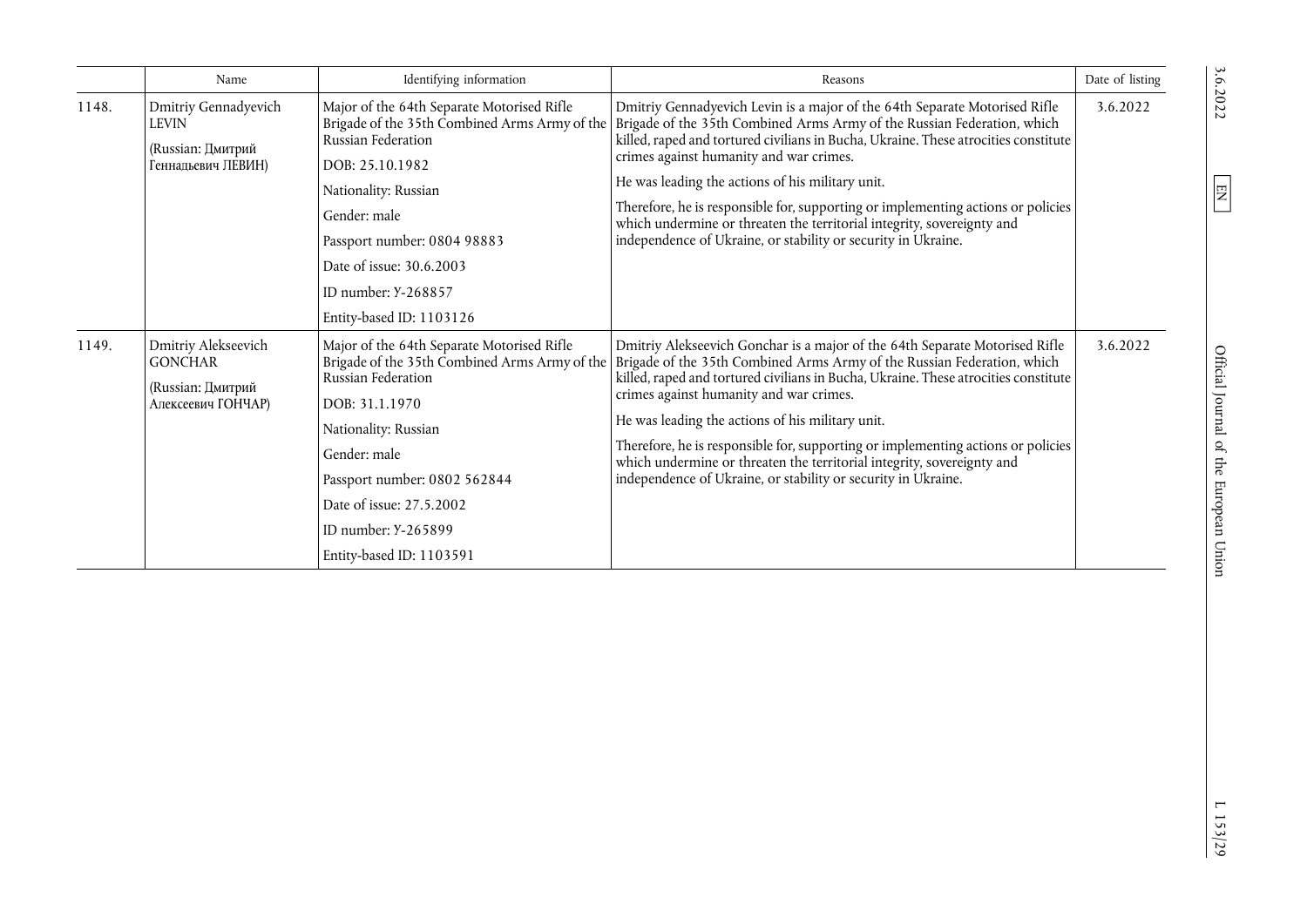|       | Name                                                                                        | Identifying information                                                                                                                                                                                                                    | Reasons                                                                                                                                                                                                                                                                                                                                                                                                                                                                                                                                                                                                                        | Date of listing |
|-------|---------------------------------------------------------------------------------------------|--------------------------------------------------------------------------------------------------------------------------------------------------------------------------------------------------------------------------------------------|--------------------------------------------------------------------------------------------------------------------------------------------------------------------------------------------------------------------------------------------------------------------------------------------------------------------------------------------------------------------------------------------------------------------------------------------------------------------------------------------------------------------------------------------------------------------------------------------------------------------------------|-----------------|
| 1150. | Sergey Sergeevich ZORIN<br>(Russian: Сергей Сергеевич<br>ЗОРИН)                             | Major of the 64th Separate Motorised Rifle<br>Russian Federation<br>DOB: 25.10.1982<br>Nationality: Russian<br>Gender: male<br>Passport number: 7503 78809<br>Date of issue: 2.3.2003<br>ID number: $X-115531$<br>Entity-based ID: 1166487 | Sergey Sergeevich Zorin is a major of the 64th Separate Motorised Rifle Brigade<br>Brigade of the 35th Combined Arms Army of the of the 35th Combined Arms Army of the Russian Federation, which killed,<br>raped and tortured civilians in Bucha, Ukraine. These atrocities constitute<br>crimes against humanity and war crimes.<br>He was leading the actions of his military unit.<br>Therefore, he is responsible for, supporting or implementing actions or policies<br>which undermine or threaten the territorial integrity, sovereignty and<br>independence of Ukraine, or stability or security in Ukraine.          | 3.6.2022        |
| 1151. | Aleksandr Aleksandrovich<br><b>POTAPOV</b><br>(Russian: Александр<br>Александрович ПОТАПОВ) | Major of the 64th Separate Motorised Rifle<br>Russian Federation<br>DOB: 8.5.1981<br>Nationality: Russian<br>Gender: male<br>Passport number: 6603 808655<br>Date of issue: 29.4.2003<br>ID number: $X-078567$<br>Entity-based ID: 1170231 | Aleksandr Aleksandrovich Potapov is a major of the 64th Separate Motorised<br>Brigade of the 35th Combined Arms Army of the Rifle Brigade of the 35th Combined Arms Army of the Russian Federation,<br>which killed, raped and tortured civilians in Bucha, Ukraine. These atrocities<br>constitute crimes against humanity and war crimes.<br>He was leading the actions of his military unit.<br>Therefore, he is responsible for, supporting or implementing actions or policies<br>which undermine or threaten the territorial integrity, sovereignty and<br>independence of Ukraine, or stability or security in Ukraine. | 3.6.2022        |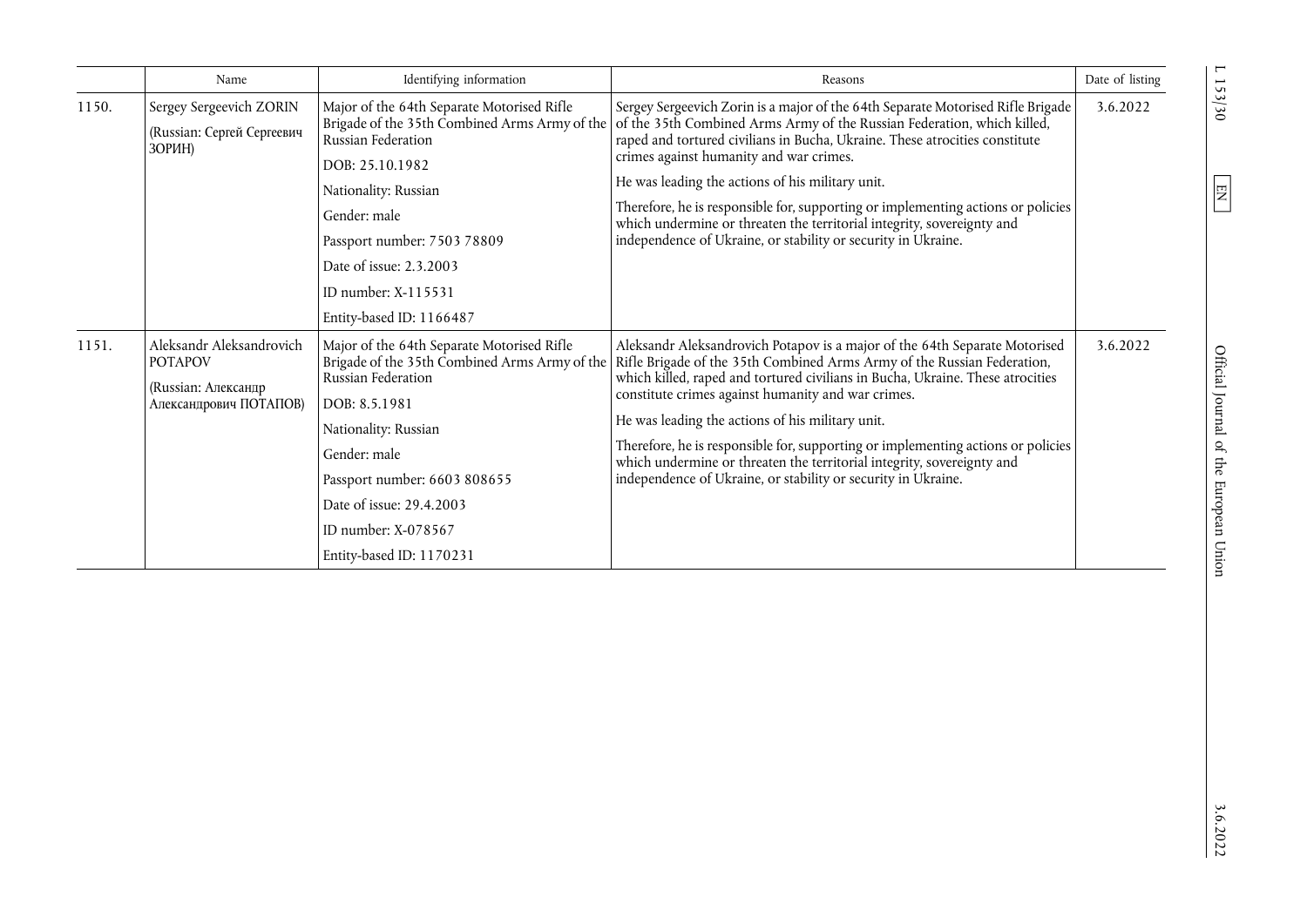|       | Name                                                                                    | Identifying information                                                                                                                                                                                                                                                                           | Reasons                                                                                                                                                                                                                                                                                                                                                                                                                                                                                                                                                                     | Date of listing |
|-------|-----------------------------------------------------------------------------------------|---------------------------------------------------------------------------------------------------------------------------------------------------------------------------------------------------------------------------------------------------------------------------------------------------|-----------------------------------------------------------------------------------------------------------------------------------------------------------------------------------------------------------------------------------------------------------------------------------------------------------------------------------------------------------------------------------------------------------------------------------------------------------------------------------------------------------------------------------------------------------------------------|-----------------|
| 1152. | Stepan Viktorovich<br><b>GRIGOROV</b><br>(Russian: Степан Викторович<br>ГРИГОРОВ)       | Major of the 64th Separate Motorised Rifle<br>Brigade of the 35th Combined Arms Army of the<br>Russian Federation<br>DOB: 26.3.1979<br>Nationality: Russian<br>Gender: male<br>Passport number: 8110 342164<br>Date of issue: 9.7.2010<br>ID number: $\Phi$ -594680<br>Entity-based ID: 1194779   | Stepan Viktorovich Grigorov is a major of the 64th Separate Motorised Rifle<br>Brigade of the 35th Combined Arms Army of the Russian Federation, which<br>killed, raped and tortured civilians in Bucha, Ukraine. These atrocities constitute<br>crimes against humanity and war crimes.<br>He was leading the actions of his military unit.<br>Therefore, he is responsible for, supporting or implementing actions or policies<br>which undermine or threaten the territorial integrity, sovereignty and<br>independence of Ukraine, or stability or security in Ukraine. | 3.6.2022        |
| 1153. | Sergey Viktorovich<br><b>MOSALEV</b><br>(Russian: Сергей Викторович<br><b>MOCAЛEB</b> ) | Major of the 64th Separate Motorised Rifle<br>Brigade of the 35th Combined Arms Army of the<br>Russian Federation<br>DOB: 19.1.1978<br>Nationality: Russian<br>Gender: male<br>Passport number: 0802 688231<br>Date of issue: 18.10.2015<br>ID number: $\Phi$ -866954<br>Entity-based ID: 2737869 | Sergey Viktorovich Mosalev is a major of the 64th Separate Motorised Rifle<br>Brigade of the 35th Combined Arms Army of the Russian Federation, which<br>killed, raped and tortured civilians in Bucha, Ukraine. These atrocities constitute<br>crimes against humanity and war crimes.<br>He was leading the actions of his military unit.<br>Therefore, he is responsible for, supporting or implementing actions or policies<br>which undermine or threaten the territorial integrity, sovereignty and<br>independence of Ukraine, or stability or security in Ukraine.  | 3.6.2022        |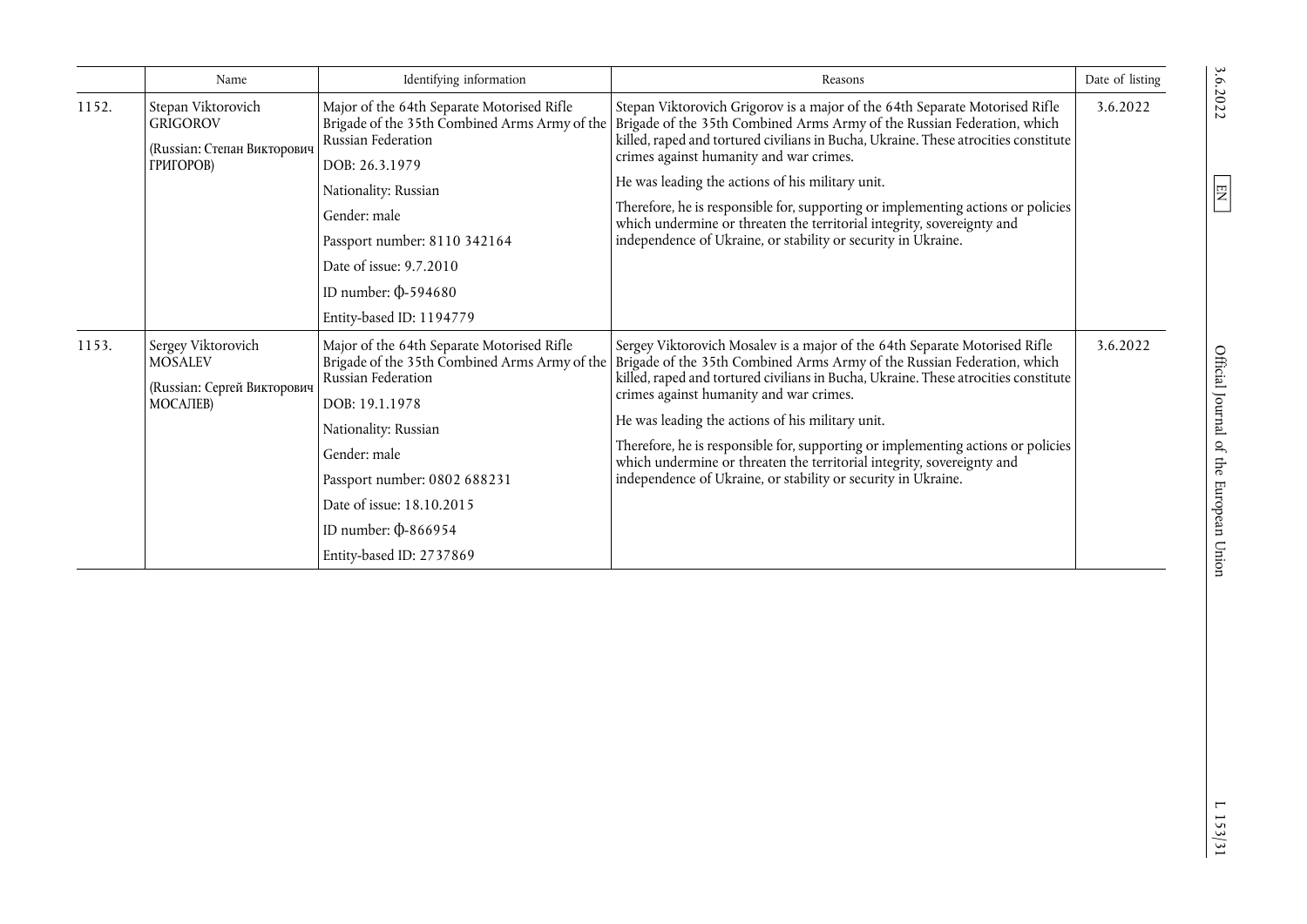|       | Name                                                                                       | Identifying information                                                                                                                                                                                                                                                                                                | Reasons                                                                                                                                                                                                                                                                                                                                                                                                                                                                                                                                                                      | Date of listing |
|-------|--------------------------------------------------------------------------------------------|------------------------------------------------------------------------------------------------------------------------------------------------------------------------------------------------------------------------------------------------------------------------------------------------------------------------|------------------------------------------------------------------------------------------------------------------------------------------------------------------------------------------------------------------------------------------------------------------------------------------------------------------------------------------------------------------------------------------------------------------------------------------------------------------------------------------------------------------------------------------------------------------------------|-----------------|
| 1154. | Valentin Pavlovich LUTSAK<br>(Russian: Валентин Павлович<br>ЛУЦАК)                         | Major of the 64th Separate Motorised Rifle<br>Brigade of the 35th Combined Arms Army of the<br>Russian Federation<br>DOB: 5.4.1979<br>Nationality: Russian<br>Gender: male<br>Passport number: 5004 572078<br>Date of issue: 28.8.2004<br>National ID number: \$0-879492                                               | Valentin Pavlovich Lutsak is a major of the 64th Separate Motorised Rifle<br>Brigade of the 35th Combined Arms Army of the Russian Federation, which<br>killed, raped and tortured civilians in Bucha, Ukraine. These atrocities constitute<br>crimes against humanity and war crimes.<br>He was leading the actions of his military unit.<br>Therefore, he is responsible for, supporting or implementing actions or policies<br>which undermine or threaten the territorial integrity, sovereignty and<br>independence of Ukraine, or stability or security in Ukraine.    | 3.6.2022        |
| 1155. | Sergey Nikolaevich<br><b>BORISENKO</b><br>(Russian: Сергей Николаевич<br><b>БОРИСЕНКО)</b> | Entity-based ID: 3102560<br>Major of the 64th Separate Motorised Rifle<br>Brigade of the 35th Combined Arms Army of the<br>Russian Federation<br>DOB: 15.3.1978<br>Nationality: Russian<br>Gender: male<br>Passport number: 0503 357858<br>Date of issue: 30.1.2003<br>ID number: Y-268030<br>Entity-based ID: 3127462 | Sergey Nikolaevich Borisenko is a major of the 64th Separate Motorised Rifle<br>Brigade of the 35th Combined Arms Army of the Russian Federation, which<br>killed, raped and tortured civilians in Bucha, Ukraine. These atrocities constitute<br>crimes against humanity and war crimes.<br>He was leading the actions of his military unit.<br>Therefore, he is responsible for, supporting or implementing actions or policies<br>which undermine or threaten the territorial integrity, sovereignty and<br>independence of Ukraine, or stability or security in Ukraine. | 3.6.2022        |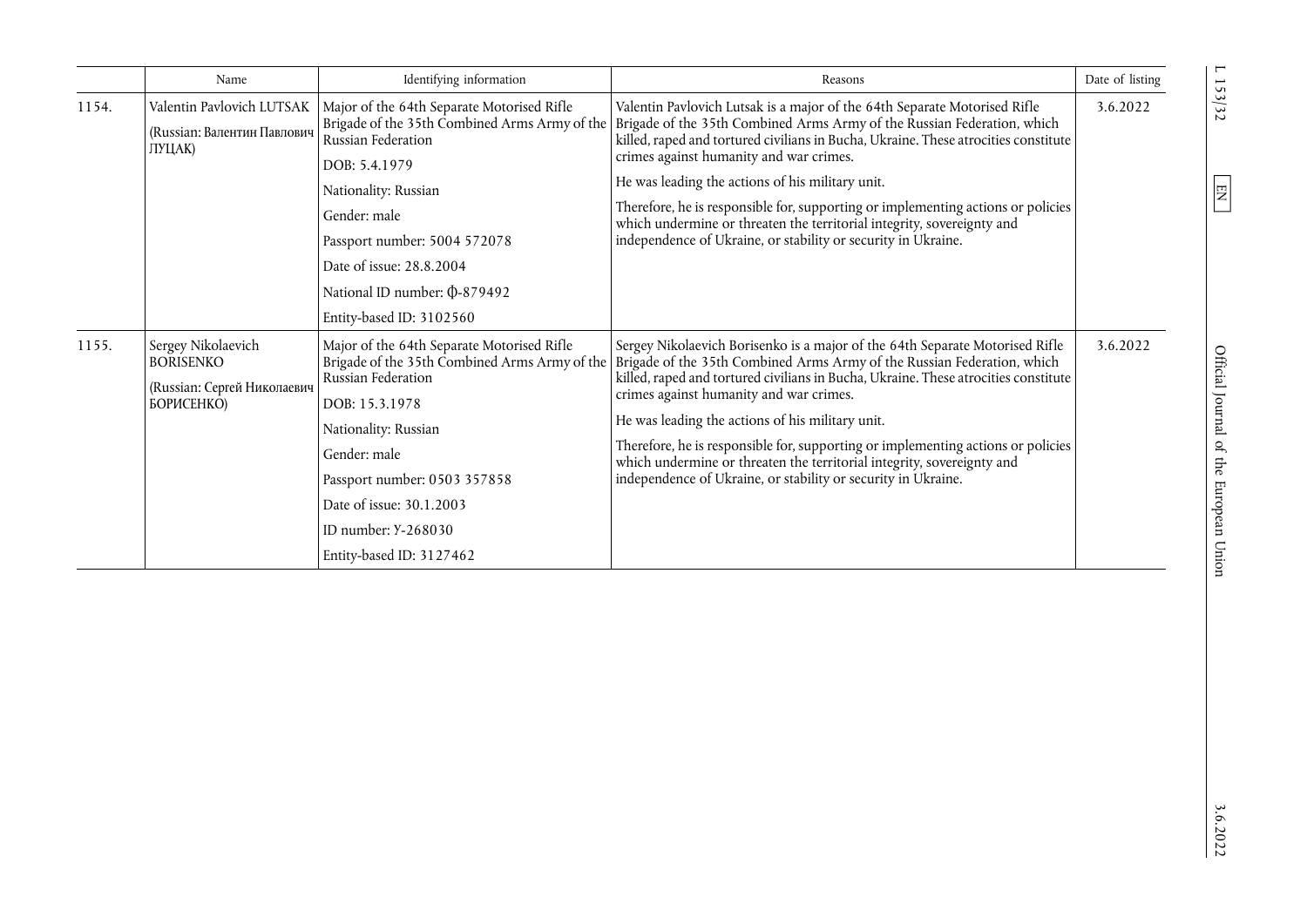|       | Name                                                                                        | Identifying information                                                                                                                                                                                                                                                                                                                                                                                                           | Reasons                                                                                                                                                                                                                                                                                                                                                                                                                                                                                                                                                                                                                                                                                                                                                                                                                                                                                     | Date of listing |
|-------|---------------------------------------------------------------------------------------------|-----------------------------------------------------------------------------------------------------------------------------------------------------------------------------------------------------------------------------------------------------------------------------------------------------------------------------------------------------------------------------------------------------------------------------------|---------------------------------------------------------------------------------------------------------------------------------------------------------------------------------------------------------------------------------------------------------------------------------------------------------------------------------------------------------------------------------------------------------------------------------------------------------------------------------------------------------------------------------------------------------------------------------------------------------------------------------------------------------------------------------------------------------------------------------------------------------------------------------------------------------------------------------------------------------------------------------------------|-----------------|
| 1156. | Marina Alexandrovna<br><b>MORDASHOVA</b><br>(Russian: Марина<br>Александровна<br>МОРДАШОВА) | DOB: 17.5.1979<br>Nationality: Russian<br>Gender: female<br>Associated individuals:<br>Alexey Mordashov (husband)<br>Kirill Mordashov (stepson)<br>Nikita Mordashov (stepson)<br>Associated entities:<br>Ondero Limited, British Virgin Islands<br>Unifirm Limited, Cyprus<br>Ranel Assets Limited, British Virgin Islands<br>Rayglow Limited, Cyprus<br>ServerGroup LLC (Russian Federation)<br>KN-Holding LLC (USA)<br>Nordgold | Marina Mordashova is the wife of Alexey Mordashov, Chairman of the<br>company Severgroup. Alexey Mordashov has transferred his shares in the travel<br>giant TUI and the gold company Nordgold, together worth more than 1.5<br>billion euros, to his wife Marina Mordashova through various offshore<br>companies, including Unifirm Limited, Ondero Limited and Ranel Assets<br>Limited, which are owned or controlled by Marina Mordashova. Marina<br>Alexandrovna Mordashova is therefore a natural person associated with a listed<br>person responsible for supporting actions and policies which undermine the<br>territorial integrity, sovereignty and independence of Ukraine and for providing<br>financial and material support, and benefitting from Russian decision-makers<br>responsible for the annexation of Crimea and the destabilisation of Ukraine.                   | 3.6.2022        |
| 1157. | Mikhail Evgenievich<br><b>MIZINTSEV</b><br>(Russian: Михаил Евгеньевич<br><b>МИЗИНЦЕВ)</b>  | Head of the National Defense Control Center of<br>the Russian Federation, Colonel General<br>$\text{IDOB: } 10.9.1962$<br>POB: Averinskaya, Syamzhensky district, Vologda<br>region<br>Nationality: Russian<br>Gender: male                                                                                                                                                                                                       | Colonel-General Mikhail Mizintsev is the Head of the National Defense Control<br>Center of the Russian Federation. Mizintsev is nicknamed 'the Butcher of<br>Mariupol' and identified as the commander overseeing the siege of Mariupol,<br>where he has drawn on tactics previously used in the siege of Aleppo, Syria, in<br>directing Russian forces' bombardment of Mariupol. Mizintsev is accused in<br>particular of orchestrating the bombardments of the city of Mariupol, killing<br>thousands of civilians, including the shelling of a Mariupol maternity hospital<br>and a theatre, killing hundreds of children. Mikhail Mizintsev is therefore a<br>natural person responsible for, supporting or implementing actions or policies<br>which undermine or threaten the territorial integrity, sovereignty and<br>independence of Ukraine, or stability or security in Ukraine. | 3.6.2022        |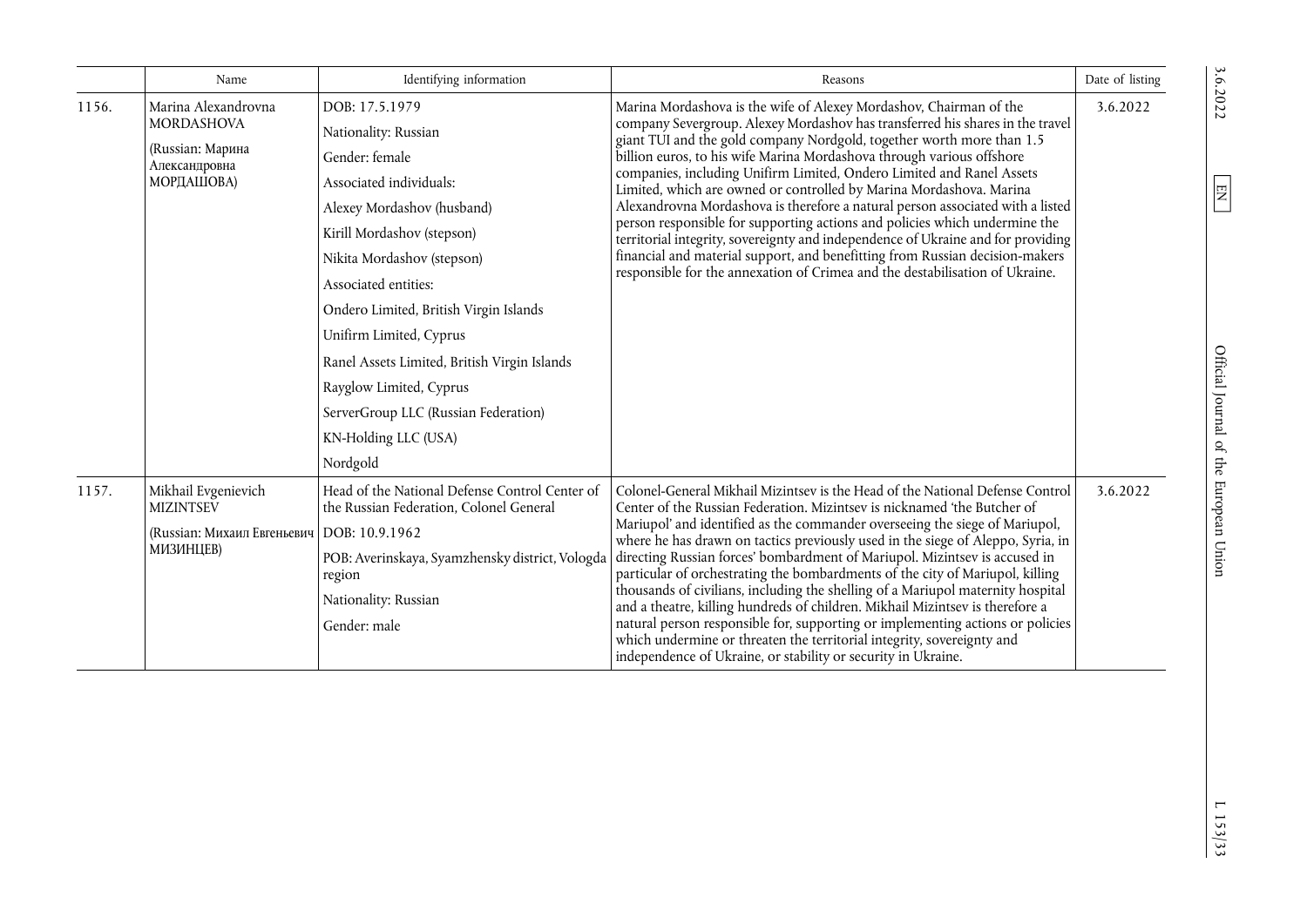|       | Name                                                          | Identifying information                                                                               | Reasons                                                                                                                                                                                                                                                     | Date of listing |
|-------|---------------------------------------------------------------|-------------------------------------------------------------------------------------------------------|-------------------------------------------------------------------------------------------------------------------------------------------------------------------------------------------------------------------------------------------------------------|-----------------|
| 1158. | Elizaveta Dmitrievna<br><b>PESKOVA</b><br>(Russian: Елизавета | Vice-President of the Foundation for the<br>Development of Russian - French Historical<br>Initiatives | Elizaveta Peskova is the daughter of Dmitry Peskov, press secretary of the<br>President of the Russian Federation, Vladimir Putin, who has been listed under<br>Decision 2014/145/CFSP.                                                                     | 3.6.2022        |
|       | Дмитриевна ПЕСКОВА)                                           | DOB: 9.1.1998                                                                                         | Elizaveta Peskova is the Vice-President of the Foundation for the Development                                                                                                                                                                               |                 |
|       |                                                               | POB: Moscow, Russian Federation                                                                       | of Russian-French Historical Initiatives and the founder of a communication<br>firm. She has acquired these lucrative positions and has been living a luxurious                                                                                             |                 |
|       |                                                               | Nationality: Russian                                                                                  | lifestyle thanks to her father's connections.                                                                                                                                                                                                               |                 |
|       |                                                               | Gender: female                                                                                        | She is therefore associated with a listed person who has actively supported                                                                                                                                                                                 |                 |
|       |                                                               | Associated individuals: Dmitry Peskov (father)                                                        | actions or policies which undermine or threaten the territorial integrity,<br>sovereignty and independence of Ukraine, as well as stability and security in<br>Ukraine.                                                                                     |                 |
| 1159. | Nikolay Dmitrievich                                           | DOB: 3.2.1990                                                                                         | Nikolay Peskov is a son of Dmitry Peskov, press secretary of the President of the<br>Russian Federation, Vladimir Putin, who has been listed under Decision 2014/<br>145/CFSP.<br>Nikolay Peskov uses his father's wealth and money, and therefore benefits | 3.6.2022        |
|       | <b>PESKOV</b>                                                 | POB: Moscow, Russian Federation                                                                       |                                                                                                                                                                                                                                                             |                 |
|       | (a.k.a. Nikolay Dmitrievich<br>CHOLES/CHOULZ)                 | Nationality: Russian                                                                                  |                                                                                                                                                                                                                                                             |                 |
|       | Gender: male<br>(Russian: Николай                             |                                                                                                       | directly from his close connection with his father. He is therefore associated                                                                                                                                                                              |                 |
|       | Дмитриевич ПЕСКОВ)                                            | Passport number: 721123760                                                                            | with a listed person who has actively supported actions or policies which<br>undermine or threaten the territorial integrity, sovereignty and independence of                                                                                               |                 |
|       | (а.к.а. Николай Дмитриевич                                    | Date of issue: 12.9.2012                                                                              | Ukraine, as well as stability and security in Ukraine.                                                                                                                                                                                                      |                 |
|       | ЧОУЛЗ)                                                        | Date of expiry: 12.9.2022                                                                             |                                                                                                                                                                                                                                                             |                 |
|       |                                                               | National ID no: 4516913332                                                                            |                                                                                                                                                                                                                                                             |                 |
|       |                                                               | Associated individuals: Dmitry Peskov (father)                                                        |                                                                                                                                                                                                                                                             |                 |

 $L \ 153/34$ 

 $\boxed{EN}$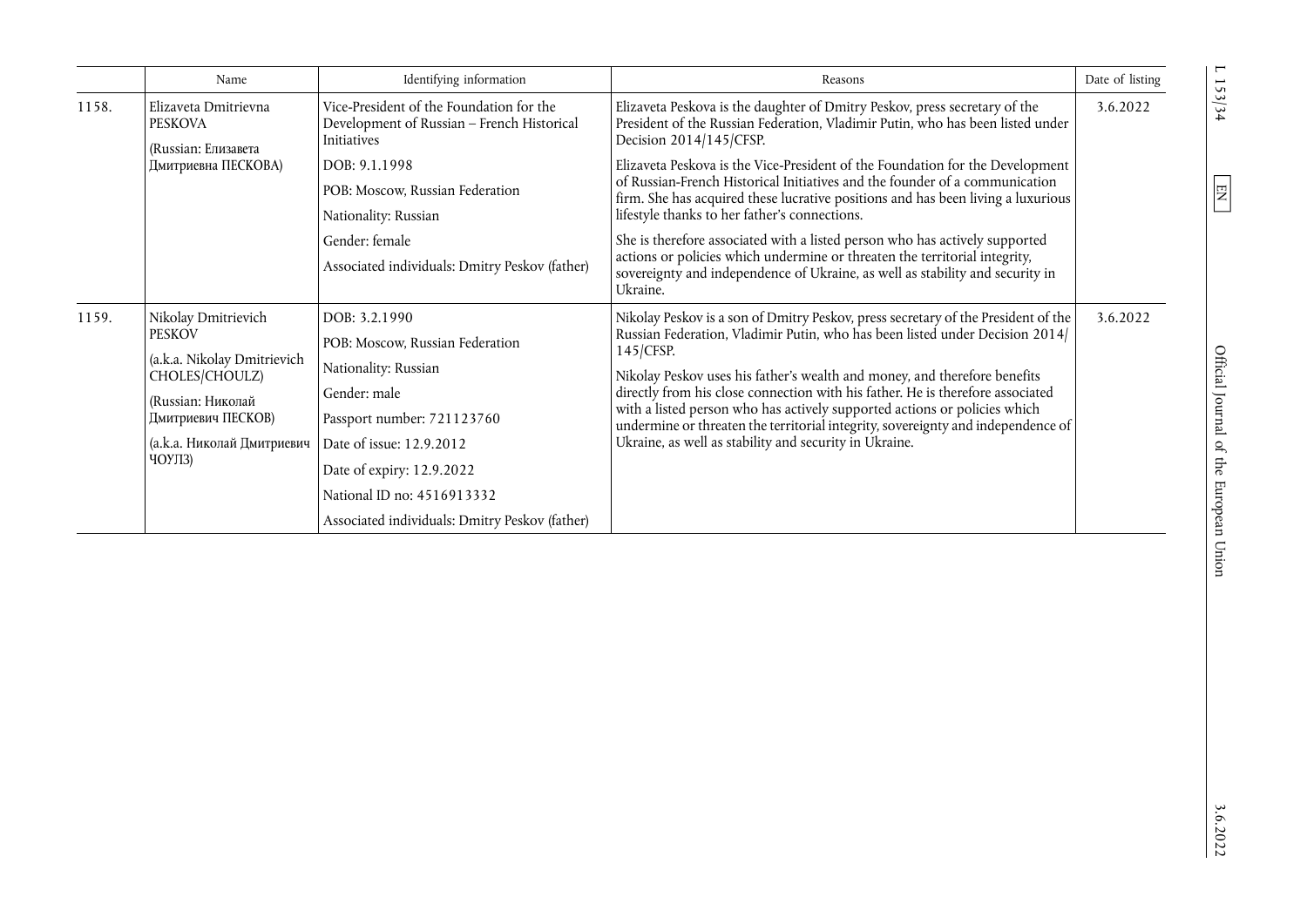|       | Name                                                                                           | Identifying information                                                                                                                          | Reasons                                                                                                                                                                                                                                                                                                                                                                                                                                                                                                                                                                                                                                                                                                                                                | Date of listing |
|-------|------------------------------------------------------------------------------------------------|--------------------------------------------------------------------------------------------------------------------------------------------------|--------------------------------------------------------------------------------------------------------------------------------------------------------------------------------------------------------------------------------------------------------------------------------------------------------------------------------------------------------------------------------------------------------------------------------------------------------------------------------------------------------------------------------------------------------------------------------------------------------------------------------------------------------------------------------------------------------------------------------------------------------|-----------------|
| 1160. | Tatiana Aleksandrovna<br><b>NAVKA</b><br>(Russian: Татьяна<br>Александровна НАВКА)             | DOB: 13.4.1975<br>POB: Ukraine<br>Nationality: Russian<br>Gender: female                                                                         | Tatiana Navka is the wife of Dmitry Peskov, press secretary of the President of<br>the Russian Federation, Vladimir Putin, who has been listed under<br>Decision 2014/145/CFSP.<br>Tatiana Navka is a co-owner of companies and property located in, inter alia,<br>the Crimean peninsula, which was illegally annexed by the Russian Federation.<br>She is therefore supporting actions which undermine or threaten the territorial<br>integrity, sovereignty and independence of Ukraine. Additionally, she is<br>associated with a listed person who has actively supported actions or policies<br>which undermine or threaten the territorial integrity, sovereignty and<br>independence of Ukraine, as well as stability and security in Ukraine. | 3.6.2022        |
| 1161. | Sergey Vladimirovich<br><b>SAVOSTYANOV</b><br>(Russian: Сергей<br>Владимирович<br>САВОСТЬЯНОВ) | Member of the Moscow City Duma<br>DOB: 22.8.1984<br>POB: Lyubertsy, Moscow region, Russian<br>Federation<br>Nationality: Russian<br>Gender: male | Sergey Savostyanov is a statesman and politician of Russia. He was elected a<br>deputy of the Moscow city Duma on 8 September 2019.<br>By denying the territorial integrity of independent countries and promoting the<br>restoration of the boundaries of the former Union of Soviet Socialist Republics,<br>he publicly supports the actions of the Russian Federation in Ukraine.<br>Therefore, he is responsible for, supporting or implementing, actions or policies<br>which undermine or threaten the territorial integrity, sovereignty and<br>independence of Ukraine, as well as stability and security in Ukraine.                                                                                                                          | 3.6.2022        |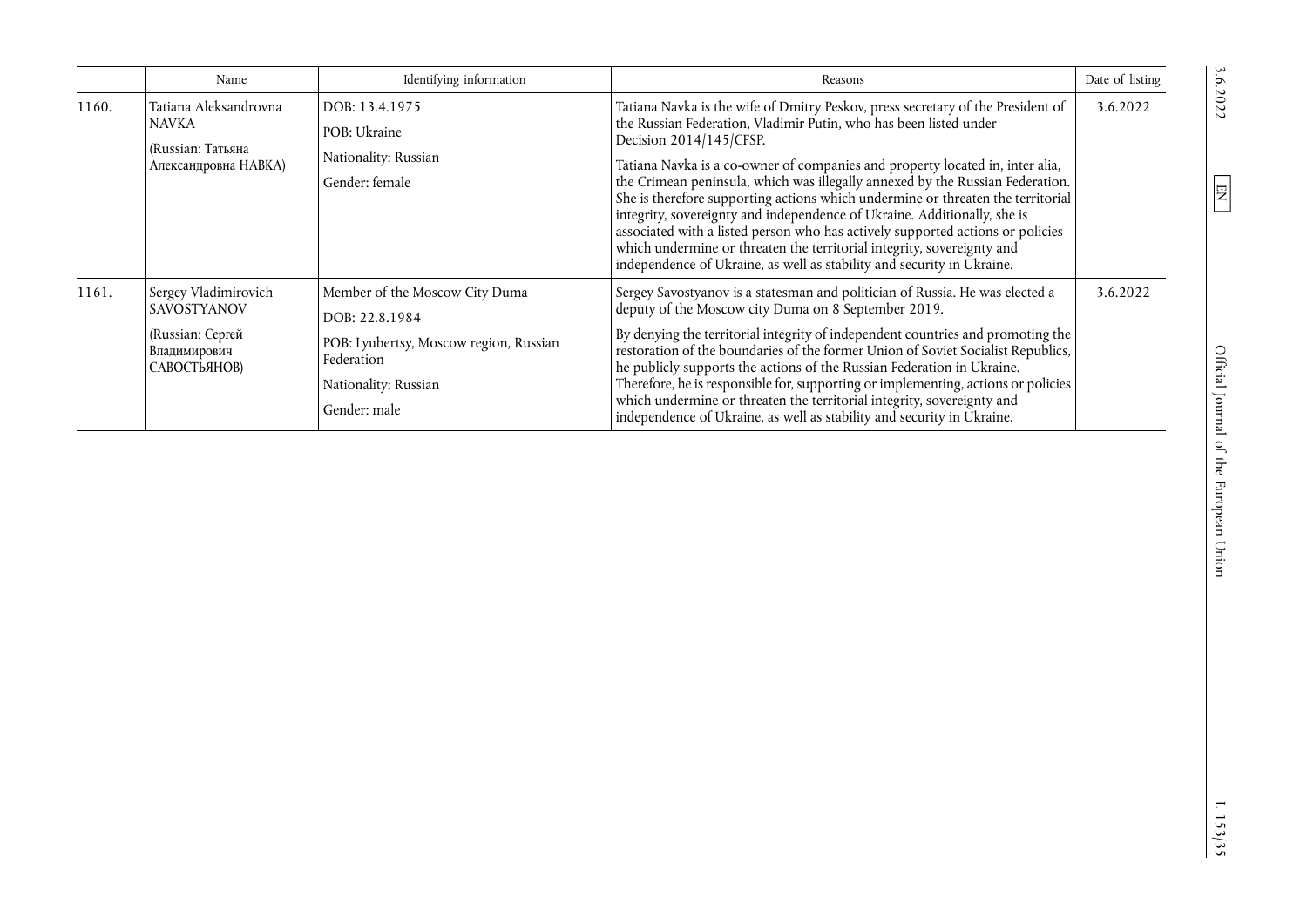|       | Name                                                                                 | Identifying information                                                                                                                                                                                                                                                              | Reasons                                                                                                                                                                                                                                                                                                                                                                                                                                                                                                                                                                                                                                                                                                                                                                                                                                                                                                                                                                                                                                          | Date of listing |
|-------|--------------------------------------------------------------------------------------|--------------------------------------------------------------------------------------------------------------------------------------------------------------------------------------------------------------------------------------------------------------------------------------|--------------------------------------------------------------------------------------------------------------------------------------------------------------------------------------------------------------------------------------------------------------------------------------------------------------------------------------------------------------------------------------------------------------------------------------------------------------------------------------------------------------------------------------------------------------------------------------------------------------------------------------------------------------------------------------------------------------------------------------------------------------------------------------------------------------------------------------------------------------------------------------------------------------------------------------------------------------------------------------------------------------------------------------------------|-----------------|
| 1162. | Andrei Yurievich LIPOV<br>(Russian: Андрей Юрьевич<br>ЛИПОВ)                         | Head of the Russian Federal Service for<br>Supervision of Communications, Information<br>Technology and Mass Media (Roskomnadzor)<br>DOB: 23.11.1969<br>POB: Moscow, Russian Federation<br>Nationality: Russian<br>Gender: male                                                      | Andrei Lipov is the head of the Russian Federal Service for Supervision of<br>Communications, Information Technology and Mass Media (Roskomnadzor).<br>Roskomnadzor is a central instrument in the execution of censorship and<br>repression of free media in Russia.<br>As the head of Roskomnadzor, Mr Lipov is responsible for decisions that have<br>led to the censorship and closure of independent Russian media.<br>These actions create a censored information space that promotes, aids and<br>condones the Russian armed aggression against Ukraine.<br>Furthermore, under Mr Lipov's leadership, Roskomnadzor has actively<br>undermined Ukraine's territorial integrity with its support for the separatist<br>regions in Ukraine, the so-called 'republics' in the Donbas, and in particular Mr<br>Denis Pushilin, head of the so-called 'Donetsk People's Republic'.<br>Therefore, Mr Lipov is responsible for actively supporting or implementing,<br>actions or policies which undermine or threaten the territorial integrity, | 3.6.2022        |
| 1163. | Volodymir Vasilyovich<br><b>SALDO</b><br>(Ukrainian: Володимир<br>Васильович САЛЬДО) | Member of Kherson City Council, member of the<br>'Salvation Committee for Peace and Order' in<br>Kherson<br>Former mayor of Kherson (2002-2012) and<br>former Member of Parliament (Party of the<br>Regions, 2012-2014).<br>DOB: 12.6.1956<br>Nationality: Ukrainian<br>Gender: male | sovereignty and independence of Ukraine, or stability or security in Ukraine.<br>Volodymir Saldo went in March 2022 to a rally in support of the Russian<br>aggression against Ukraine and thereafter participated in the creation of the<br>so-called 'Salvation Committee for Peace and Order', an organ for collaboration<br>with the Russian occupation in Kherson Oblast. Mr Saldo has provided support<br>for and promoted policies that undermine the territorial integrity, sovereignty<br>and independence of Ukraine.                                                                                                                                                                                                                                                                                                                                                                                                                                                                                                                  | 3.6.2022        |

 $E = \frac{153}{156}$  of  $E = \frac{157}{156}$  of  $E = \frac{157}{156}$  of  $E = \frac{157}{156}$  of  $E = \frac{157}{156}$  of  $E = \frac{157}{156}$  or  $E = \frac{157}{156}$  or  $E = \frac{157}{156}$  or  $E = \frac{157}{156}$  or  $E = \frac{157}{156}$  or  $E = \frac{157}{156}$  or  $E = \frac{157}{15$ Official Journal of the European Union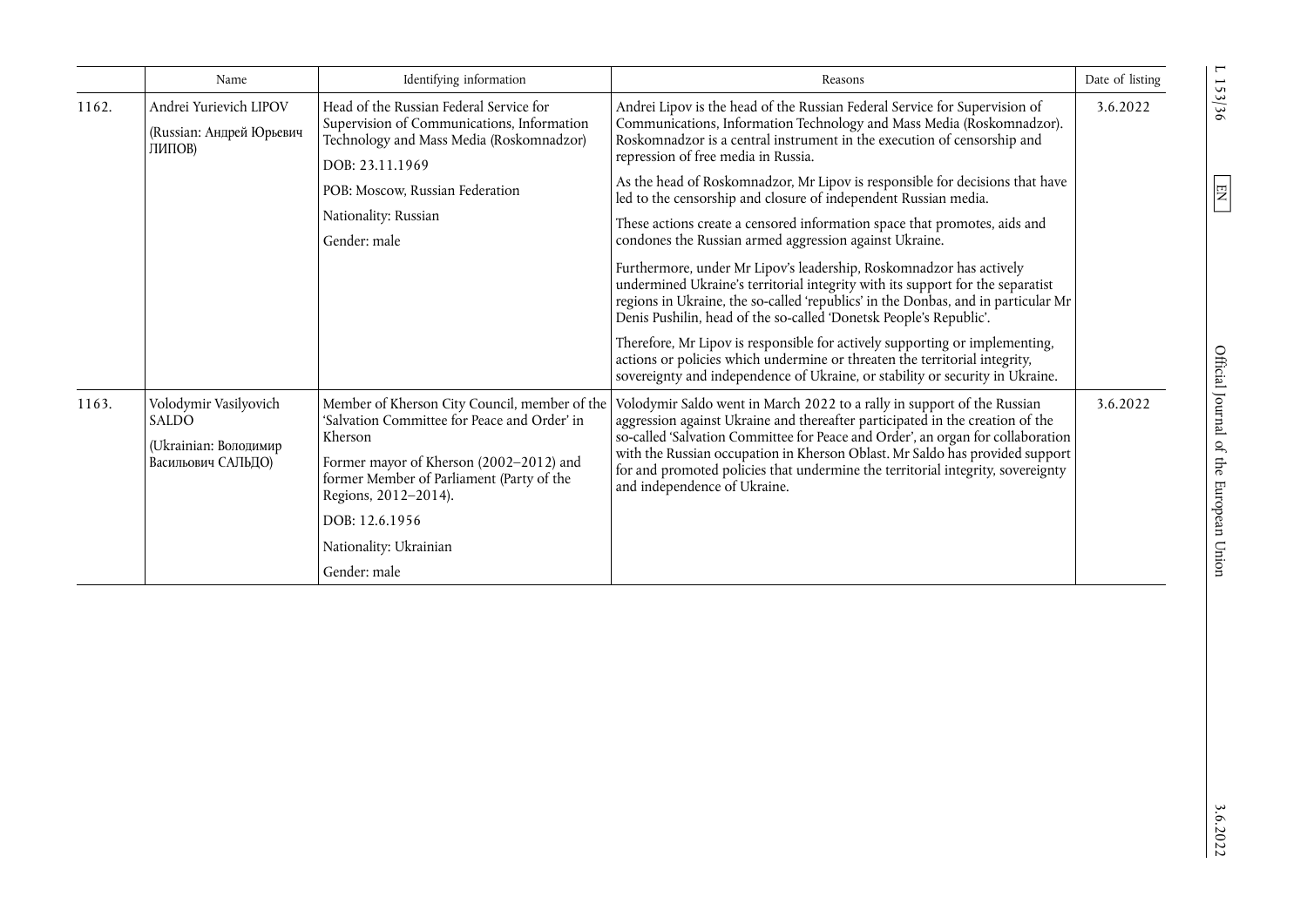|       | Name                                                                                    | Identifying information                                                                                                                                                                                                                                 | Reasons                                                                                                                                                                                                                                                                                                                                                     | Date of listing |
|-------|-----------------------------------------------------------------------------------------|---------------------------------------------------------------------------------------------------------------------------------------------------------------------------------------------------------------------------------------------------------|-------------------------------------------------------------------------------------------------------------------------------------------------------------------------------------------------------------------------------------------------------------------------------------------------------------------------------------------------------------|-----------------|
| 1164. | Kyrylo Sergiyovich<br><b>STREMOUSOV</b><br>(Ukrainian: Кирило<br>Сергійович СТРЕМОУСОВ) | President of the 'Salvation Committee for Peace<br>and Order' in Kherson<br>DOB:1976<br>Nationality: Russian<br>Gender: male                                                                                                                            | Kyrylo Stremousov participated in March 2022 in the creation of the so-called<br>'Salvation Committee for Peace and Order', an organ for collaboration with the<br>Russian occupation in Kherson Oblast.<br>Stremousov has provided support for and promoted policies that undermine<br>the territorial integrity, sovereignty and independence of Ukraine. | 3.6.2022        |
| 1165. | Serhiy Mikolayovich<br><b>CHEREVKO</b><br>(Ukrainian: Сергій<br>Миколайович ЧЕРЕВКО)    | Member of the 'Salvation Committee for Peace<br>and Order' in Kherson, former deputy Mayor of<br>Kherson<br>DOB: 11.8.1975<br>Nationality: Ukrainian<br>Gender: male                                                                                    | Serhiy Cherevko participated in March 2022 in the creation of the so-called<br>'Salvation Committee for Peace and Order', an organ for collaboration with the<br>Russian occupation in Kherson Oblast.<br>Cherevko has provided support for and promoted policies that undermine the<br>territorial integrity, sovereignty and independence of Ukraine.     | 3.6.2022        |
| 1166. | Tetiana KUZMICH<br>(Ukrainian: Тетяна<br>КУЗЬМИЧ)                                       | Member of the 'Salvation Committee for Peace<br>and Order' in Kherson<br>Former deputy mayor of Kherson<br>President of civil society organisation Russian<br>National Community 'Rusich'<br>DOB: 10.4.1968<br>Nationality: Ukrainian<br>Gender: female | Tetiana Kuzmich participated in March 2022 in the creation of the so-called<br>'Salvation Committee for Peace and Order', an organ for collaboration with the<br>Russian occupation in Kherson Oblast.<br>Kuzmich has provided support for and promoted policies that undermine the<br>territorial integrity, sovereignty and independence of Ukraine.      | 3.6.2022        |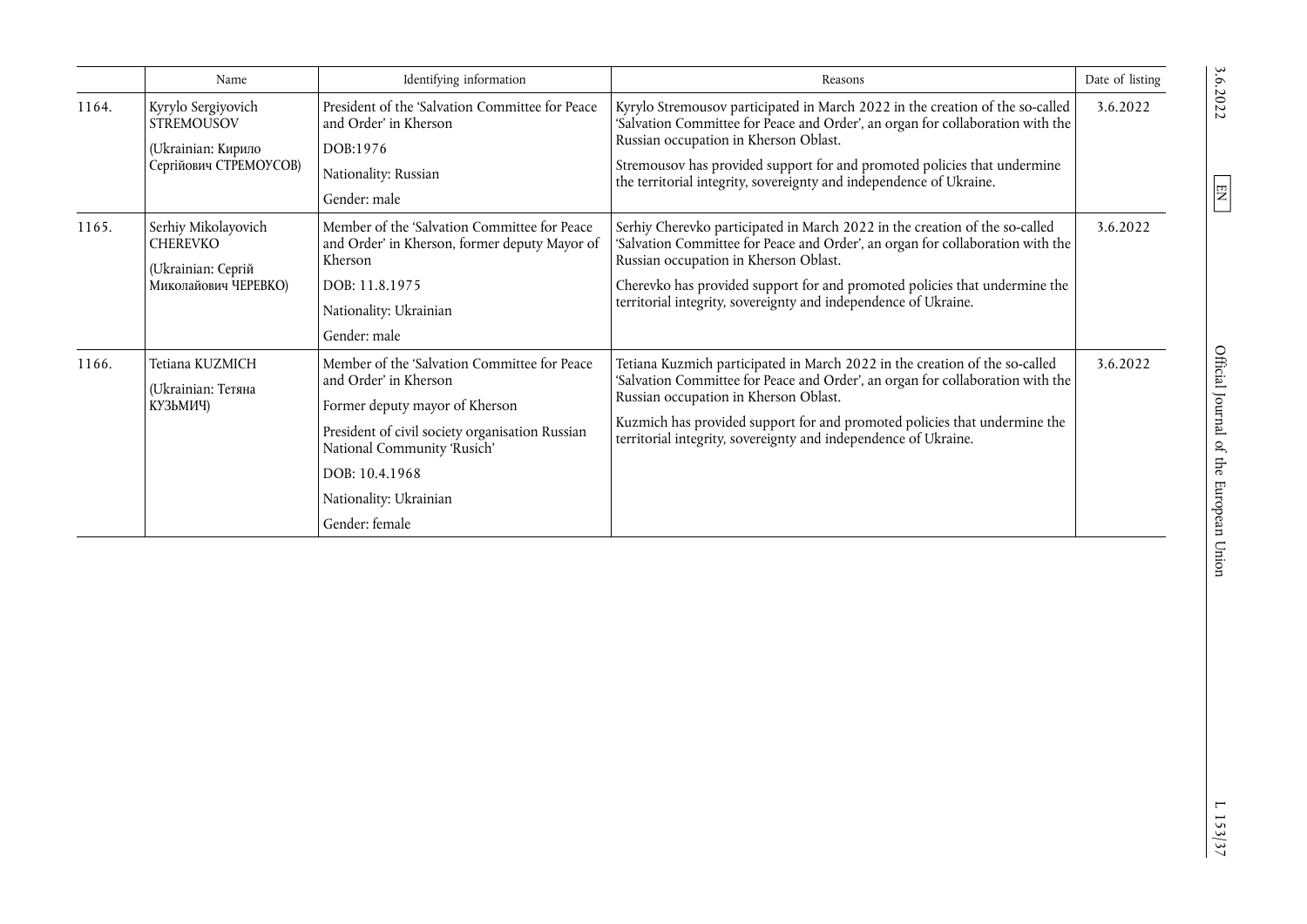|       | Name                                                                                     | Identifying information                                                                                                    | Reasons                                                                                                                                                                                                                                                                                                                                                                                                                                                                                                                                                                                                                                                                                               | Date of listing |
|-------|------------------------------------------------------------------------------------------|----------------------------------------------------------------------------------------------------------------------------|-------------------------------------------------------------------------------------------------------------------------------------------------------------------------------------------------------------------------------------------------------------------------------------------------------------------------------------------------------------------------------------------------------------------------------------------------------------------------------------------------------------------------------------------------------------------------------------------------------------------------------------------------------------------------------------------------------|-----------------|
| 1167. | Galina Viktorivna<br><b>DANILCHENKO</b><br>(Ukrainian: Галина<br>Вікторівна ДАНИЛЬЧЕНКО) | Appointed acting mayor of Melitopol by Russian<br>occupation forces<br>DOB: 1964<br>Nationality: Ukraine<br>Gender: female | Galina Danilchenko is the acting mayor of the city of Melitopol.<br>On 4 March 2022, the legitimate mayor of Melitopol was abducted by Russian<br>forces and she was appointed to replace him. Moreover, she has made several<br>statements in support of Russia's presence in her city and called on the<br>population not to resist the occupier.<br>In this capacity, she has therefore provided support for and promoted policies<br>that undermine the territorial integrity, sovereignty and independence of<br>Ukraine.                                                                                                                                                                        | 3.6.2022        |
| 1168. | Petr AKOPOV<br>(Russian: Петр АКОПОВ)                                                    | Function: Russian propagandist: columnist at RIA<br>Novosti<br>DOB: 7.10.1968<br>Nationality: Russian<br>Gender: male      | Petr Akopov is a Russian propagandist and columnist at RIA Novosti, a Russian<br>State-owned domestic news agency under the effective State control of Rossiya<br>Segodnya. He is a central figure in Government propaganda and has authored<br>articles denying Ukraine's right to statehood and calls for the 'denazification' as<br>well as the 'de-Ukrainisation' of the country, promoting the idea that Ukraine<br>should be an integral part of Russia.<br>Petr Akopov is therefore responsible for, supporting or implementing actions<br>or policies which undermine or threaten the territorial integrity, sovereignty<br>and independence of Ukraine, or stability or security in Ukraine. | 3.6.2022        |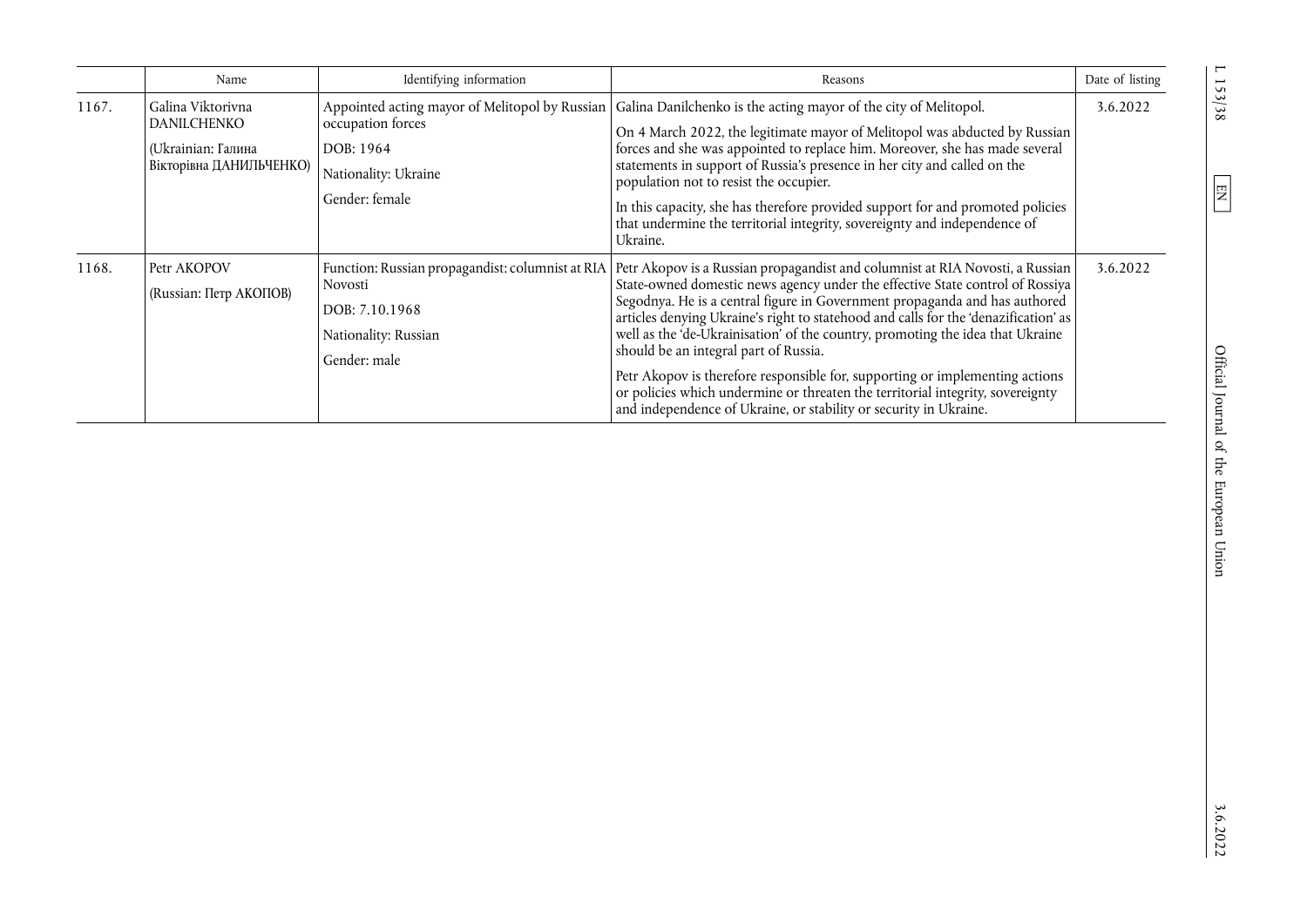|       | Name                                                                                   | Identifying information                                                                                                                                   | Reasons                                                                                                                                                                                                                                                                                                                                                                                                                                                                                                                                                                                                                                                                                                                                                                     | Date of listing |
|-------|----------------------------------------------------------------------------------------|-----------------------------------------------------------------------------------------------------------------------------------------------------------|-----------------------------------------------------------------------------------------------------------------------------------------------------------------------------------------------------------------------------------------------------------------------------------------------------------------------------------------------------------------------------------------------------------------------------------------------------------------------------------------------------------------------------------------------------------------------------------------------------------------------------------------------------------------------------------------------------------------------------------------------------------------------------|-----------------|
| 1169. | Timofey Nikolaevich<br><b>SERGEYTSEV</b><br>(Russian: Тимофей<br>Николаевич СЕРГЕЙЦЕВ) | Function: Russian propagandist: columnist at RIA<br>Novosti<br>DOB: 3.11.1963<br>Nationality: Russian<br>Gender: male                                     | Timofey Sergeytsev is a Russian propagandist and columnist at RIA Novosti, a<br>Russian State-owned domestic news agency under the effective State control of<br>Rossiya Segodnya. He is a central figure in Government propaganda and has<br>authored articles denying Ukraine's right to statehood and calls for the<br>'denazification' as well as the 'de-Ukrainisation' of the country, promoting the<br>idea that Ukraine should be an integral part of Russia.<br>Timofey Sergeytsev is therefore responsible for, supporting or implementing<br>actions or policies which undermine or threaten the territorial integrity,<br>sovereignty and independence of Ukraine, or stability or security in Ukraine.                                                         | 3.6.2022        |
| 1170. | Victoria NIKIFOROVA<br>(Russian: Виктория<br>НИКИФОРОВА)                               | Function: Russian propagandist: working for RIA<br>Novosti<br>DOB: 12.6.1971<br>POB: Moscow, Russian Federation<br>Nationality: Russian<br>Gender: female | Victoria Nikiforova is a Russian propagandist and columnist at RIA Novosti, a<br>Russian State-owned domestic news agency under the effective State control of<br>Rossiya Segodnya. She is a central figure in Government propaganda and has<br>denied Ukraine's right to exist, as well as the ability of the Ukrainian people to<br>decide for itself. She describes the Ukrainian people as "brainwashed" and<br>"taken hostage" and thus promotes a positive attitude towards the Russian<br>aggression against Ukraine.<br>Victoria Nikiforova is therefore responsible for, supporting or implementing<br>actions or policies which undermine or threaten the territorial integrity,<br>sovereignty and independence of Ukraine, or stability or security in Ukraine. | 3.6.2022        |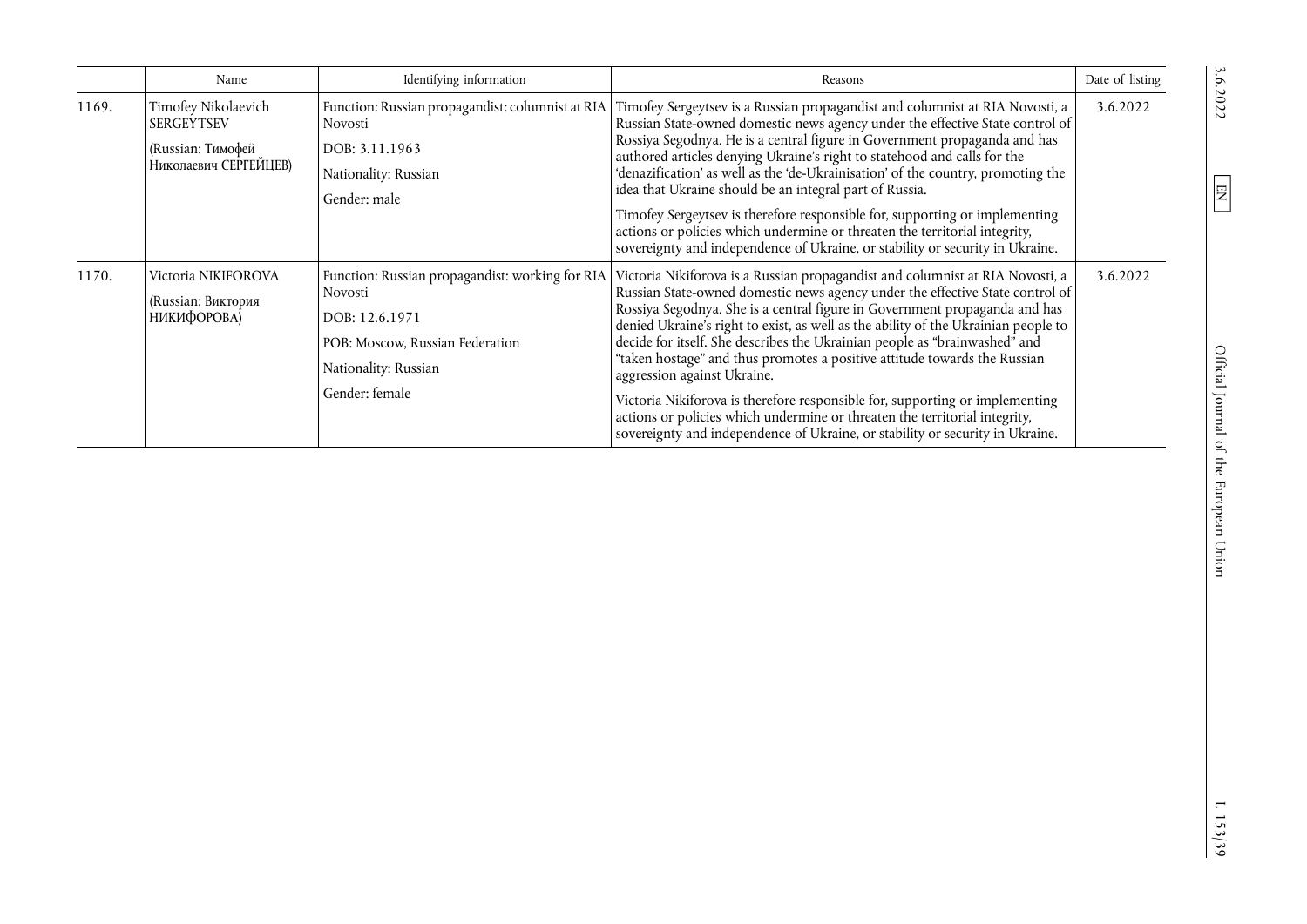|       | Name                                                                                                | Identifying information                                                                                                                                                                                                                                                                                                                                                                                                                                                                                     | Reasons                                                                                                                                                                                                                                                                                                                                                                                                                                                                                                                                                                                                                                                                                                                                                                                                                                                                                                                                                                                                                                                                                                                                      | Date of listing |
|-------|-----------------------------------------------------------------------------------------------------|-------------------------------------------------------------------------------------------------------------------------------------------------------------------------------------------------------------------------------------------------------------------------------------------------------------------------------------------------------------------------------------------------------------------------------------------------------------------------------------------------------------|----------------------------------------------------------------------------------------------------------------------------------------------------------------------------------------------------------------------------------------------------------------------------------------------------------------------------------------------------------------------------------------------------------------------------------------------------------------------------------------------------------------------------------------------------------------------------------------------------------------------------------------------------------------------------------------------------------------------------------------------------------------------------------------------------------------------------------------------------------------------------------------------------------------------------------------------------------------------------------------------------------------------------------------------------------------------------------------------------------------------------------------------|-----------------|
| 1171. | Alina Maratovna KABAEVA<br>(a.k.a. Alina Maratovna<br><b>KABAYEVA)</b><br>(Russian: Алина Маратовна | Alina Kabaeva is the Chairwoman of the Board of Directors of the National<br>Function: Chairwoman of the Board of Directors<br>Media Group (NMG), a holding that owns large stakes in almost all major<br>of the National Media Group (NMG)<br>Russian federal media that reproduce the Russian Government propaganda.<br>DOB: 12.5.1983<br>She is a former Russian gymnast and a former member of the State Duma. She<br>is closely associated with President Vladimir Putin.<br>POB: Tashkent, Uzbekistan | 3.6.2022                                                                                                                                                                                                                                                                                                                                                                                                                                                                                                                                                                                                                                                                                                                                                                                                                                                                                                                                                                                                                                                                                                                                     |                 |
|       | КАБАЕВА)                                                                                            | Nationality: Russian<br>Gender: female<br>Associated entity: National Media Group (NMG)                                                                                                                                                                                                                                                                                                                                                                                                                     | She is therefore responsible for supporting actions and policies which<br>undermine the territorial integrity, sovereignty and independence of Ukraine, as<br>well as stability and security in Ukraine. Furthermore, she is associated with a<br>listed person responsible for and actively supporting actions undermining the<br>territorial integrity, sovereignty and independence of Ukraine, as well as<br>stability and security in Ukraine.                                                                                                                                                                                                                                                                                                                                                                                                                                                                                                                                                                                                                                                                                          |                 |
| 1172. | Aleksandra MELNICHENKO<br>(Serbian: Александра<br>МЕЉНИЧЕНКО)                                       | DOB: 21.4.1977<br>POB: Belgrade, Serbia<br>Associated individual: Andrey Igorevich<br>Melnichenko (husband)<br>Nationality: Serbian, Croatian<br>Gender: female<br>Passport number: Croatian passport<br>no 094949450 (date of expiry: 23.12.2023)                                                                                                                                                                                                                                                          | Aleksandra Melnichenko is the wife of Andrey Igorevich Melnichenko, a<br>Russian industrialist who owns the major fertiliser producer EuroChem Group<br>and the coal company SUEK. Aleksandra Melnichenko takes good advantage of<br>the fortune and benefits from the wealth of her husband. Together with him,<br>she owns two penthouses with a value of more than 30 million dollars. In<br>March 2022, Aleksandra Melnichenko replaced her husband as the beneficial<br>owner of Firstline Trust, managed by Linetrust PTC Ltd, a company which<br>represents the ultimate owner of EuroChem Group.<br>Therefore, she is associated with a leading businessperson involved in economic<br>sectors providing a substantial source of revenue to the Government of the<br>Russian Federation, which is responsible for the annexation of Crimea and the<br>destabilisation of Ukraine. Furthermore, Andrey Igorevich Melnichenko is<br>supporting or implementing actions or policies which undermine or threaten<br>the territorial integrity, sovereignty and independence of Ukraine, as well as<br>stability and security in Ukraine. | 3.6.2022        |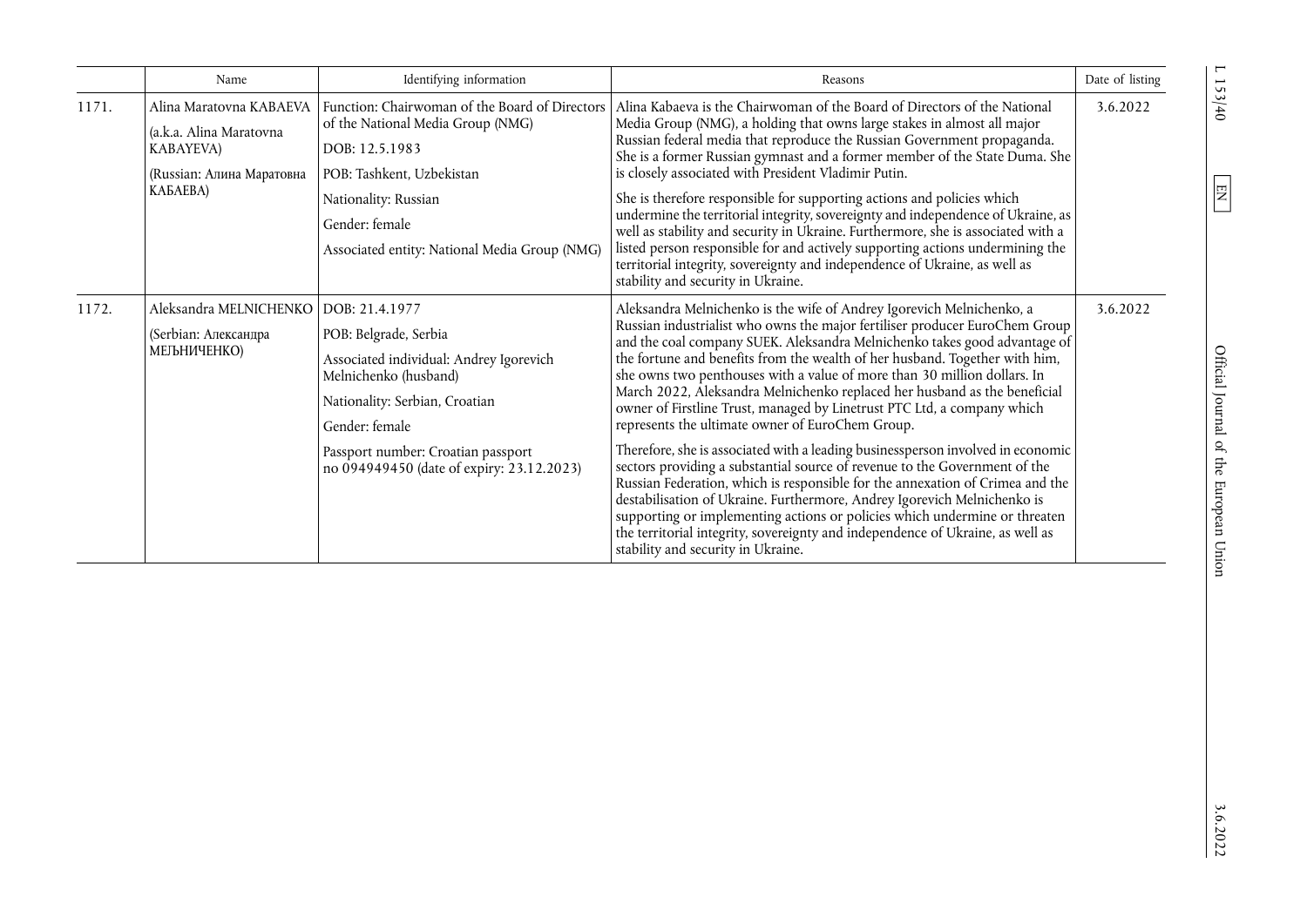|       | Name                                                                           | Identifying information                                                                                                                | Reasons                                                                                                                                                                                                                                                                                                                                                                                                                                                                                                                                                                                                                                                                                                                                                                                                                                                                                                                                                                                                                                                                                                                                                                                                                                                                                                                                                                                                                                                                                                 | Date of listing |
|-------|--------------------------------------------------------------------------------|----------------------------------------------------------------------------------------------------------------------------------------|---------------------------------------------------------------------------------------------------------------------------------------------------------------------------------------------------------------------------------------------------------------------------------------------------------------------------------------------------------------------------------------------------------------------------------------------------------------------------------------------------------------------------------------------------------------------------------------------------------------------------------------------------------------------------------------------------------------------------------------------------------------------------------------------------------------------------------------------------------------------------------------------------------------------------------------------------------------------------------------------------------------------------------------------------------------------------------------------------------------------------------------------------------------------------------------------------------------------------------------------------------------------------------------------------------------------------------------------------------------------------------------------------------------------------------------------------------------------------------------------------------|-----------------|
| 1173. | <b>Eduard Yurevich</b><br><b>KHUDAYNATOV</b><br>(Эдуард Юрьевич<br>ХУДАЙНАТОВ) | DOB: 11.9.1960<br>POB: Shymkent, USSR (now Kazakhstan)<br>Nationality: Russian<br>Passport number: 753296761 (Russian)<br>Gender: male | Eduard Yurevich Khudaynatov is a Russian businessman involved in the energy<br>sector. He is the owner of "Independent Oil and Gas Company" (NOC, JSC<br>Neftegazholding), one of the largest Russian private companies and one of the<br>top oil producers, which carries out prospecting, exploration and development<br>of oil and gas fields, oil refining, as well as production and marketing of<br>petroleum products. In 2015, the company revenues amounted to \$2.2 billion.<br>"Independent Oil and Gas Company" has acquired in recent years significant<br>stakes in companies involved in the energy sector, together with their extraction<br>licences, from the State-owned Rosneft. Furthermore, NOC participates<br>together with Rosneft in the Vostok Oil project. In the last few years, Rosneft<br>has also paid Khudaynatov \$9.6 billion in exchange for a company that owns an<br>oil field in Taimyr.<br>In 2019, NOC and Rosneft requested and obtained from President Putin<br>benefits in relation to their extraction activities in the Arctic.<br>Khudaynatov is associated with the Russian oligarch Igor Sechin and President<br>Vladimir Putin.<br>Khudaynatov and Sechin worked together in Rosneft, and their companies are<br>jointly conducting business activities in the energy sector.<br>He worked on Putin's first presidential election campaign in 2000, which he<br>managed in the Tyumen region, where he had been a regional Duma member<br>since 1997. | 3.6.2022        |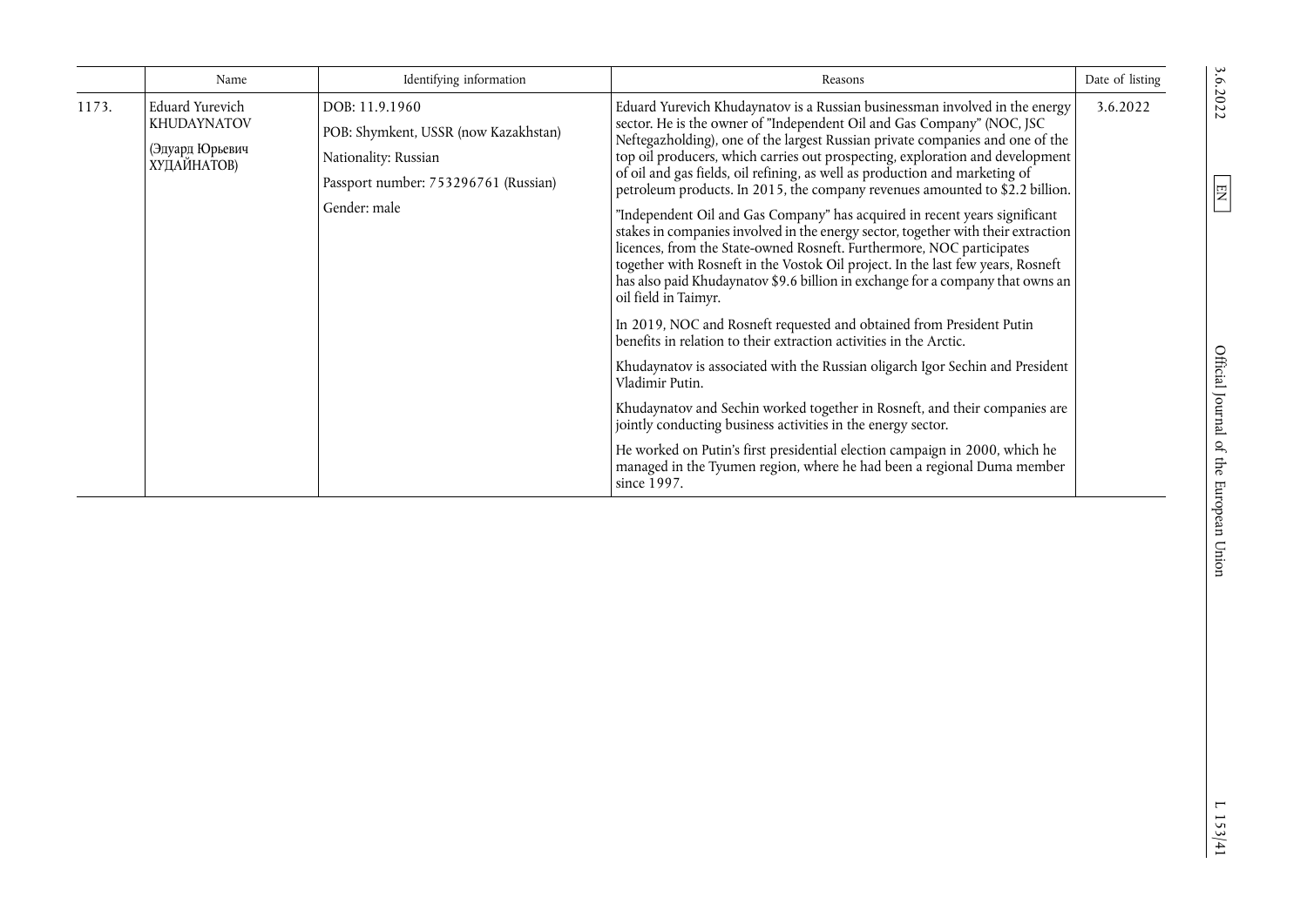|       | Name                                                            | Identifying information                                                                                                                                                                                                                                                                                                                           | Reasons                                                                                                                                                                                                                                                                                                                                                                                                                                                                                                                                                                                                                                                                                                                                                                                                                                                                                                                                                                                                                                                                                                                                                                                                                                                                                                                                                                                   | Date of listing |
|-------|-----------------------------------------------------------------|---------------------------------------------------------------------------------------------------------------------------------------------------------------------------------------------------------------------------------------------------------------------------------------------------------------------------------------------------|-------------------------------------------------------------------------------------------------------------------------------------------------------------------------------------------------------------------------------------------------------------------------------------------------------------------------------------------------------------------------------------------------------------------------------------------------------------------------------------------------------------------------------------------------------------------------------------------------------------------------------------------------------------------------------------------------------------------------------------------------------------------------------------------------------------------------------------------------------------------------------------------------------------------------------------------------------------------------------------------------------------------------------------------------------------------------------------------------------------------------------------------------------------------------------------------------------------------------------------------------------------------------------------------------------------------------------------------------------------------------------------------|-----------------|
|       |                                                                 |                                                                                                                                                                                                                                                                                                                                                   | He has received the Order for the Merit to the Fatherland for "strengthening<br>Russia's position in the world energy market and improving its investment<br>prospects".                                                                                                                                                                                                                                                                                                                                                                                                                                                                                                                                                                                                                                                                                                                                                                                                                                                                                                                                                                                                                                                                                                                                                                                                                  |                 |
|       |                                                                 |                                                                                                                                                                                                                                                                                                                                                   | Eduard Yurevich Khudaynatov is therefore a leading businessperson involved in<br>economic sectors providing a substantial source of revenue to the Government<br>of the Russian Federation. He is benefitting from the Government of the<br>Russian Federation and is associated with listed persons.                                                                                                                                                                                                                                                                                                                                                                                                                                                                                                                                                                                                                                                                                                                                                                                                                                                                                                                                                                                                                                                                                     |                 |
| 1174. | Pavel Evgenevich<br>PRIGOZHIN<br>(Павел Евгеньевич<br>ПРИГОЖИН) | DOB: 1996<br>Nationality: Russian<br>Taxpayer identification number: 780103765308<br>Associated individuals: Yevgeniy Viktorovich<br>Prigozhin (father), Lyubov Valentinovna<br>Prigozhina (mother), Polina Evgenievna<br>Prigozhina (sister)<br>Associated entities: Lakhta Park, Lakhta Park<br>Premium, Lakhta Plaza, Turtrans<br>Gender: male | Pavel Prigozhin is the son of Yevgeniy Prigozhin, a prominent Russian<br>businessman with close ties to President Putin and the Russian Ministry of<br>Defence. Yevgeniy Prigozhin is the funder and unofficial head of the Wagner<br>Group, a Russia-based unincorporated military entity responsible for the<br>deployment of mercenaries in Ukraine.<br>Concord, also known as KOMBINAT PITANIYA KONKORD OOO, a company<br>which Yevgeniy Prigozhin founded and owned until November 2019, and a<br>group of other companies with ties to him, including Concord Management<br>and Consulting LLC and Megaline LLC, have been benefitting from large public<br>contracts with the Russian Ministry of Defence following the illegal annexation<br>of Crimea by the Russian Federation and the occupation of Eastern Ukraine by<br>Russia-backed separatists.<br>Pavel Prigozhin is the owner of five companies previously owned by his mother,<br>Lyubov Valentinovna Prigozhina: Beta LLC, Turstatus, Lakhta Park Premium<br>LLC, Lakhta Park LLC and Lakhta Plaza LLC.<br>He is thus associated with leading businesspersons or legal persons, entities or<br>bodies involved in economic sectors providing a substantial source of revenue<br>to the Government of the Russian Federation, which is responsible for the<br>annexation of Crimea and the destabilisation of Ukraine. | 3.6.2022        |

 $1.153/42$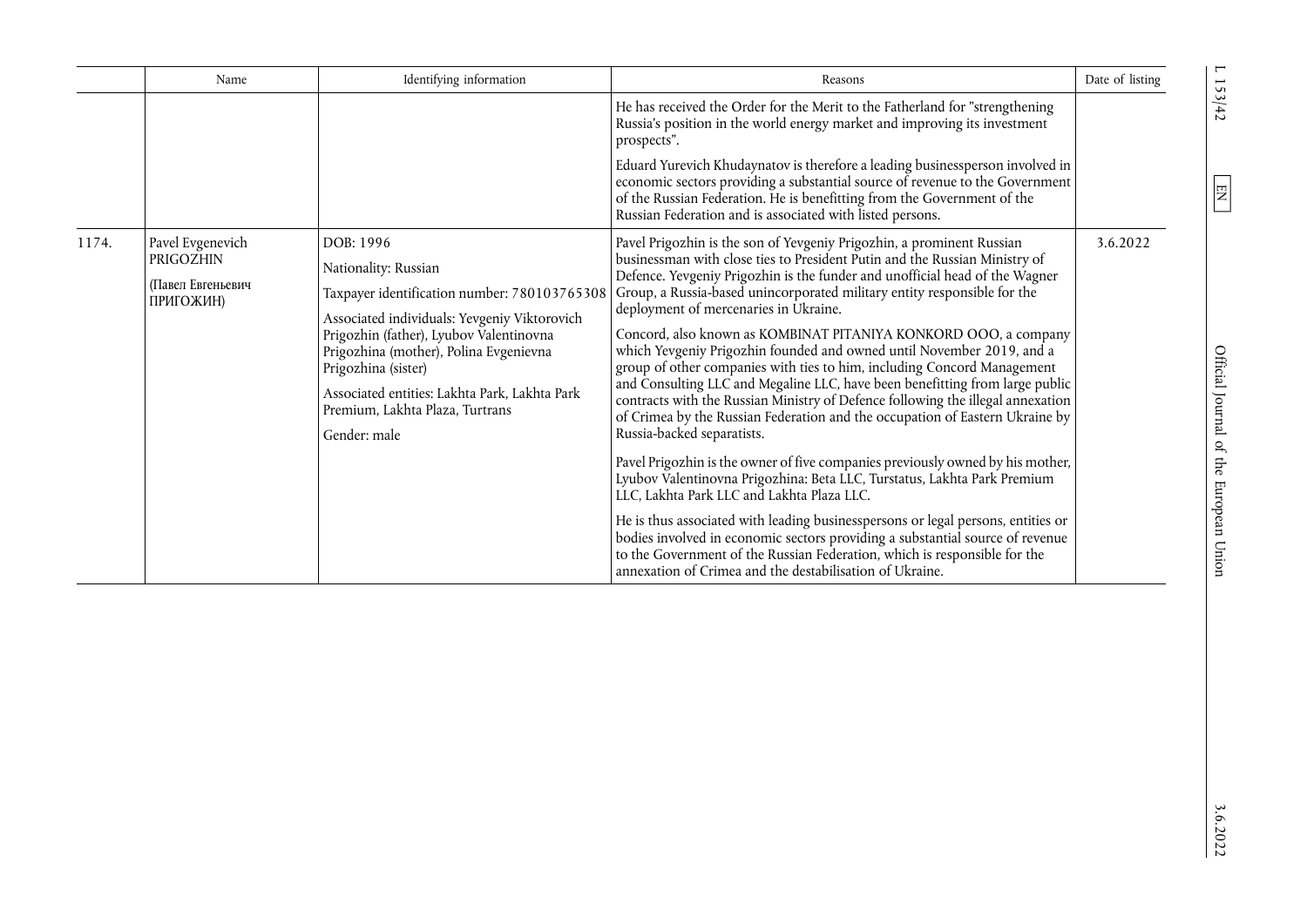|       | Name                                     | Identifying information                                                                                                                                                           | Reasons                                                                                                                                                                                                                                                                                                                                                                                                                                                                                                                                                                                                                                                                                                                                            | Date of listing |
|-------|------------------------------------------|-----------------------------------------------------------------------------------------------------------------------------------------------------------------------------------|----------------------------------------------------------------------------------------------------------------------------------------------------------------------------------------------------------------------------------------------------------------------------------------------------------------------------------------------------------------------------------------------------------------------------------------------------------------------------------------------------------------------------------------------------------------------------------------------------------------------------------------------------------------------------------------------------------------------------------------------------|-----------------|
| 1175. | (Аркадий Юрьевич ВОЛОЖ)   DOB: 11.2.1964 | Arkady Yurievich VOLOZH   Function: co-founder and CEO of Yandex N.V.<br>POB: Atyrau, Kazakh Soviet Socialist Republic,<br>USSR (now Kazakhstan)<br>Nationality: Russian, Maltese | Arkady Yurievich Volozh is a Russian businessperson with business interests in<br>IT and technology. He is the founder and the CEO of Yandex. Yandex is the<br>largest Internet company in Russia, operating Russia's most popular search<br>engine.<br>Russian State-owned banks such as Sberbank and VTB are shareholders and<br>investors in Yandex.                                                                                                                                                                                                                                                                                                                                                                                            | 3.6.2022'       |
|       |                                          | Gender: male                                                                                                                                                                      | In 2019, Yandex agreed to a restructuring that gave a "golden share" to a newly<br>formed Public Interest Foundation built to "defend the Russian Federation<br>interests". Through the Public Interest Foundation, the Government of the<br>Russian Federation is able to have a veto over a defined list of issues, such as the<br>sale of material IP and the sale or transfer of Russian users' personal data to<br>foreign companies, both of which are deemed to affect Russia's "national<br>interest". Yandex is also responsible for promoting State media and narratives in<br>its search results, and deranking and removing content critical of the Kremlin,<br>such as content related to Russia's war of aggression against Ukraine. |                 |
|       |                                          |                                                                                                                                                                                   | Volozh is a leading businessperson involved in economic sectors providing a<br>substantial source of revenue to the Government of the Russian Federation,<br>which is responsible for the annexation of Crimea and the destabilisation of<br>Ukraine. Furthermore, as founder and CEO of Yandex, he is supporting,<br>materially or financially, the Government of the Russian Federation and is<br>responsible for supporting actions or policies which undermine or threaten the<br>territorial integrity, sovereignty and independence of Ukraine.                                                                                                                                                                                              |                 |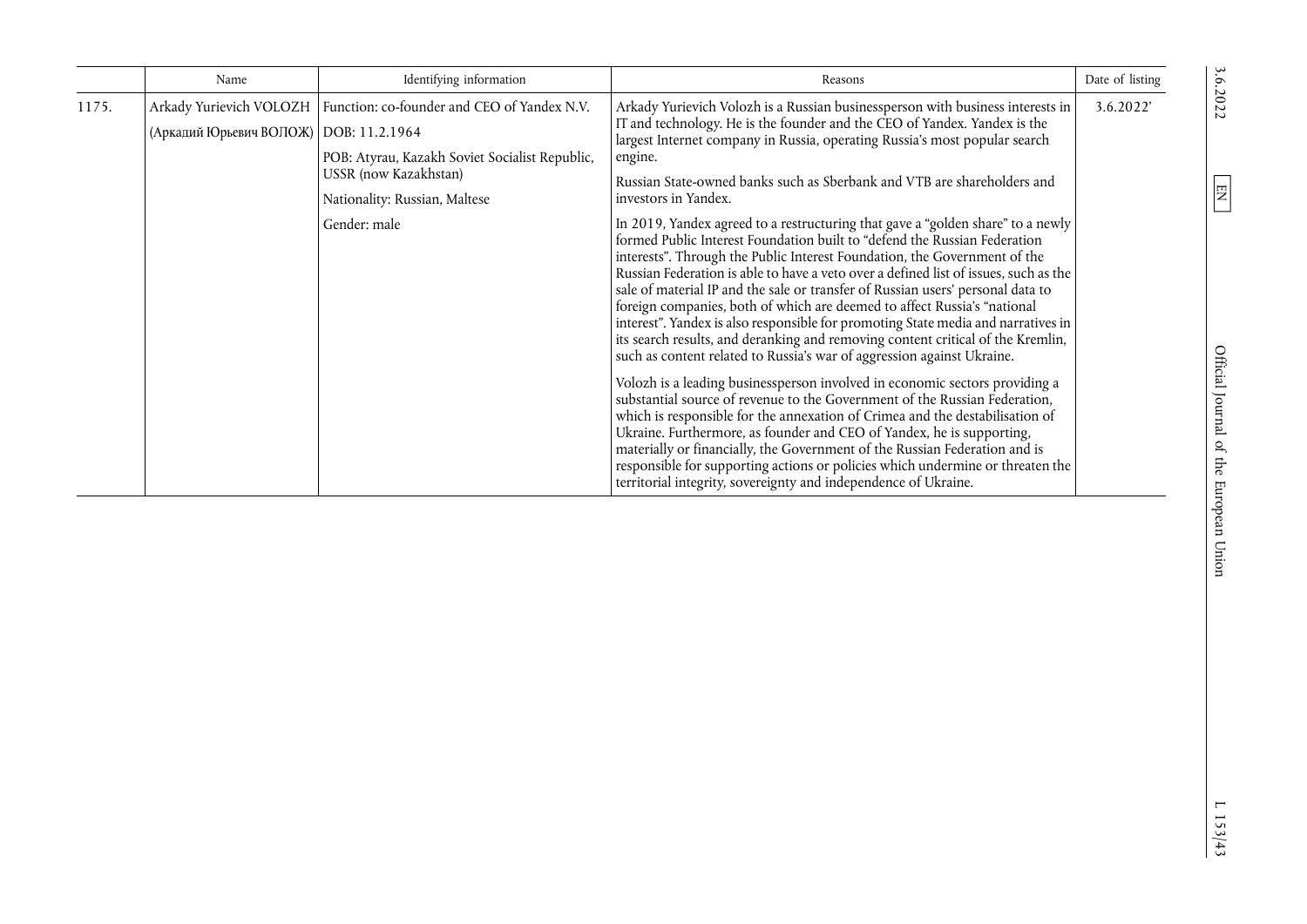|               | Name                                                  | Identifying information                                                                                                                                                                                                                           | Reasons                                                                                                                                                                                                                                                                                                                                                                                                                                                                                                                                                                                                                                                                                                                                                                                                                                        | Date of listing |
|---------------|-------------------------------------------------------|---------------------------------------------------------------------------------------------------------------------------------------------------------------------------------------------------------------------------------------------------|------------------------------------------------------------------------------------------------------------------------------------------------------------------------------------------------------------------------------------------------------------------------------------------------------------------------------------------------------------------------------------------------------------------------------------------------------------------------------------------------------------------------------------------------------------------------------------------------------------------------------------------------------------------------------------------------------------------------------------------------------------------------------------------------------------------------------------------------|-----------------|
| $^{\circ}84.$ | <b>JSC GARNIZON</b><br>(Russian: AO Гарнизон)         | Address: Kosmodamianskaya Naberezhnaya 24,<br>Moscow, Russia 115035; building 1.<br>Postal address: Sadovnicheskaya 53, Moscow,<br>Russia 115035<br>Telephone: +7 (499) 790-92-12<br>Website: http://ao-garnizon.ru<br>Email: info@ao-garnizon.ru | JSC Garnizon is a holding company subordinated to the Ministry of Defence of<br>the Russian Federation. Its structure includes more than 60 entities. It performs<br>the tasks set by the Ministry of Defence and protects the interests of the Armed<br>Forces of the Russian Federation. It acted as contracting authority in public<br>tenders in the interests of the Ministry of Defence.<br>Therefore it is legal person supporting, materially or financially, the<br>Government of the Russian Federation, which is responsible for the annexation<br>of Crimea and the destabilisation of Ukraine.                                                                                                                                                                                                                                    | 3.6.2022        |
| 85.           | <b>JSC OBORONENERGO</b><br>(Russian: AO Оборонэнерго) | Address: 107140, Moscow, 1st Krasnoselsky lane,<br>11, Russia<br>Telephone: +7 (495) 532-13-06<br>Website: https://oboronenergo.su<br>Email: info@oen.su                                                                                          | JSC Oboronenergo is a military power supplier which under government<br>contracts provides electricity supply services to Russian military units and other<br>entities subordinated to the Ministry of Defence. It took part in the<br>modernisation of the military air base in Korenovsk, which was used by the<br>Armed Forces of the Russian Federation to launch attacks on targets located in<br>Ukraine during Russia's unprovoked and unjustified military aggression against<br>Ukraine.<br>Therefore it supported materially and benefitted from the Government of the<br>Russian Federation, which is responsible for the annexation of Crimea and the<br>destabilisation of Ukraine. It also supported materially actions which<br>undermined or threatened the territorial integrity, sovereignty and<br>independence of Ukraine. | 3.6.2022        |

 $\boxed{EN}$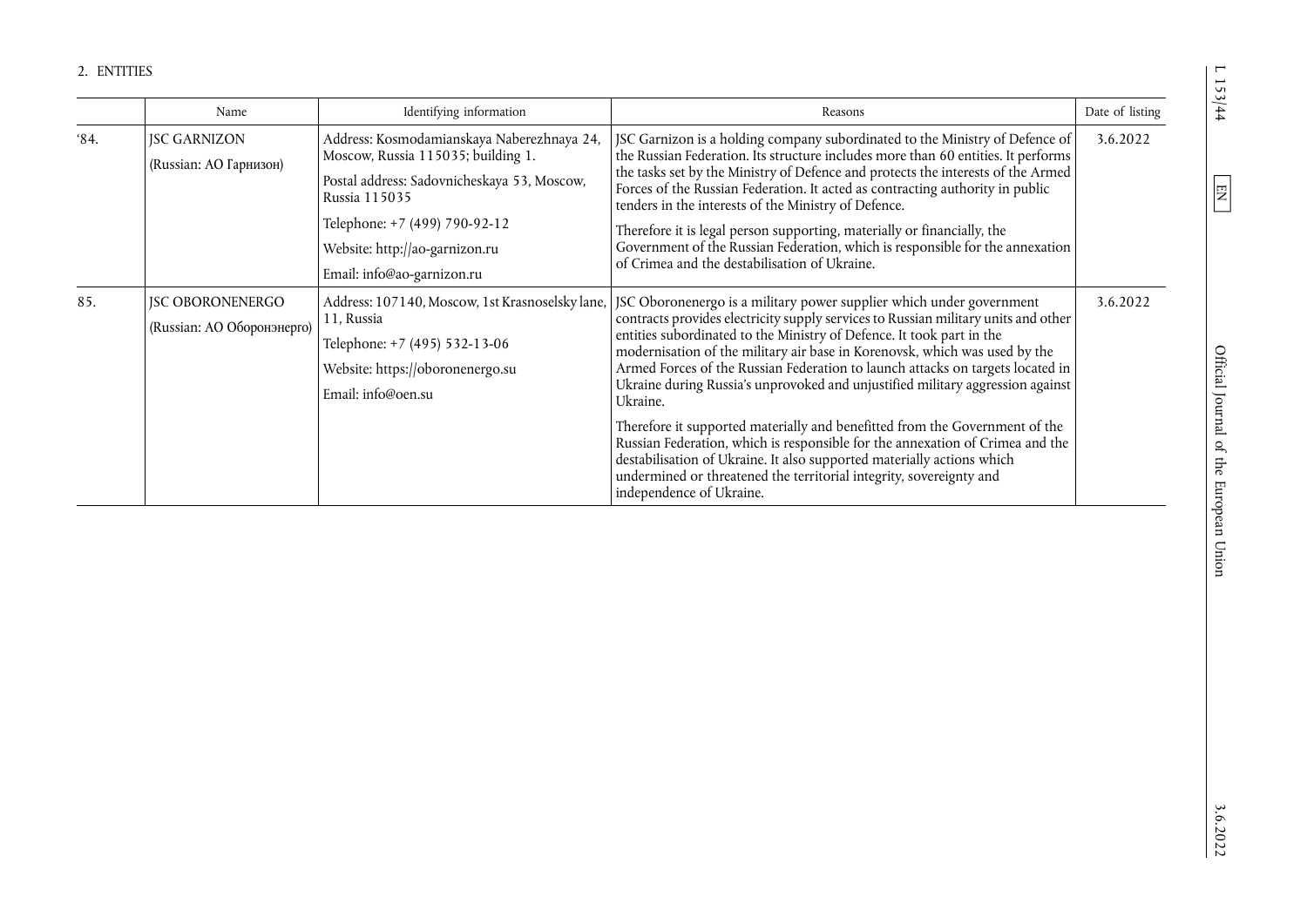|     | Name                                                                    | Identifying information                                                                                                                                                                                 | Reasons                                                                                                                                                                                                                                                                                                                                                                                                                                                                                                                                                                                                                                                                                                                                                                                                                                                                                                                                                                                                                                                                                                                                                                                                                                                                    | Date of listing |
|-----|-------------------------------------------------------------------------|---------------------------------------------------------------------------------------------------------------------------------------------------------------------------------------------------------|----------------------------------------------------------------------------------------------------------------------------------------------------------------------------------------------------------------------------------------------------------------------------------------------------------------------------------------------------------------------------------------------------------------------------------------------------------------------------------------------------------------------------------------------------------------------------------------------------------------------------------------------------------------------------------------------------------------------------------------------------------------------------------------------------------------------------------------------------------------------------------------------------------------------------------------------------------------------------------------------------------------------------------------------------------------------------------------------------------------------------------------------------------------------------------------------------------------------------------------------------------------------------|-----------------|
| 86. | OJSC Ulyanovsk<br>Automobile Plant (UAZ)<br>автомобильный завод" (УАЗ)) | Address: Moskovskoye Shosse, 92, Ulyanovsk,<br>Ulyanovsk Oblast, 432008<br>(Russian: ООО "Ульяновский   Telephone: +7 (8422) 40-91-09<br>Website: https://uaz.global/<br>Email: mm.medvedev@dnd.team    | UAZ is a Russian car manufacturer. It provides the Armed Forces of the Russian<br>Federation with UAZ Patriot vehicles, which were used by the Russian army<br>during unprovoked and unjustified military aggression against Ukraine.<br>Therefore it supports materially and benefits from the Government of the<br>Russian Federation, which is responsible for the annexation of Crimea and the<br>destabilisation of Ukraine. It is responsible for supporting materially actions<br>which undermined or threatened the territorial integrity, sovereignty and<br>independence of Ukraine.                                                                                                                                                                                                                                                                                                                                                                                                                                                                                                                                                                                                                                                                             | 3.6.2022        |
| 87. | <b>JSC VOENTELECOM</b><br>(VOYENTELEKOM)<br>(Russian: АО "Воентелеком") | Address: 107014, Russia, Moscow, st. Bolshaya<br>Olenya, 15A, building 1<br>Telephone: +7 (495) 609-50-05, +7 (985)<br>$900 - 50 - 05$<br>Website: https://voentelecom.ru<br>Email: info@voentelecom.ru | Voentelecom is the leading provider of telecommunication services to the<br>Ministry of Defence of the Russian Federation. The Government of the Russian<br>Federation has recognised Voentelecom as a company of federal significance. It<br>carries out maintenance and repairs IT infrastructure, military communications<br>equipment, communication lines and electronic warfare equipment of the<br>Armed Forces of the Russian Federation, including on the territory of the<br>illegally annexed Crimea and Sevastopol. It has developed a unified automated<br>digital communication system for the Russian army. It provides the Russian<br>Navy with secure broadband radio communication, including on the territory<br>of the illegally annexed Crimean Peninsula. Voentelecom cooperated with<br>Rostec on the development of the LTE standard on the territory of the illegally<br>annexed Crimea and Sevastopol.<br>Therefore it supported materially and benefitted from the Government of the<br>Russian Federation, which is responsible for the annexation of Crimea and the<br>destabilisation of Ukraine. It also supported materially actions which<br>undermine or threaten the territorial integrity, sovereignty and independence of<br>Ukraine. | 3.6.2022        |

 $\boxed{\text{EN}}$ 

 $L$  153/45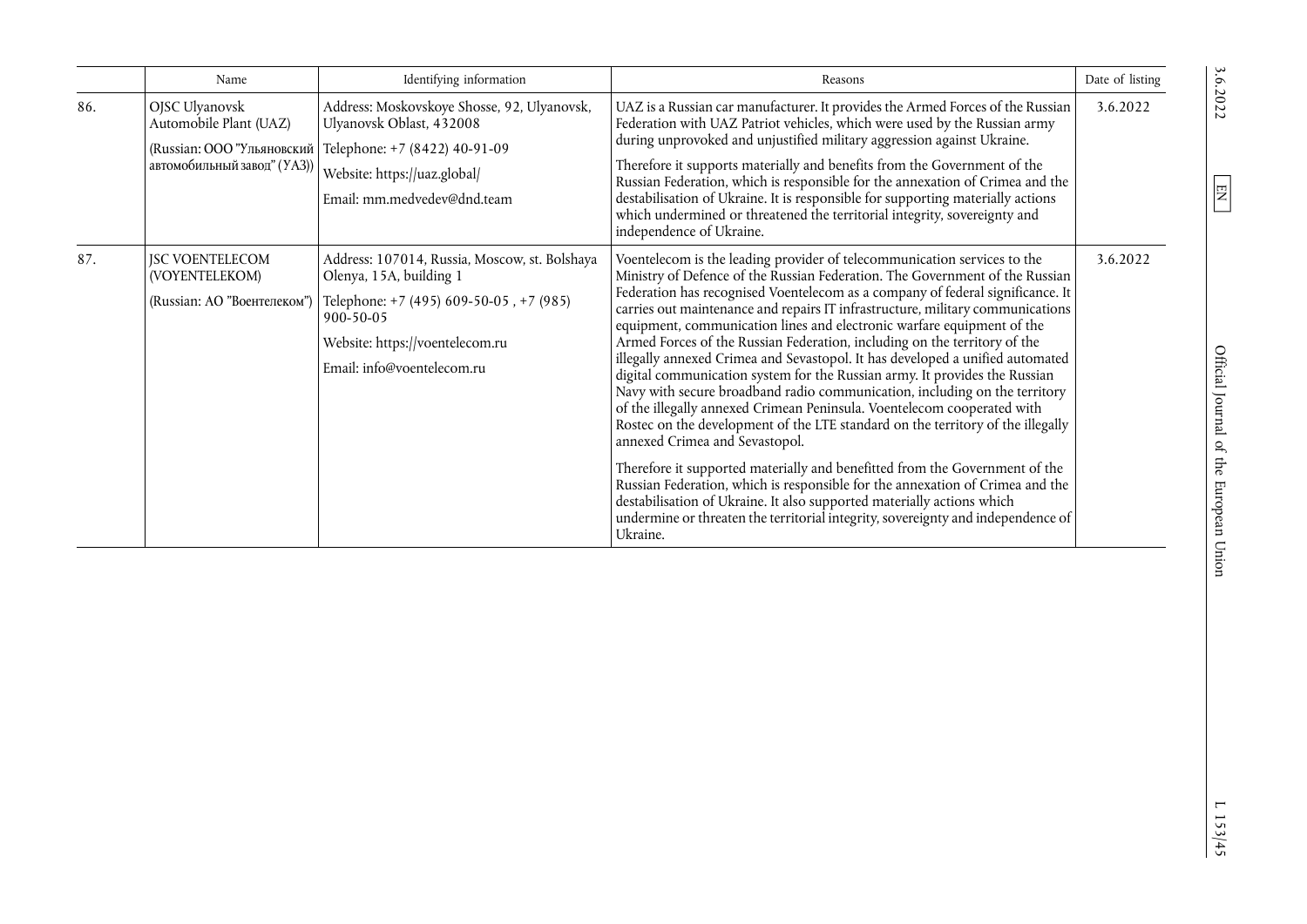|     | Name                                                      | Identifying information                                                                                                                                                                                                                                                                                                                                                              | Reasons                                                                                                                                                                                                                                                                                                                                                                                                                                                                                                                                                                                                                                                                                                                                                                                                                                     | Date of listing |
|-----|-----------------------------------------------------------|--------------------------------------------------------------------------------------------------------------------------------------------------------------------------------------------------------------------------------------------------------------------------------------------------------------------------------------------------------------------------------------|---------------------------------------------------------------------------------------------------------------------------------------------------------------------------------------------------------------------------------------------------------------------------------------------------------------------------------------------------------------------------------------------------------------------------------------------------------------------------------------------------------------------------------------------------------------------------------------------------------------------------------------------------------------------------------------------------------------------------------------------------------------------------------------------------------------------------------------------|-----------------|
| 88. | <b>JSC VOENTORG</b><br>(Russian: AO "Военторг")           | Address: Russia, Moscow, 115035,<br>Sadovnicheskaya st., 55/26, building 3<br>Telephone: +7 (495) 609-5200<br>Website: http://www.oaovoentorg.ru<br>Email: info@oaovoentorg.ru<br>Associated entities: subordinated companies:<br>JSC 'Voentorg-West';<br>JSC 'Voentorg-South';<br>JSC 'Voentorg-Center';<br>JSC 'Voentorg-Vostok';<br>JSC 'Voentorg-Moscow';<br>Voentorg-Retail LLC | Voentorg is a contractor of the Ministry of Defence of the Russian Federation. It<br>provides catering and laundry services, as well as military uniforms to the<br>Armed Forces of the Russian Federation. Additionally, Voentorg subsidiary<br>company, Voentorg Retail, sold 'Russian Army' T-shirts with the 'Z' military<br>symbol, which has been employed by Russian propagandists to promote<br>Russia's unprovoked and unjustified military aggression against Ukraine.<br>Therefore it is supporting, materially or financially, the Government of the<br>Russian Federation, which is responsible for the annexation of Crimea and the<br>destabilisation of Ukraine. It also supports, materially or financially, actions<br>which undermine or threaten the territorial integrity, sovereignty and<br>independence of Ukraine. | 3.6.2022        |
| 89. | VOENTEKSTILPROM LLC<br>(Russian: OOO<br>ВоенТекстильПром) | Address: 115446, Moscow, Kolomensky proezd,<br>13a, Russia<br>Telephone: 8-499-444-32-84;<br>Fax: 8-499-611-90-46<br>Website: https://voentekstilprom.ru/<br>Email: office@vtpmsk.ru                                                                                                                                                                                                 | Voentekstilprom manufactures clothing for the needs of the Government of the<br>Russian Federation. It has provided clothing supplies to the Russian military as<br>part of a State defence order. It manufactures field uniforms for the National<br>Guard of Russia and shirts for soldiers of the Russian Navy and the National<br>Guard of Russia.<br>Therefore it is a legal person supporting, materially or financially, or benefitting<br>from the Government of the Russian Federation, which is responsible for the<br>annexation of Crimea and the destabilisation of Ukraine.                                                                                                                                                                                                                                                   | 3.6.2022        |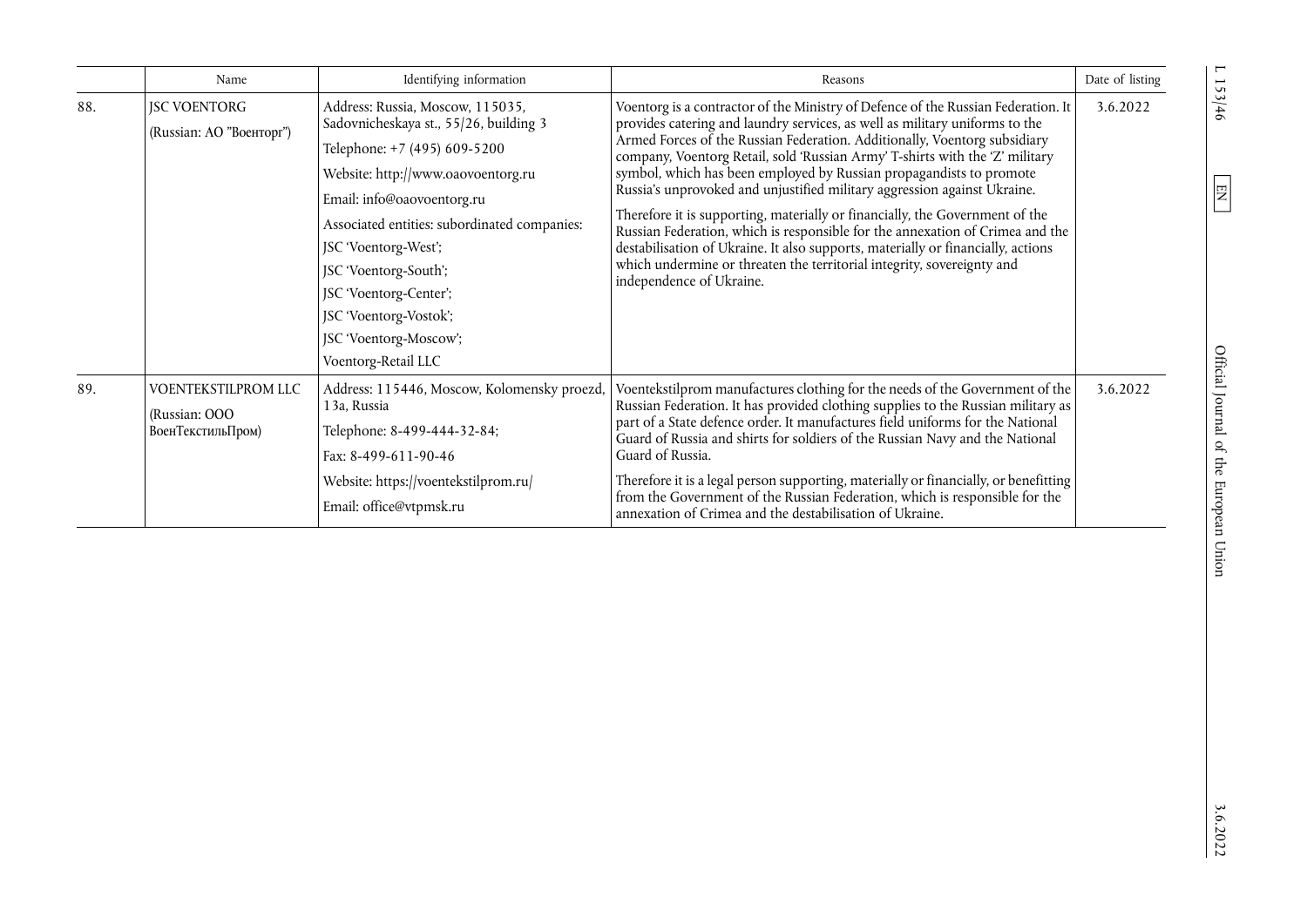|     | Name                                                                                                                    | Identifying information                                                                                                                                                                                                                                                                                                                                         | Reasons                                                                                                                                                                                                                                                                                                                                                                                                                                                                                                                                                                                                                                                                                                                                                                                                                                                                                                                                                                                                                                           | Date of listing |
|-----|-------------------------------------------------------------------------------------------------------------------------|-----------------------------------------------------------------------------------------------------------------------------------------------------------------------------------------------------------------------------------------------------------------------------------------------------------------------------------------------------------------|---------------------------------------------------------------------------------------------------------------------------------------------------------------------------------------------------------------------------------------------------------------------------------------------------------------------------------------------------------------------------------------------------------------------------------------------------------------------------------------------------------------------------------------------------------------------------------------------------------------------------------------------------------------------------------------------------------------------------------------------------------------------------------------------------------------------------------------------------------------------------------------------------------------------------------------------------------------------------------------------------------------------------------------------------|-----------------|
| 90. | <b>INDEPENDENT</b><br><b>INSURANCE GROUP</b><br>(Russian: CK<br>НЕЗАВИСИМАЯ<br>СТРАХОВАЯ ГРУППА)                        | Address: Vspolniy Pereulok 18, bldg. 2, Moscow,<br>123001<br>Telephone.: +7 (495) 926-72-70; 788-81-19<br>Fax: $+7$ (495) 788-81-16<br>Website: www.nsg-ins.ru<br>E-mail: info@nsg-ins.ru                                                                                                                                                                       | Independent Insurance Group Ltd is an insurer of Russian defence industry<br>companies. It is included on the list of insurers who render insurance services<br>for the international shipment of military goods. It cooperates with and insures<br>Russian State-owned companies, especially in the military and defence sector.<br>Independent Insurance Group Ltd has been the main risk insurer of Rostec, the<br>Russian State-owned defence conglomerate. The company is among the<br>sponsors and participants of the International Military-Technical Forum<br>"Army2022", organised by Ministry of Defence of the Russian Federation.<br>Therefore, it is responsible for supporting, materially or financially, actions<br>which undermined or threatened the territorial integrity, sovereignty and<br>independence of Ukraine. It is also supports, materially or financially, or<br>benefits from the Government of the Russian Federation, which is responsible<br>for the annexation of Crimea and the destabilisation of Ukraine. | 3.6.2022        |
| 91. | PJSC KAMAZ alias KAMAZ<br><b>PTC</b><br>(Russian: ΠΑΟ "ΚΑΜΑ3")                                                          | Address: Avtozavodskiy Prospekt, 2,<br>Naberezhnye Chelny, Respublika Tatarstan,<br>423827<br>Telephone: +7 (800) 555-00-99<br>Website: https://kamaz.ru/en<br>Email: callcentre@kamaz.ru                                                                                                                                                                       | KAMAZ is a Russian developer and manufacturer of vehicles and military<br>equipment. It produced KAMAZ-5350, KAMAZ-6350, KAMAZ 6560 vehicles<br>that were used by the Armed Forces of the Russian Federation during Russia's<br>unprovoked and unjustified military aggression against Ukraine.<br>Therefore, it is responsible for supporting, materially or financially, actions<br>which undermined or threatened the territorial integrity, sovereignty and<br>independence of Ukraine.                                                                                                                                                                                                                                                                                                                                                                                                                                                                                                                                                       | 3.6.2022        |
| 92. | <b>JSC KRONSHTADT</b><br>TEKHNOLOGII Group of<br>Companies<br>(Russian: Кронштадт-<br>технологии группа компаний<br>AO) | Address: 115432, Moscow, Andropov Ave., 18,<br>bldg. 9, Descartes Business Center, Russia /<br>199178, St. Petersburg, Maly prospekt Vasilievsky<br>island, $54/4$<br>Telephone: +7 (495) 748-35-77,<br>+7 (495) 230-00-36 (Moscow);<br>+7 (812) 449-90-90 (St. Petersburg)<br>Website: https://kronshtadt.ru<br>Email: uav@kronshtadt.ru; office@kronshtadt.ru | JSC Kronshtadt Tekhnologii is a Russian military contractor which develops<br>and manufactures equipment, software and integrated solutions for unmanned<br>aerial vehicles and Russian defence industry. The Armed Forces of the Russian<br>Federation used Orion unmanned aerial vehicles manufactured by Kronshtadt<br>Tekhnologii during Russia's unprovoked and unjustified military aggression<br>against Ukraine.<br>Therefore, it is responsible for supporting, materially or financially, actions<br>which undermined or threatened the territorial integrity, sovereignty and<br>independence of Ukraine.                                                                                                                                                                                                                                                                                                                                                                                                                              | 3.6.2022        |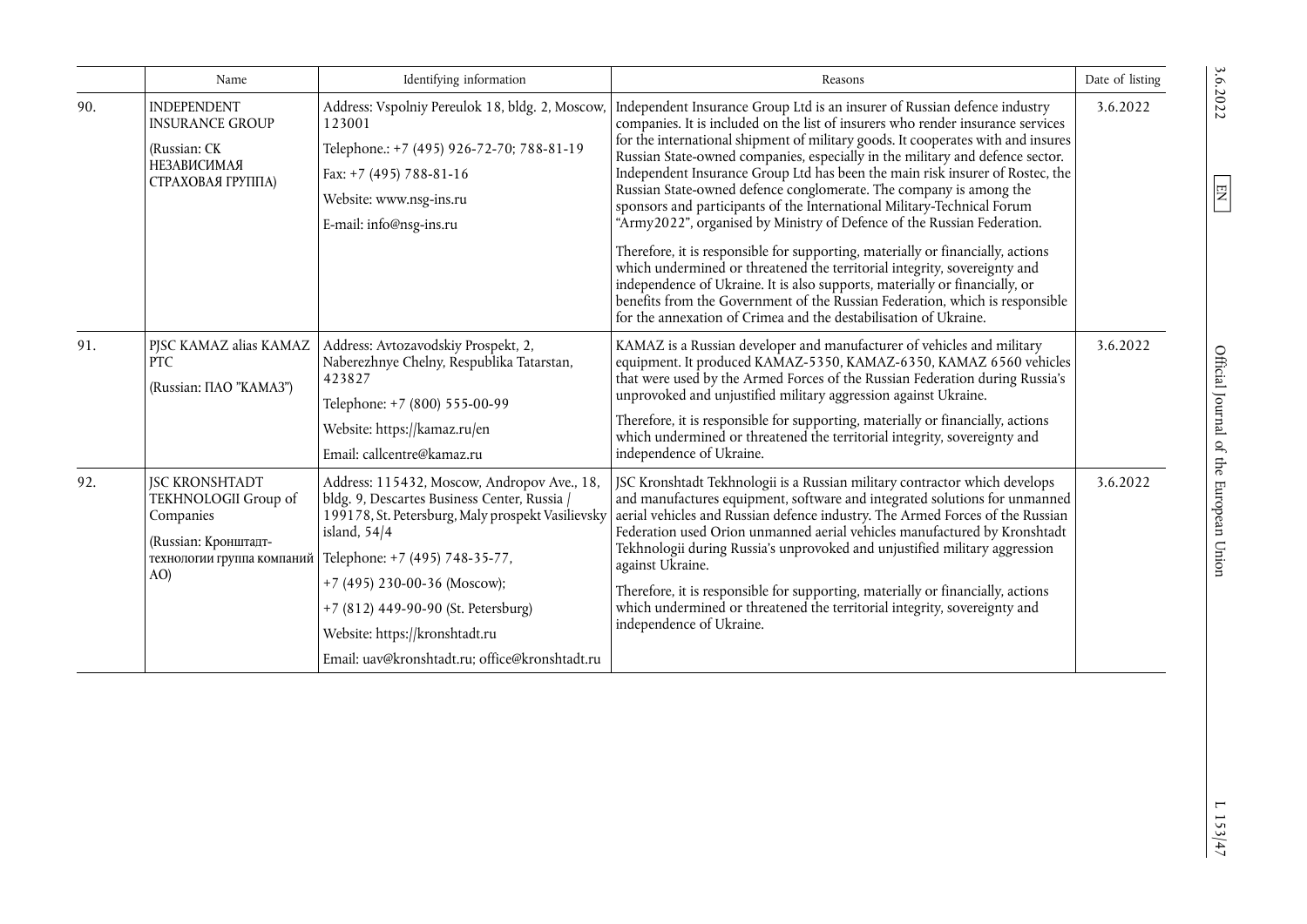|     | Name                                                                                   | Identifying information                                                                                                                                                                                                                                                                                                                                                                                                                                                                                               | Reasons                                                                                                                                                                                                                                                                                                                                                                                                                                                                                                                                                                                                                                                                                                                                                                                                                                                                                                                                                                                                                                                                            | Date of listing |
|-----|----------------------------------------------------------------------------------------|-----------------------------------------------------------------------------------------------------------------------------------------------------------------------------------------------------------------------------------------------------------------------------------------------------------------------------------------------------------------------------------------------------------------------------------------------------------------------------------------------------------------------|------------------------------------------------------------------------------------------------------------------------------------------------------------------------------------------------------------------------------------------------------------------------------------------------------------------------------------------------------------------------------------------------------------------------------------------------------------------------------------------------------------------------------------------------------------------------------------------------------------------------------------------------------------------------------------------------------------------------------------------------------------------------------------------------------------------------------------------------------------------------------------------------------------------------------------------------------------------------------------------------------------------------------------------------------------------------------------|-----------------|
| 93. | Management Company<br>Tatneft-Neftekhim LLC<br>(Russian: ООО УК Татнефть-<br>Нефтехим) | Address: 423580, Republic of Tatarstan,<br>Nizhnekamsk-10, PO Box 1, AIK-24, Russia<br>Telephone: +7(8555) 49-73-42, +7(8555)<br>$49 - 75 - 86$ ,<br>Fax: $+7(8555)$ 49-75-86<br>Website: www.neftehim.tatneft.ru<br>Email: nhk@tnnh.tatneft.ru<br>Associated entities:<br>JSC Nizhnekamskshina;<br>LLC Nizhnekamsk Truck Tyre Factory<br>Nizhnekamsk SSC Tyre Factory;<br>JSC Nizhnekamsktekhuglerod;<br>JSC Nizhnekamsk Mechanical Plant);<br>TD 'Kama' Trading House;<br>LLC 'Kama' Scientific & Technical Center; | Management Company Tatneft-Neftekhim manages and coordinates Tatneft's<br>subordinate tyre companies, which include TD KAMA, Nizhnekamskshina and<br>Nizhnekamsk All-Steel Tyre Plant. It unites all enterprises related to Tatneft's<br>tyre business, and manages their production, planning processes, business<br>operations, human resources and public relations.<br>TD KAMA, general distributor of Tatneft's tyre business products, supplies tyres<br>to the Armed Forces of the Russian Federation and the National Guard of the<br>Russian Federation. Nizhnekamskshina manufactures tyres mounted on K4386<br>Typhoon-VDV armoured vehicles. Nizhnekamsk All-Steel Tyre Plant's products<br>include KAMA NU402 tyres which are mounted on Tigr infantry mobility<br>vehicles carrying Kornet mobile anti-tank missiles. Armed Forces of the Russian<br>Federation used K4386 Typhoon-VDV armoured vehicles, Tigr infantry<br>mobility vehicles and Kornet mobile anti-tank missiles during Russia's<br>unprovoked and unjustified military aggression against Ukraine. | 3.6.2022        |
|     |                                                                                        | LLC TATNEFT-Neftekhimsnab;<br>JSC Yarpolimermash-Tatneft;<br>LLC Energoshinservis                                                                                                                                                                                                                                                                                                                                                                                                                                     | Therefore, it is responsible for supporting materially actions which undermined<br>or threatened the territorial integrity, sovereignty and independence of Ukraine.<br>Furthermore, it is supporting materially the Government of the Russian<br>Federation, which is responsible for the annexation of Crimea and the<br>destabilisation of Ukraine.                                                                                                                                                                                                                                                                                                                                                                                                                                                                                                                                                                                                                                                                                                                             |                 |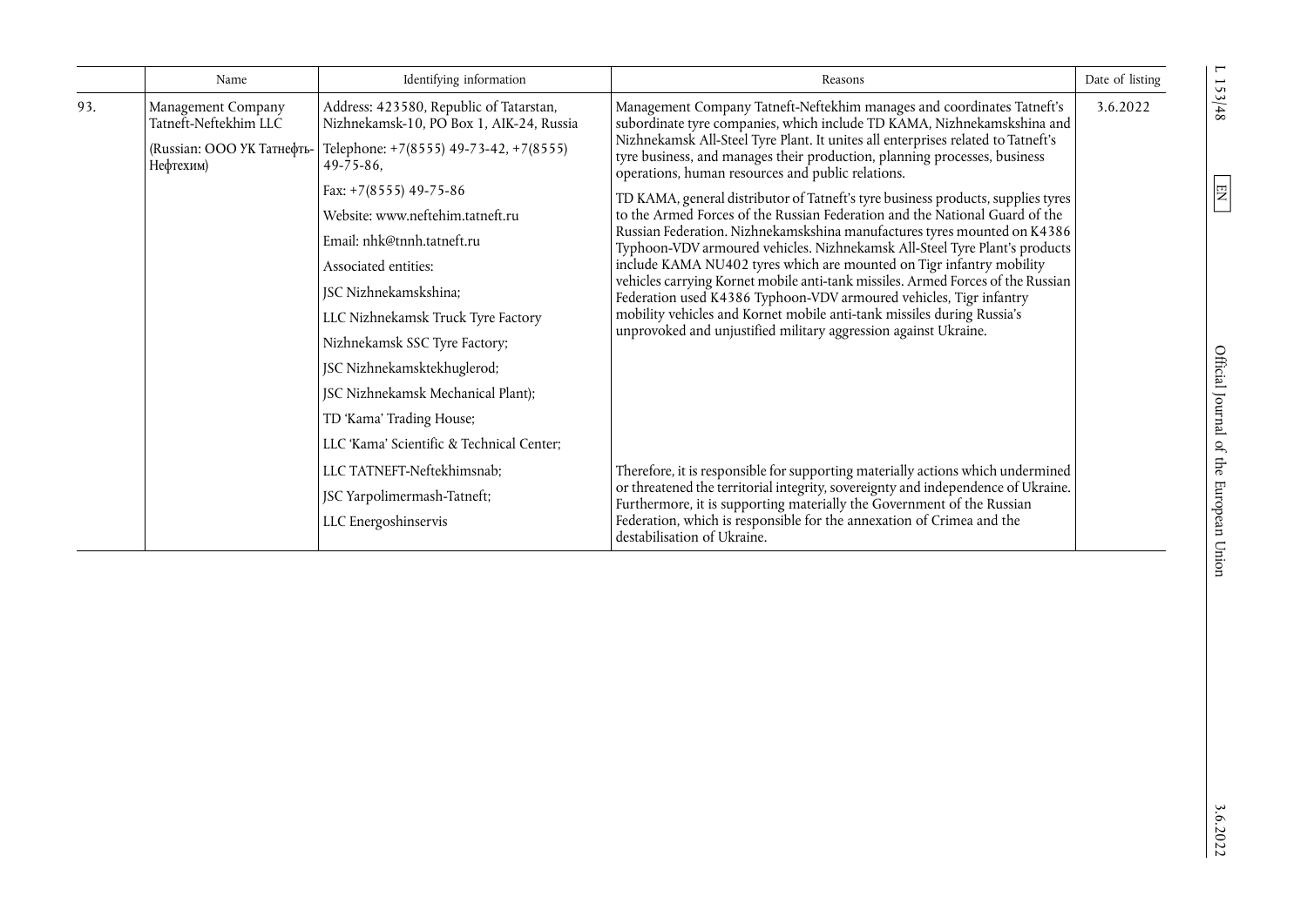|     | Name                                                      | Identifying information                                        | Reasons                                                                                                                                                                                                                                                                                                                                                                                                                                                                                                                                                                                                                                                                                                                                                                                                                                                                                                                                                                                                                                                                                                                                                                                                                                                                                                                                                                                                                                                                                                                                                                                                                                                                                                                        | Date of listing |
|-----|-----------------------------------------------------------|----------------------------------------------------------------|--------------------------------------------------------------------------------------------------------------------------------------------------------------------------------------------------------------------------------------------------------------------------------------------------------------------------------------------------------------------------------------------------------------------------------------------------------------------------------------------------------------------------------------------------------------------------------------------------------------------------------------------------------------------------------------------------------------------------------------------------------------------------------------------------------------------------------------------------------------------------------------------------------------------------------------------------------------------------------------------------------------------------------------------------------------------------------------------------------------------------------------------------------------------------------------------------------------------------------------------------------------------------------------------------------------------------------------------------------------------------------------------------------------------------------------------------------------------------------------------------------------------------------------------------------------------------------------------------------------------------------------------------------------------------------------------------------------------------------|-----------------|
| 94. | Nizhnekamsk All-Steel Tyre<br>Plant, LLC<br>(Russian: OOO | Republic of Tatarstan, Russia                                  |                                                                                                                                                                                                                                                                                                                                                                                                                                                                                                                                                                                                                                                                                                                                                                                                                                                                                                                                                                                                                                                                                                                                                                                                                                                                                                                                                                                                                                                                                                                                                                                                                                                                                                                                | 3.6.2022        |
|     |                                                           | Telephone: +7 (8555) 49-73-40                                  |                                                                                                                                                                                                                                                                                                                                                                                                                                                                                                                                                                                                                                                                                                                                                                                                                                                                                                                                                                                                                                                                                                                                                                                                                                                                                                                                                                                                                                                                                                                                                                                                                                                                                                                                |                 |
|     | Нижнекамский завоп<br>грузовых шин)                       | Website: https://cmk.tatneft.ru/?lang=ru                       |                                                                                                                                                                                                                                                                                                                                                                                                                                                                                                                                                                                                                                                                                                                                                                                                                                                                                                                                                                                                                                                                                                                                                                                                                                                                                                                                                                                                                                                                                                                                                                                                                                                                                                                                |                 |
|     |                                                           | Email: nkastp@tatneft.ru                                       | the Russian Federation used Tigr infantry mobility vehicles and Kornet mobile                                                                                                                                                                                                                                                                                                                                                                                                                                                                                                                                                                                                                                                                                                                                                                                                                                                                                                                                                                                                                                                                                                                                                                                                                                                                                                                                                                                                                                                                                                                                                                                                                                                  |                 |
|     |                                                           | Associated entities:                                           | Address: 423580, Nizhnekamsk, industrial zone,   Nizhnekamsk All-Steel Tyre Plant produces all-steel tyres. It is a subordinate<br>company of Tatneft. Its products are supplied to the Ministry of Defence of the<br>Russian Federation.<br>It manufactures KAMA NU402 tyres, which are mounted on Tigr infantry<br>mobility vehicles carrying Kornet mobile anti-tank missiles. Armed Forces of<br>anti-tank missiles during Russia's unprovoked and unjustified military<br>aggression against Ukraine.<br>Therefore, it is responsible for supporting materially actions which undermined<br>or threatened the territorial integrity, sovereignty and independence of Ukraine.<br>Furthermore, it is supporting materially the Government of the Russian<br>Federation, which is responsible for the annexation of Crimea and the<br>destabilisation of Ukraine.<br>Nizhnekamskshina is Russia's leading tyre manufacturer. It is a subordinate<br>company of Tatneft. It produces tyres under KAMA and Viatti brands. Its<br>products include dual-use and military tyres supplied to the Government of the<br>Russian Federation. It manufactures tyres mounted on K4386 Typhoon-VDV<br>armoured vehicles. Armed Forces of the Russian Federation used K4386<br>Typhoon-VDV during Russia's unprovoked and unjustified military aggression<br>against Ukraine.<br>Therefore, it is responsible for supporting materially actions which undermined<br>or threatened the territorial integrity, sovereignty and independence of Ukraine.<br>Furthermore, it is supporting materially the Government of the Russian<br>Federation, which is responsible for the annexation of Crimea and the<br>destabilisation of Ukraine. |                 |
|     |                                                           | Tatneft                                                        |                                                                                                                                                                                                                                                                                                                                                                                                                                                                                                                                                                                                                                                                                                                                                                                                                                                                                                                                                                                                                                                                                                                                                                                                                                                                                                                                                                                                                                                                                                                                                                                                                                                                                                                                |                 |
|     |                                                           | Trading House KAMA                                             |                                                                                                                                                                                                                                                                                                                                                                                                                                                                                                                                                                                                                                                                                                                                                                                                                                                                                                                                                                                                                                                                                                                                                                                                                                                                                                                                                                                                                                                                                                                                                                                                                                                                                                                                |                 |
|     |                                                           | Management Company Tatneft-Neftekhim                           |                                                                                                                                                                                                                                                                                                                                                                                                                                                                                                                                                                                                                                                                                                                                                                                                                                                                                                                                                                                                                                                                                                                                                                                                                                                                                                                                                                                                                                                                                                                                                                                                                                                                                                                                |                 |
|     |                                                           | Nizhnekamskshina                                               |                                                                                                                                                                                                                                                                                                                                                                                                                                                                                                                                                                                                                                                                                                                                                                                                                                                                                                                                                                                                                                                                                                                                                                                                                                                                                                                                                                                                                                                                                                                                                                                                                                                                                                                                |                 |
| 95. | PJSC Nizhnekamskshina                                     | Address: 423570, Republic of Tatarstan,<br>Nizhnekamsk, Russia |                                                                                                                                                                                                                                                                                                                                                                                                                                                                                                                                                                                                                                                                                                                                                                                                                                                                                                                                                                                                                                                                                                                                                                                                                                                                                                                                                                                                                                                                                                                                                                                                                                                                                                                                | 3.6.2022        |
|     | (Russian: ΠΑΟ<br>"Нижнекамскшина")                        | Telephone: +8 555 49-79-30,                                    |                                                                                                                                                                                                                                                                                                                                                                                                                                                                                                                                                                                                                                                                                                                                                                                                                                                                                                                                                                                                                                                                                                                                                                                                                                                                                                                                                                                                                                                                                                                                                                                                                                                                                                                                |                 |
|     |                                                           | $\text{fax:} + 8$ 555 24-15-70                                 |                                                                                                                                                                                                                                                                                                                                                                                                                                                                                                                                                                                                                                                                                                                                                                                                                                                                                                                                                                                                                                                                                                                                                                                                                                                                                                                                                                                                                                                                                                                                                                                                                                                                                                                                |                 |
|     |                                                           | Website: https://shinakama.tatneft.ru                          |                                                                                                                                                                                                                                                                                                                                                                                                                                                                                                                                                                                                                                                                                                                                                                                                                                                                                                                                                                                                                                                                                                                                                                                                                                                                                                                                                                                                                                                                                                                                                                                                                                                                                                                                |                 |
|     |                                                           | Email: nksh@tatneft.ru                                         |                                                                                                                                                                                                                                                                                                                                                                                                                                                                                                                                                                                                                                                                                                                                                                                                                                                                                                                                                                                                                                                                                                                                                                                                                                                                                                                                                                                                                                                                                                                                                                                                                                                                                                                                |                 |
|     |                                                           | Associated entities:                                           |                                                                                                                                                                                                                                                                                                                                                                                                                                                                                                                                                                                                                                                                                                                                                                                                                                                                                                                                                                                                                                                                                                                                                                                                                                                                                                                                                                                                                                                                                                                                                                                                                                                                                                                                |                 |
|     |                                                           | Tatneft                                                        |                                                                                                                                                                                                                                                                                                                                                                                                                                                                                                                                                                                                                                                                                                                                                                                                                                                                                                                                                                                                                                                                                                                                                                                                                                                                                                                                                                                                                                                                                                                                                                                                                                                                                                                                |                 |
|     |                                                           | Trading House KAMA                                             |                                                                                                                                                                                                                                                                                                                                                                                                                                                                                                                                                                                                                                                                                                                                                                                                                                                                                                                                                                                                                                                                                                                                                                                                                                                                                                                                                                                                                                                                                                                                                                                                                                                                                                                                |                 |
|     |                                                           | Management Company Tatneft-Neftekhim                           |                                                                                                                                                                                                                                                                                                                                                                                                                                                                                                                                                                                                                                                                                                                                                                                                                                                                                                                                                                                                                                                                                                                                                                                                                                                                                                                                                                                                                                                                                                                                                                                                                                                                                                                                |                 |
|     |                                                           | Nizhnekamsk All-Steel Tyre Plant                               |                                                                                                                                                                                                                                                                                                                                                                                                                                                                                                                                                                                                                                                                                                                                                                                                                                                                                                                                                                                                                                                                                                                                                                                                                                                                                                                                                                                                                                                                                                                                                                                                                                                                                                                                |                 |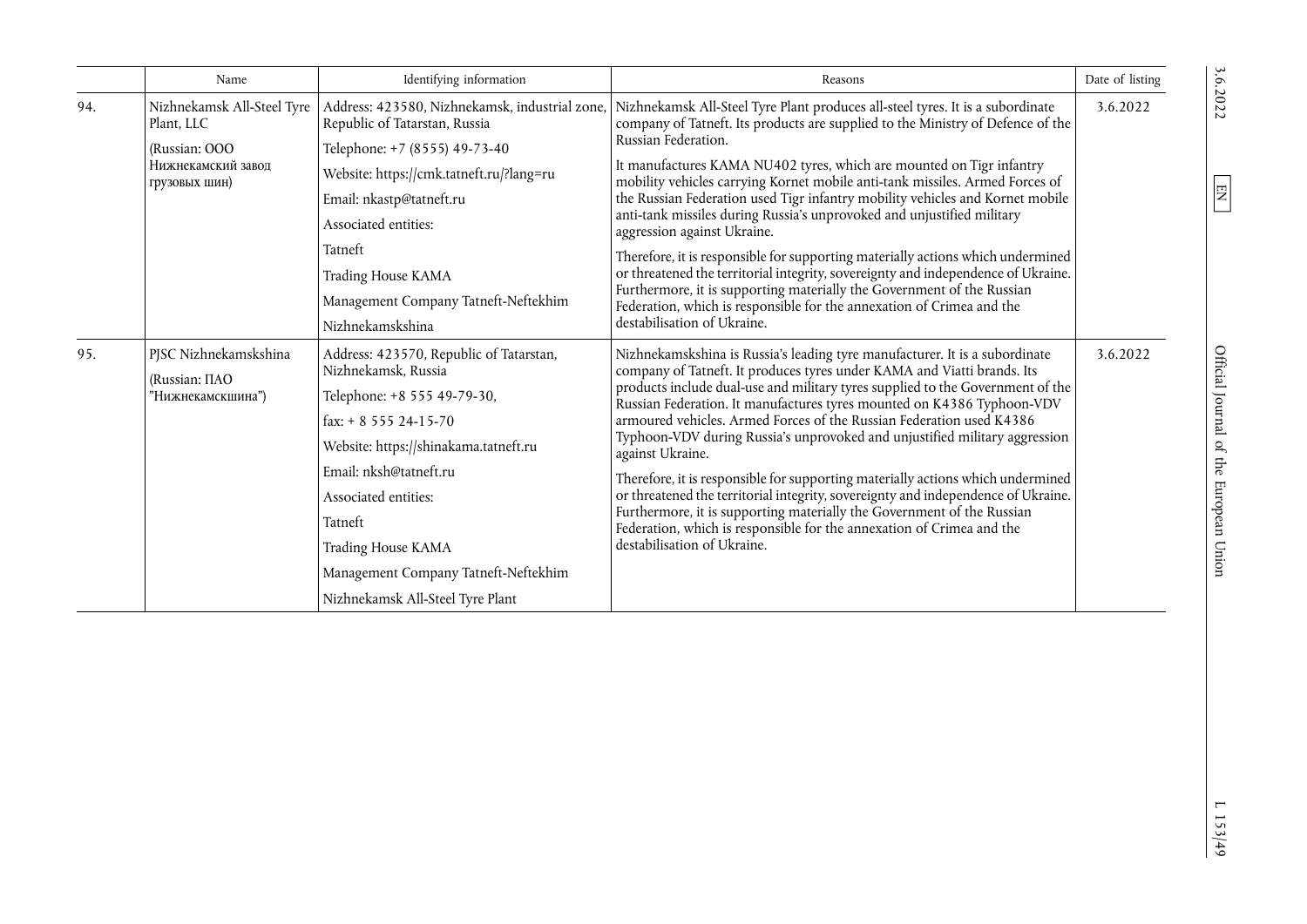| 96. | LLC TD KAMA                                                                                            |                                                                                                                                                                                                                     |                                                                                                                                                                                                                                                                                                                                                                                                                                                                                                                                                                                                                                                                                                                                                                                                                                                                                                                                                                                                                                                                                                                                                                                                                                              |          |
|-----|--------------------------------------------------------------------------------------------------------|---------------------------------------------------------------------------------------------------------------------------------------------------------------------------------------------------------------------|----------------------------------------------------------------------------------------------------------------------------------------------------------------------------------------------------------------------------------------------------------------------------------------------------------------------------------------------------------------------------------------------------------------------------------------------------------------------------------------------------------------------------------------------------------------------------------------------------------------------------------------------------------------------------------------------------------------------------------------------------------------------------------------------------------------------------------------------------------------------------------------------------------------------------------------------------------------------------------------------------------------------------------------------------------------------------------------------------------------------------------------------------------------------------------------------------------------------------------------------|----------|
|     | (Russian: OOO TI, "KAMA")                                                                              | Address: 423570, Russia, Republic of Tatarstan,<br>Nizhnekamsk, Territoriya Promzona, AIK-24,<br>room 402<br>Telephone: +7 (8555) 24-10-00, 24-10-10<br>Website: https://www.td-kama.com<br>Email: info@td-kama.com | TD KAMA is a general distributor of Tatneft's tyre business products, which are<br>manufactured by Nizhnekamsk All-Steel Tyre Plant and Nizhnekamskshina. It<br>supplies tyres to the Armed Forces of the Russian Federation and the National<br>Guard of the Russian Federation.<br>Nizhnekamskshina's products, which TD KAMA distributes, include dual-use<br>and military tyres supplied to the Government of the Russian Federation.<br>Nizhnekamskshina manufactures tyres mounted on K4386 Typhoon-VDV<br>armoured vehicles. Nizhnekamsk All-Steel Tyre Plant's products, which TD<br>KAMA distributes, include KAMA NU402 tyres, which are mounted on Tigr<br>infantry mobility vehicles carrying Kornet mobile anti-tank missiles. Armed<br>Forces of the Russian Federation used K4386 Typhoon-VDV armoured vehicles,<br>Tigr infantry mobility vehicles and Kornet mobile anti-tank missiles during<br>Russia's unprovoked and unjustified military aggression against Ukraine.<br>Therefore, it is responsible for supporting materially actions which undermined<br>or threatened the territorial integrity, sovereignty and independence of Ukraine.<br>Furthermore, it is supporting materially the Government of the Russian | 3.6.2022 |
| 97. | Mechanical Plant<br>(Russian: OAO<br>Балашихинский литейно-<br>механический завод)<br>a.k.a. OJSC BLMZ | OJSC Balashikha Casting and Address: Entuziastov sh., 4, Balashikha,<br>Moskovskaya Oblast, 143900, Russian<br>Federation<br>Telephone: +7 (495) 639-94-94<br>Website: https://www.blmz.ru<br>Email: info@blmz.ru   | Federation, which is responsible for the annexation of Crimea and the<br>destabilisation of Ukraine.<br>BLMZ is a Russian casting and mechanical plant. It supplies materials used for<br>the production of weapons to the Russian military equipment providers that<br>were sanctioned by the Union in view of Russia's actions destabilising the<br>situation in Ukraine.<br>It is a contracted supplier of the Armed Forces of the Russian Federation. It<br>provides equipment and materials for production of several aircraft and<br>helicopters, including Ka-52 that were used by the Armed Forces of the Russian<br>Federation during Russia's unprovoked and unjustified military aggression                                                                                                                                                                                                                                                                                                                                                                                                                                                                                                                                       | 3.6.2022 |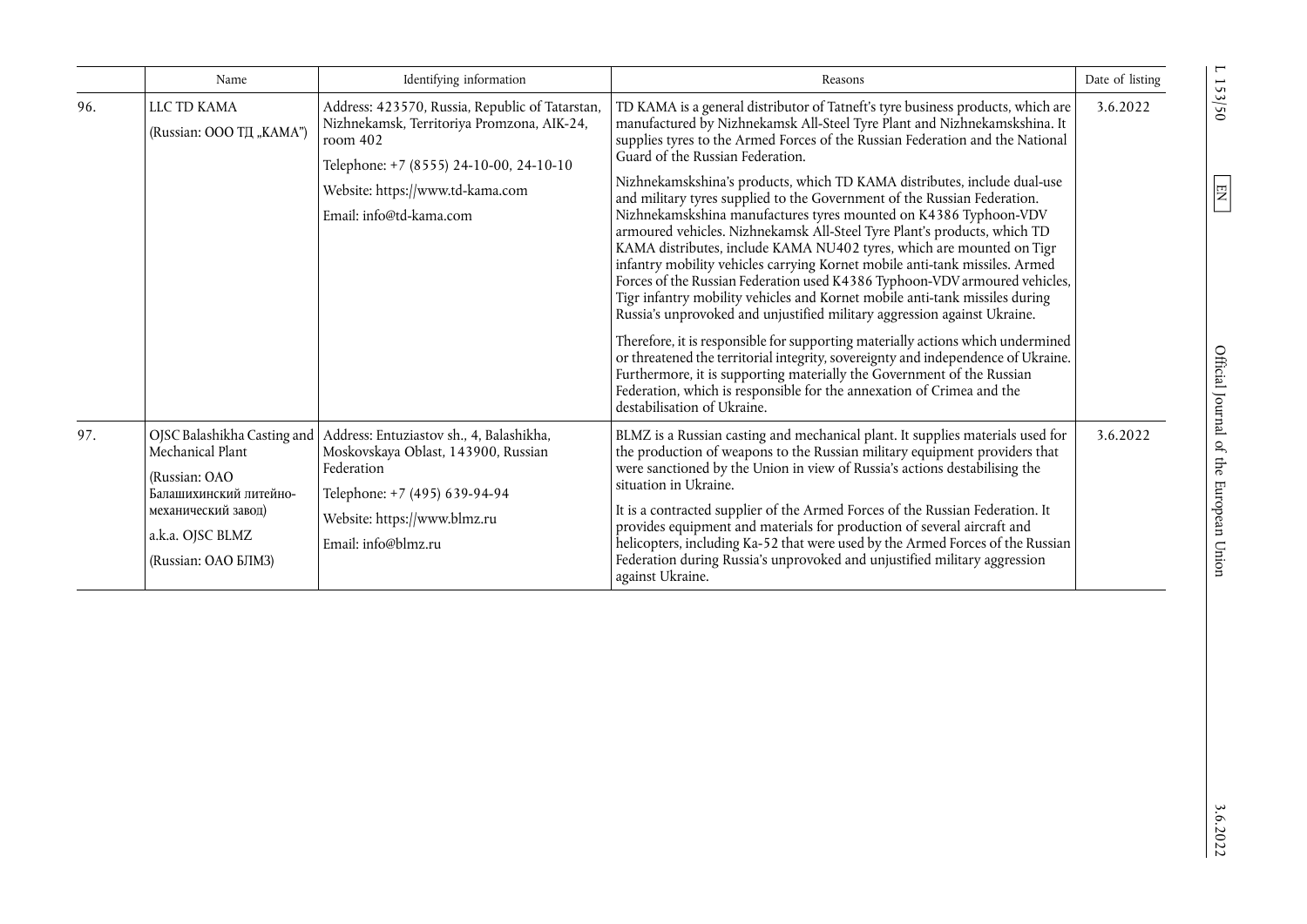|     | Name                               | Identifying information                                                               | Reasons                                                                                                                                                                                                                                                                                                                                                                                                                                                                                                                                                                                                                                                                                                                                                                                                                                      | Date of listing |
|-----|------------------------------------|---------------------------------------------------------------------------------------|----------------------------------------------------------------------------------------------------------------------------------------------------------------------------------------------------------------------------------------------------------------------------------------------------------------------------------------------------------------------------------------------------------------------------------------------------------------------------------------------------------------------------------------------------------------------------------------------------------------------------------------------------------------------------------------------------------------------------------------------------------------------------------------------------------------------------------------------|-----------------|
|     |                                    |                                                                                       | Therefore, it is responsible for supporting materially actions which undermined<br>or threatened the territorial integrity, sovereignty and independence of Ukraine.<br>Furthermore, it supports materially and benefits from the Government of the<br>Russian Federation, which is responsible for the annexation of Crimea and the<br>destabilisation of Ukraine.                                                                                                                                                                                                                                                                                                                                                                                                                                                                          |                 |
| 98. | <b>ISC REMDIZEL</b>                | Address: 423800, Republic of Tatarstan,<br>Naberezhnye Chelny, Menzelinsky tract, 40, | Remdizel produces and repairs wheeled and tracked vehicles. It manufactures                                                                                                                                                                                                                                                                                                                                                                                                                                                                                                                                                                                                                                                                                                                                                                  | 3.6.2022        |
|     | (Russian: АО "Ремдизель")          | Russia                                                                                | Typhoon K-63968 Mine-Resistant Ambush Protected vehicles, which were used<br>by the Armed Forces of the Russian Federation during Russia's unprovoked and<br>unjustified military aggression against Ukraine.<br>Therefore, it is responsible for supporting, materially or financially, actions<br>which undermined or threatened the territorial integrity, sovereignty and<br>independence of Ukraine.<br>Sukhoi is a Russian aircraft manufacturer. Armed Forces of the Russian<br>3.6.2022<br>Federation operated combat aircraft manufactured by Sukhoi during Russia's<br>unprovoked and unjustified military aggression against Ukraine.<br>Therefore, it is responsible for supporting, materially or financially, actions<br>which undermined or threatened the territorial integrity, sovereignty and<br>independence of Ukraine. |                 |
|     |                                    | Telephone: +7 (8552) 55-15-88   7 (8552)<br>$30 - 80 - 00$                            |                                                                                                                                                                                                                                                                                                                                                                                                                                                                                                                                                                                                                                                                                                                                                                                                                                              |                 |
|     |                                    | Website: http://www.remdizel.com                                                      |                                                                                                                                                                                                                                                                                                                                                                                                                                                                                                                                                                                                                                                                                                                                                                                                                                              |                 |
|     |                                    | Email: remdizel@kamaz.ru                                                              |                                                                                                                                                                                                                                                                                                                                                                                                                                                                                                                                                                                                                                                                                                                                                                                                                                              |                 |
|     |                                    | Associated entities:                                                                  |                                                                                                                                                                                                                                                                                                                                                                                                                                                                                                                                                                                                                                                                                                                                                                                                                                              |                 |
|     |                                    | <b>KAMAZ</b>                                                                          |                                                                                                                                                                                                                                                                                                                                                                                                                                                                                                                                                                                                                                                                                                                                                                                                                                              |                 |
| 99. | JSC SUKHOI Company                 | Address: 125284, Russia, Moscow, st.<br>Polikarpova, 23B, PO box 604                  |                                                                                                                                                                                                                                                                                                                                                                                                                                                                                                                                                                                                                                                                                                                                                                                                                                              |                 |
|     | (Russian: ПАО Компания<br>"Сухой") | Telephone: +7 (499) 550-01-06                                                         |                                                                                                                                                                                                                                                                                                                                                                                                                                                                                                                                                                                                                                                                                                                                                                                                                                              |                 |
|     |                                    | Website: https://www.sukhoi.org                                                       |                                                                                                                                                                                                                                                                                                                                                                                                                                                                                                                                                                                                                                                                                                                                                                                                                                              |                 |
|     |                                    | Email: info@sukhoi.org                                                                |                                                                                                                                                                                                                                                                                                                                                                                                                                                                                                                                                                                                                                                                                                                                                                                                                                              |                 |
|     |                                    | Associated entities:                                                                  |                                                                                                                                                                                                                                                                                                                                                                                                                                                                                                                                                                                                                                                                                                                                                                                                                                              |                 |
|     |                                    | United Aircraft Corporation (parent company)                                          |                                                                                                                                                                                                                                                                                                                                                                                                                                                                                                                                                                                                                                                                                                                                                                                                                                              |                 |